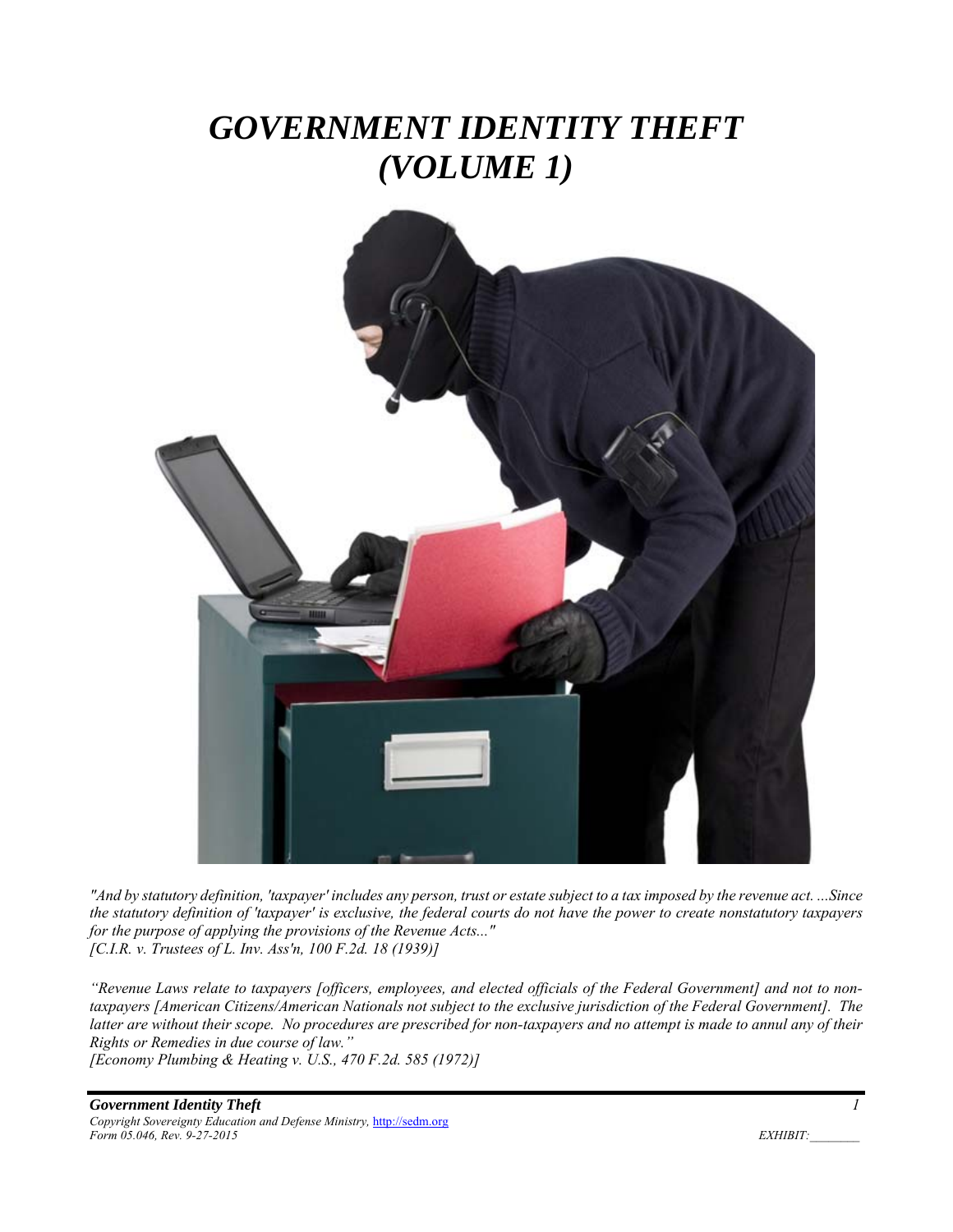## **DEDICATION**

#### **Why Government Identity Theft Happens**

*"For the upright will dwell in the land, And the blameless will remain in it; But the wicked will be cut off from the earth, And the unfaithful will be uprooted [legally kidnapped] from it." [Prov. 2:21-22, Bible, NKJV]* 

*\_\_\_\_\_\_\_\_\_\_\_\_\_\_\_\_\_\_\_\_\_\_\_\_\_\_\_\_\_\_\_\_\_\_\_\_\_\_\_\_\_\_\_\_\_\_\_* 

*"The hand of the diligent will rule, but the lazy man will be put to forced labor [slavery!]." [Prov. 12:24, Bible, NKJV]* 

*But this is a people robbed and plundered! All of them are snared in [legal] holes [by the sophistry of greedy government lawyers], and they are hidden in prison houses; they are for prey, and no one delivers; for plunder, and no one says, "Restore!".*

*Who among you will give ear to this? Who will listen and hear for the time to come? Who gave Jacob for plunder, and Israel to the robbers? Was it not the Lord, He against whom we have sinned? For they would not walk in His ways, nor were they obedient to His law, therefore He has poured on him the fury of His anger and the strength of battle; it has set him on fire all around, yet he did not know; and it burned him, yet he did not take it to heart." [Isaiah 42:21-25, Bible, NKJV]* 

*"Run to and fro through the streets of Jerusalem; See now and know; And seek in her open places If you can find a man, If there is anyone who executes judgment, Who seeks the truth,* 

*\_\_\_\_\_\_\_\_\_\_\_\_\_\_\_\_\_\_\_\_\_\_\_\_\_\_\_\_\_\_\_\_\_\_\_\_\_\_\_\_\_\_\_\_\_\_\_* 

## *And I will pardon her.*

*Though they say, "As the LORD lives,' Surely they swear falsely."* 

*O LORD, are not Your eyes on the truth? You have stricken them, But they have not grieved; You have consumed them, But they have refused to receive correction. They have made their faces harder than rock; They have refused to return [to Your ways].* 

*Therefore I said, "Surely these are poor. They are foolish; For they do not know the way of the LORD, The judgment of their God. I will go to the great men and speak to them, For they have known the way of the LORD, The judgment of their God."* 

*But these have altogether broken the yoke And burst the bonds. Therefore a lion from the forest shall slay them, A wolf of the deserts shall destroy them; A leopard will watch over their cities. Everyone who goes out from there shall be torn in pieces, Because their transgressions are many; Their backslidings have increased.*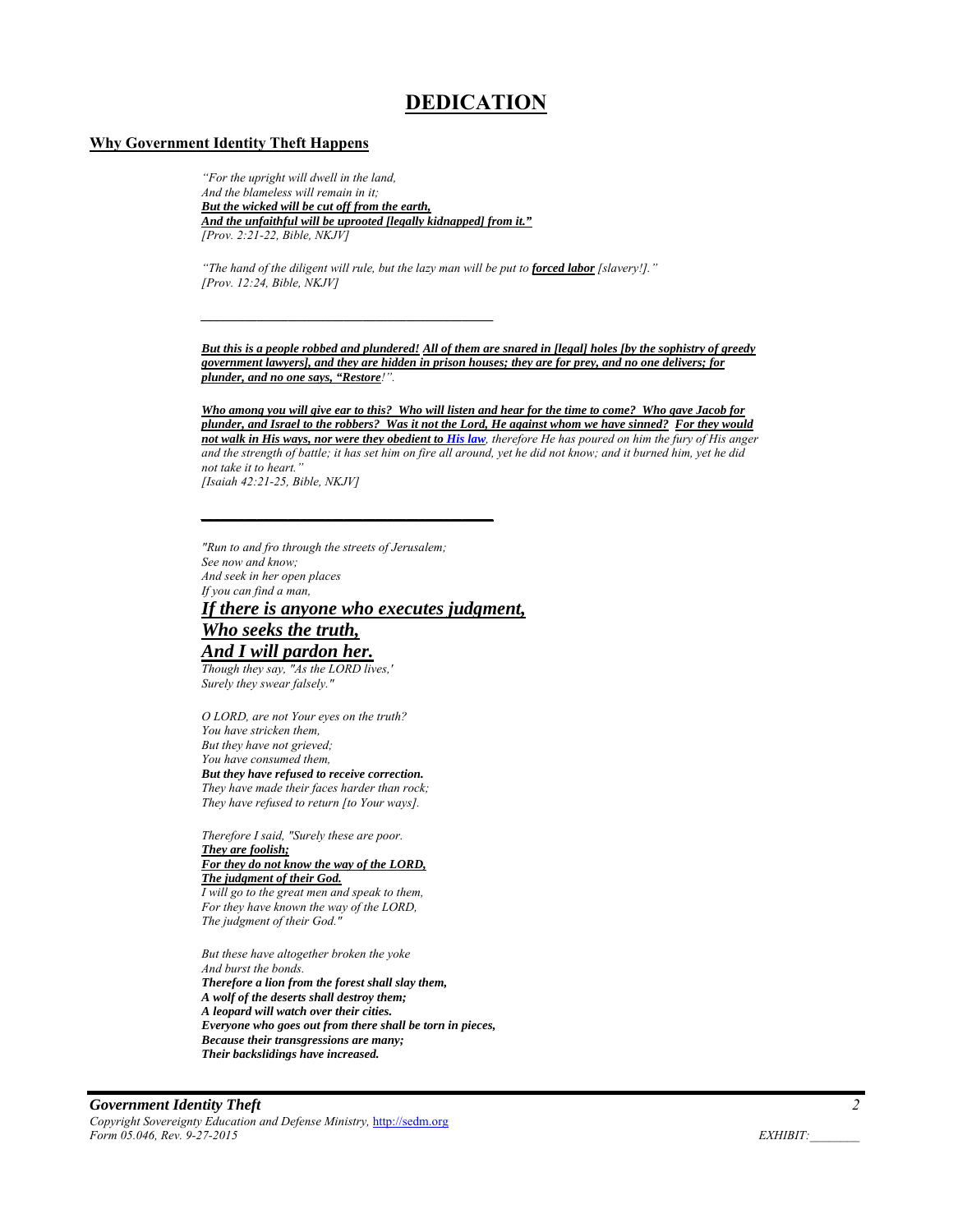*"How shall I pardon you for this? Your children have forsaken Me And sworn [on tax returns] by those [in government] that are not gods. When I had fed them to the full, Then they committed adultery [and fornication and sexual perversity] And assembled themselves by troops in the harlots' houses. They were like well-fed lusty stallions; Every one neighed after his neighbor's wife [sexual perversion]. Shall I not punish them for these things?" says the LORD. "And shall I not avenge Myself on such a nation as this?"* 

#### *"Go up on her walls and destroy, But do not make a complete end. Take away her branches, For they are not the LORD's. For the house of Israel and the house of Judah Have dealt very treacherously with Me," says the LORD.*

#### *They have lied about the LORD [evolutionism],*

*And said, "It is not He. Neither will evil come upon us, Nor shall we see sword or famine. And the prophets become wind, For the word is not in them. Thus shall it be done to them."* 

#### *Therefore thus says the LORD God of hosts:*

*"Because you speak this word, Behold, I will make My words in your mouth fire, And this people wood, And it shall devour them. Behold, I will bring a nation [in the District of Columbia, Washington D.C.] against you from afar, O house of Israel," says the LORD. "It is a mighty nation, It is an ancient nation, A nation whose language [legalese] you do not know, Nor can you understand what they say [in their deceitful laws]. Their quiver is like an open tomb; They are all mighty [deceitful] men. And they [and the IRS, their henchmen] shall eat up your harvest and your bread, Which your sons and daughters should eat. They shall eat up your flocks and your herds; They shall eat up your vines and your fig trees; They shall destroy your fortified cities [and businesses and families], In which you trust, with the sword.* 

*"Nevertheless in those days," says the LORD, "I will not make a complete end of you. 19And it will be when you say, "Why does the LORD our God do all these things to us?' then you shall answer them, "Just as you have forsaken Me and served foreign gods in your land, so you shall serve aliens in a land that is not yours.'* 

*"Declare this in the house of Jacob And proclaim it in Judah, saying, "Hear this now, O foolish people, Without understanding [ignorant and presumptuous], Who have eyes and see not, And who have ears and hear not: Do you not fear Me?' says the LORD. "Will you not tremble at My presence, Who have placed the sand as the bound of the sea, By a perpetual decree, that it cannot pass beyond it? And though its waves toss to and fro, Yet they cannot prevail; Though they roar, yet they cannot pass over it. But this people has a defiant and rebellious heart; They have revolted and departed. They do not say in their heart, "Let us now fear the LORD our God,* 

#### *Government Identity Theft 3 Copyright Sovereignty Education and Defense Ministry,* http://sedm.org *Form 05.046, Rev. 9-27-2015 EXHIBIT:*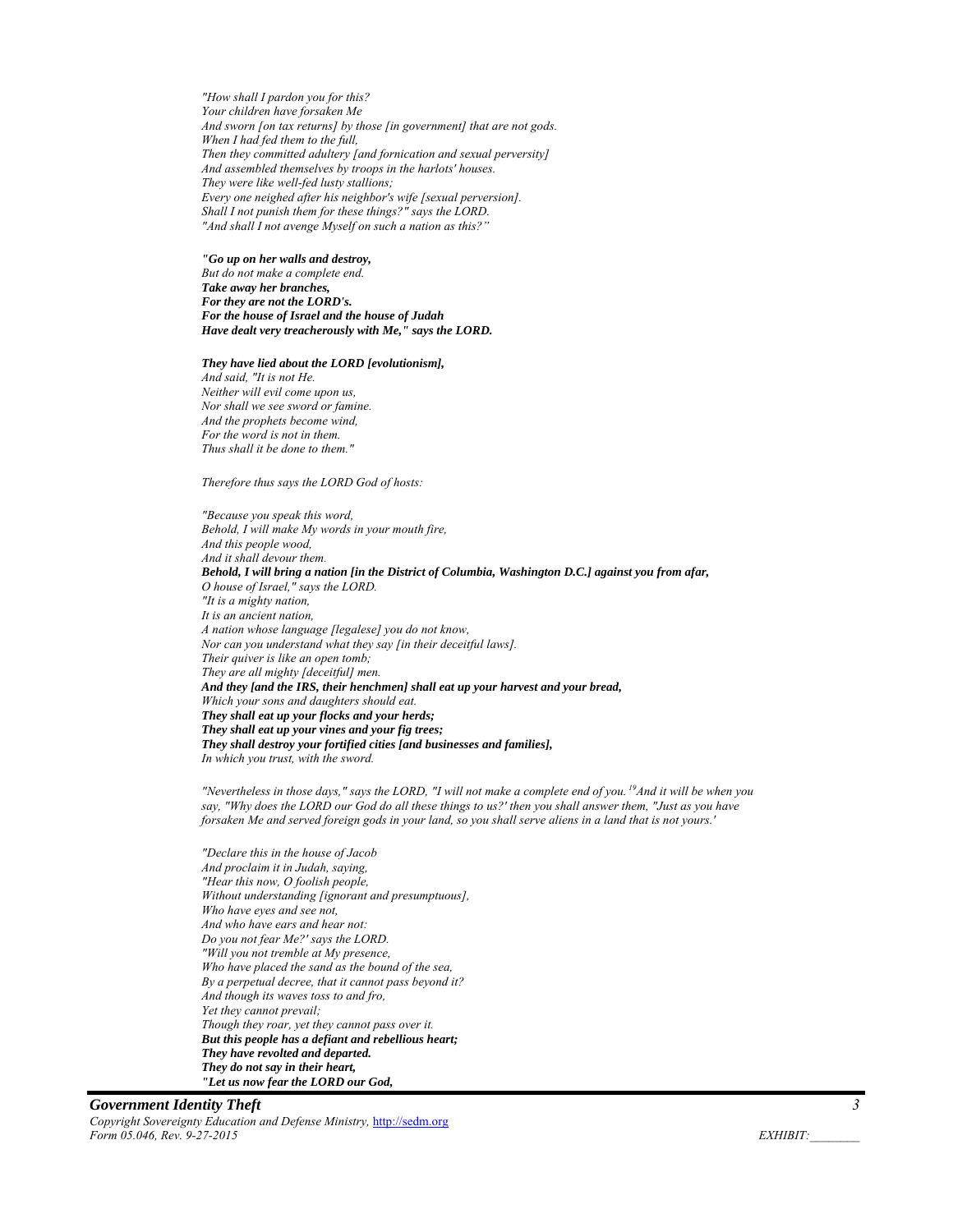*Who gives rain, both the former and the latter, in its season. He reserves for us the appointed weeks of the harvest." Your iniquities have turned these things away,* 

*And your sins have withheld good from you.* 

*"For among My people are found wicked men [the IRS, federal reserve, bankers, lawyers, and politicians]; They lie in wait as one who sets snares; They set a trap; They catch men [with deceit and greed as their weapon]. As a cage is full of birds, So their houses are full of deceit [IRS publications and law books and government propaganda]. Therefore they have become great and grown rich [from plundering YOUR money illegally]. They have grown fat, they are sleek; Yes, they surpass the deeds of the wicked; They do not plead the cause, The cause of the fatherless; Yet they prosper, And the right of the needy they do not defend. Shall I not punish them for these things?' says the LORD. "Shall I not avenge Myself on such a nation as this?'* 

### *"An astonishing and horrible thing*

*Has been committed in the land: The prophets prophesy falsely, And the priests [federal judges] rule by their own power; And My people love to have it so. But what will you do in the end?"* 

*[Jeremiah 5, Bible, NKJV, Emphasis added]* 

#### **HOW Identity Theft Happens**

*"For the upright will dwell in the land, And the blameless will remain in it;* 

*But the wicked will be cut off from the earth [common law and constitution attaches to LAND and not your civil status, Form #13.008],* 

*And the unfaithful will be uprooted from it [by adopting a PRIVILEGED civil status, Form #05.030]." [Prov. 2:21-22, Bible, NKJV; See Form #05.030, Section 23.7 for an explanation of how this scripture operates]* 

*"The more you want, the more the world can hurt you." [Confucius]* 

*"But those who desire to be rich fall into temptation and a snare, and into many foolish and harmful lusts [for "free" government "benefits"] which drown men in destruction and perdition. For the love of money [or unearned "benefits"] is a root of all kinds of evil, for which some have strayed from the faith in their greediness, and pierced themselves through with many sorrows." [*1 Tim. 6:9-10*, Bible, NKJV]* 

*"For the turning away of the simple will slay them. And the complacency of fools will destroy them; but whoever listens to me [God and the wisdom that comes ONLY from God] will dwell safely, and will be secure [within the protections of God's laws and their place of domicile], without fear of evil." [Prov. 1:20-33, Bible, NKJV]* 

*"In the matter of taxation, every privilege is an injustice." [Voltaire]* 

#### **How to avoid and prevent identity theft**

*"A free people [claim] their rights as derived from the laws of nature, and not as the gift of their chief magistrate [via STATUTES]." [Thomas Jefferson: Rights of British America, 1774. ME 1:209, Papers 1:134 ]*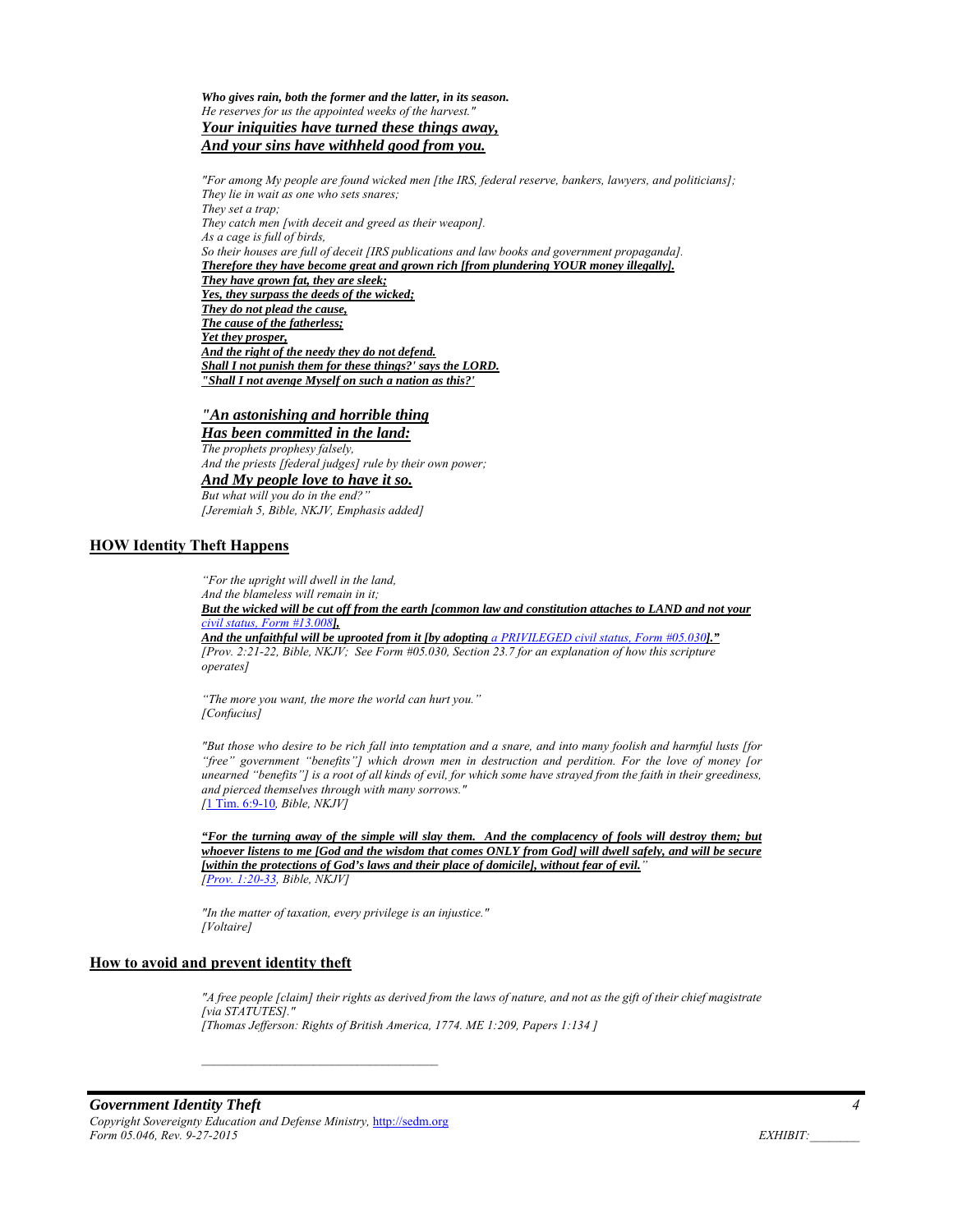*"I [God] brought you up from Egypt [slavery] and brought you to the land of which I swore to your fathers; and I said, 'I will never break My covenant with you. And you shall make no covenant [contract or franchise or agreement of ANY kind] with the inhabitants of this [corrupt pagan] land; you shall tear down their [man/government worshipping socialist] altars.' But you have not obeyed Me. Why have you done this?"*

*"Therefore I also said, 'I will not drive them out before you; but they will become as thorns [terrorists and persecutors] in your side and their gods will be a snare [slavery!] to you.'"* 

*"So it was, when the Angel of the LORD spoke these words to all the children of Israel, that the people lifted up their voices and wept. " [Judges 2:1-4, Bible, NKJV]* 

*"Do you not know that friendship with the world is enmity with God? Whoever therefore wants to be a friend ["citizen", "resident", "taxpayer", "inhabitant", or "subject" under a king or political ruler] of the world [or any man-made kingdom other than God's Kingdom] makes himself an enemy of God. " [James 4:4, Bible, NKJV]* 

*"You shall make no covenant [contract or franchise] with them [foreigners, pagans], nor with their [pagan government] gods [laws or judges]. They shall not dwell in your land [and you shall not dwell in theirs by becoming a "resident" in the process of contracting with them], lest they make you sin against Me [God]. For if you serve their gods [under contract or agreement or franchise], it will surely be a snare to you." [Exodus 23:32-33, Bible, NKJV]* 

*"Pure and undefiled religion before God and the Father is this: to visit orphans and widows in their trouble, and to keep oneself unspotted from the world [the obligations and concerns of the world]. " [James 1:27, Bible, NKJV]* 

*"Do not walk in the statutes of your fathers [the heathens], nor observe their judgments, nor defile yourselves with their [pagan government] idols. I am the LORD your God: Walk in My statutes, keep My judgments, and do them; hallow My Sabbaths, and they will be a sign between Me and you, that you may know that I am the LORD your God."* 

*[Ezekial 20:10-20, Bible, NKJV]* 

*"The Lord watches over the strangers [nonresidents, see Form #05.020]; He relieves the fatherless and widow;*  But the way of the wicked [Form #11.401] He turns upside down. *[Psalms 146:9, Bible, NKJV]*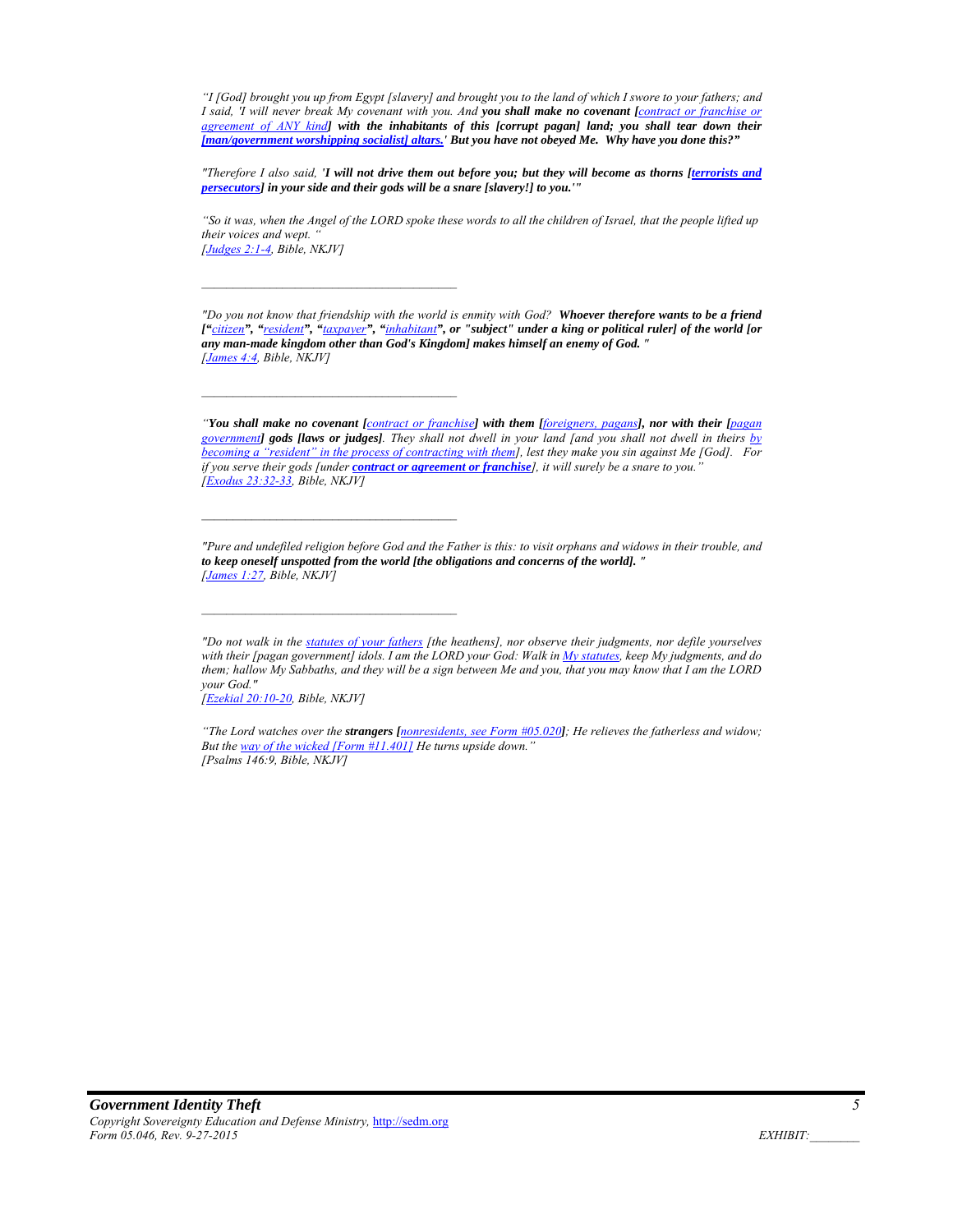# **TABLE OF CONTENTS**

| 1. |     |                                                                                                                                                      |  |  |  |  |  |
|----|-----|------------------------------------------------------------------------------------------------------------------------------------------------------|--|--|--|--|--|
| 2. | 2.1 | Main purpose of law is to LIMIT government power to ensure freedom and sovereignty                                                                   |  |  |  |  |  |
|    | 2.2 | Overview of how our system of government became corrupted: Downes v. Bidwell. 2-3                                                                    |  |  |  |  |  |
|    | 2.3 | Thomas Jefferson's Warnings and Predictions Concerning the Corruption of the                                                                         |  |  |  |  |  |
|    | 2.4 | How Scoundrels Corrupted Our Republican Form of Government: With franchises 2-                                                                       |  |  |  |  |  |
|    |     | 15                                                                                                                                                   |  |  |  |  |  |
|    |     | 2.4.1                                                                                                                                                |  |  |  |  |  |
|    |     | Main Technique of Corruption: Introduce Franchises to replace UNALIENABLE<br>2.4.2<br>PRIVATE Rights with REVOCABLE PUBLIC Statutory PRIVILEGES 2-23 |  |  |  |  |  |
|    |     | 2.4.3                                                                                                                                                |  |  |  |  |  |
|    |     | 2.4.4                                                                                                                                                |  |  |  |  |  |
|    |     | 2.4.5                                                                                                                                                |  |  |  |  |  |
|    | 2.5 | How De Jure Governments are Transformed into Corrupt De Facto Governments 2-43                                                                       |  |  |  |  |  |
| 3. |     | $3-53$                                                                                                                                               |  |  |  |  |  |
|    | 3.1 | Bible prohibits identity theft by MEN and the slavery and exploitation it produces 3-53                                                              |  |  |  |  |  |
|    | 3.2 |                                                                                                                                                      |  |  |  |  |  |
|    | 3.3 |                                                                                                                                                      |  |  |  |  |  |
|    | 3.4 | Necessary conditions for identity theft to successfully occur: Legal Ignorance,                                                                      |  |  |  |  |  |
|    |     | 3.4.1                                                                                                                                                |  |  |  |  |  |
|    |     | 3.4.2                                                                                                                                                |  |  |  |  |  |
|    |     | 3.4.3                                                                                                                                                |  |  |  |  |  |
|    | 3.5 | Social Security Numbers (SSNs) and Taxpayer Identification Numbers (TINs) are what                                                                   |  |  |  |  |  |
|    |     |                                                                                                                                                      |  |  |  |  |  |
|    | 3.6 | God changes the identity of those he calls, just like the government does with its                                                                   |  |  |  |  |  |
| 4. |     |                                                                                                                                                      |  |  |  |  |  |
| 5. |     |                                                                                                                                                      |  |  |  |  |  |
|    | 5.1 |                                                                                                                                                      |  |  |  |  |  |
|    | 5.2 |                                                                                                                                                      |  |  |  |  |  |
|    | 5.3 |                                                                                                                                                      |  |  |  |  |  |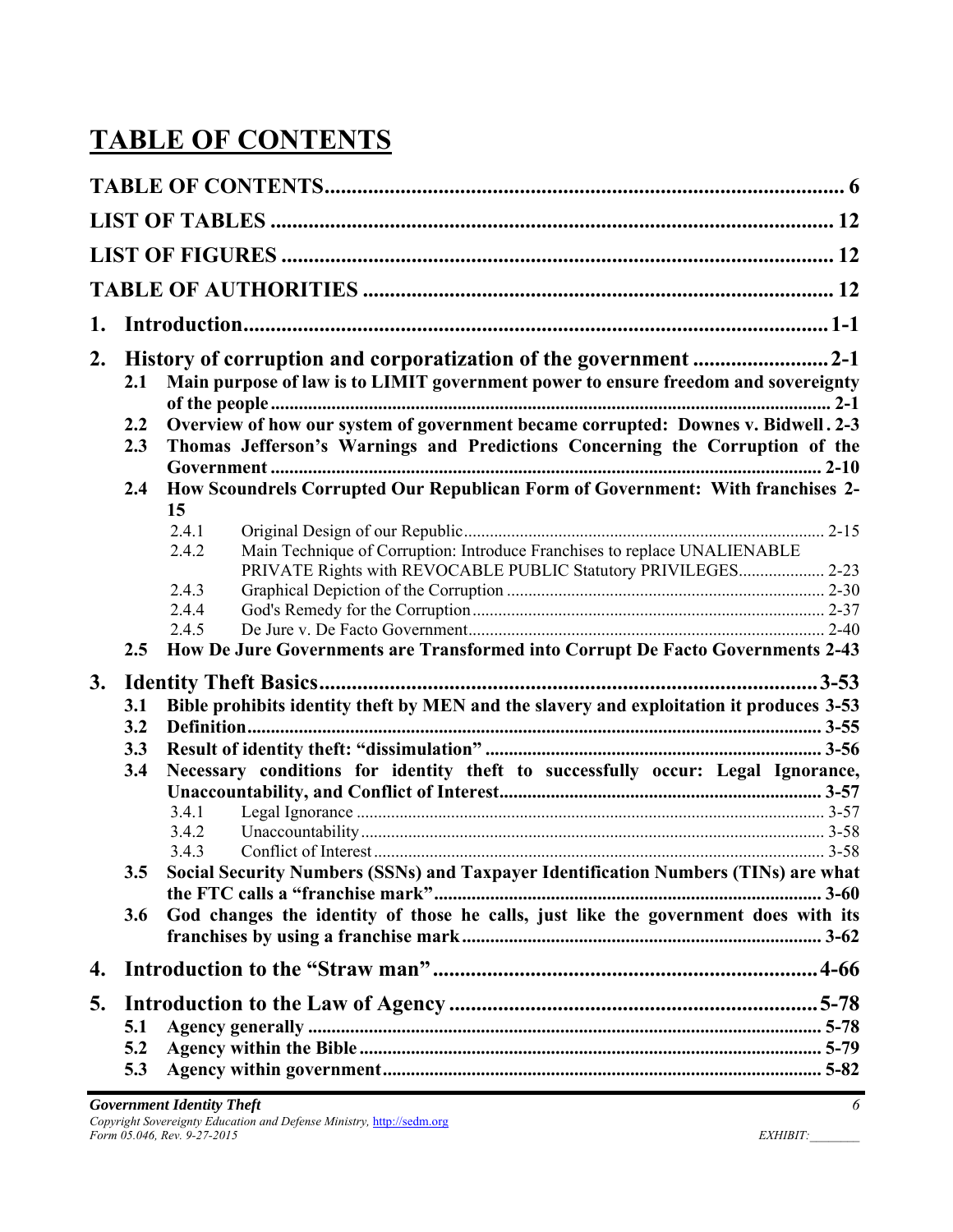| 6. |     |                |                                                                                             |  |
|----|-----|----------------|---------------------------------------------------------------------------------------------|--|
|    | 6.1 |                |                                                                                             |  |
|    | 6.2 |                |                                                                                             |  |
|    | 6.3 |                |                                                                                             |  |
|    | 6.4 |                | The purpose and foundation of de jure government: Protection of EXCLUSIVELY                 |  |
|    |     |                |                                                                                             |  |
|    | 6.5 |                |                                                                                             |  |
|    | 6.6 |                |                                                                                             |  |
|    | 6.7 |                | All PUBLIC/GOVERNMENT law attaches to government territory, all PRIVATE law                 |  |
|    |     |                |                                                                                             |  |
|    | 6.8 |                | The Ability to Regulate Private Rights and Private Conduct is Repugnant to the              |  |
|    | 6.9 |                | Lawful methods for converting PRIVATE property into PUBLIC property 6-116                   |  |
|    |     |                | 6.10 Unlawful methods abused by government to convert PRIVATE property to PUBLIC            |  |
|    |     |                |                                                                                             |  |
|    |     |                |                                                                                             |  |
|    |     |                |                                                                                             |  |
|    |     |                |                                                                                             |  |
| 7. |     |                | <b>Procuring Consent through DECEPTION, FRAUD and DURESS 7-136</b>                          |  |
|    | 7.1 |                |                                                                                             |  |
|    | 7.2 |                |                                                                                             |  |
|    | 7.3 |                |                                                                                             |  |
|    | 7.4 |                | Why and how the government deceives you into believing that "private law" is "public        |  |
|    |     |                |                                                                                             |  |
|    |     | 7.4.1          |                                                                                             |  |
|    |     | 7.4.2          | How they deceive you into thinking that PRIVATE law is PUBLIC law that you must             |  |
|    |     |                |                                                                                             |  |
|    |     | 7.4.3          |                                                                                             |  |
|    | 7.5 |                |                                                                                             |  |
|    | 7.6 | 7.6.1          |                                                                                             |  |
|    |     | 7.6.2          |                                                                                             |  |
|    |     | 7.6.3          |                                                                                             |  |
|    |     | 7.6.4          |                                                                                             |  |
|    |     | 7.6.5          |                                                                                             |  |
|    |     | 7.6.6          |                                                                                             |  |
|    |     | 7.6.7          |                                                                                             |  |
|    |     | 7.6.8          | Manipulation, licensing, and coercion of CPA's, Payroll clerks, Tax Preparers, and          |  |
|    |     |                |                                                                                             |  |
|    | 7.7 |                | Administrative methods to eliminate or avoid or hide the requirement for "consent". 7-      |  |
|    |     | 157            |                                                                                             |  |
|    |     | 7.7.1          | Rigging government forms to create false presumptions and prejudice our rights 7-159        |  |
|    |     | 7.7.2<br>7.7.3 |                                                                                             |  |
|    |     | 7.7.4          |                                                                                             |  |
|    |     | 7.7.5          | Making it difficult, inconvenient, or costly to obtain information about illegal government |  |
|    |     |                |                                                                                             |  |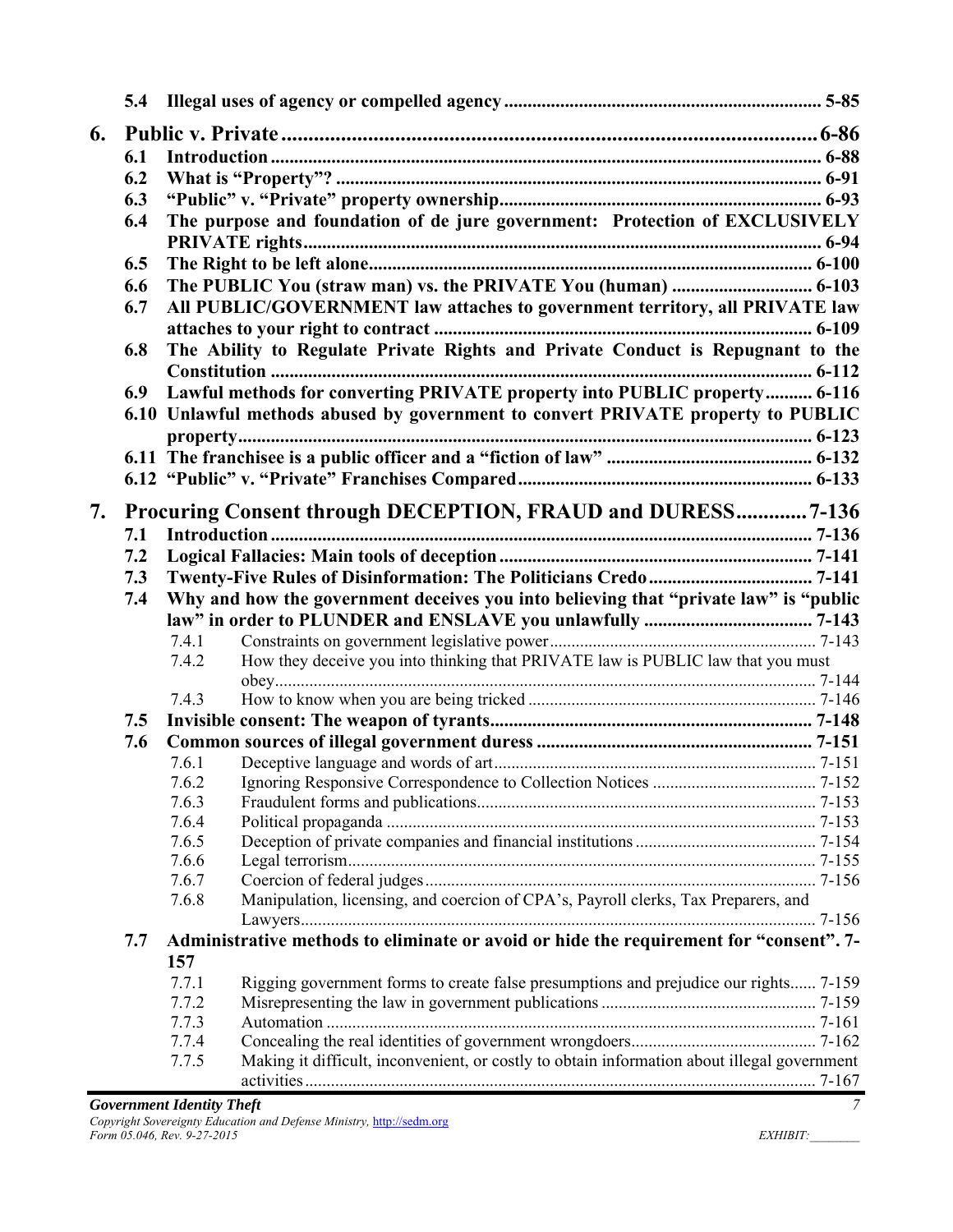|    |     | 7.7.6 | Ignoring correspondence and/or forcing all complaints through an unresponsive legal         |  |
|----|-----|-------|---------------------------------------------------------------------------------------------|--|
|    |     |       |                                                                                             |  |
|    |     | 7.7.7 | Deliberately dumbing down and propagandizing government support personnel who have          |  |
|    |     | 7.7.8 |                                                                                             |  |
|    |     | 7.7.9 |                                                                                             |  |
|    | 7.8 |       | How the Internal Revenue Service kidnaps your identity to make you a statutory              |  |
|    |     |       |                                                                                             |  |
|    | 7.9 |       |                                                                                             |  |
|    |     | 7.9.1 |                                                                                             |  |
|    |     | 7.9.2 | Using the Uniform Commercial Code (U.C.C.) to Defeat Attempts to Compel                     |  |
|    |     |       |                                                                                             |  |
| 8. |     |       |                                                                                             |  |
|    | 8.1 |       | Ignorant presumptions about tax "terms" and definitions that aren't true 8-195              |  |
|    | 8.2 |       |                                                                                             |  |
|    |     | 8.2.1 |                                                                                             |  |
|    |     | 8.2.2 | How the government routinely and willfully violates due process of law 8-198                |  |
|    |     | 8.2.3 | How Governments Abuse CONFUSION OVER CONTEXT in Statutes and/or                             |  |
|    |     |       | Government Forms to Deliberately Create False Presumptions that Deceive, Injure, and        |  |
|    |     |       |                                                                                             |  |
|    |     | 8.2.4 | Preventing violations of due process of law by government opponents 8-199                   |  |
|    |     | 8.2.5 | How corrupt judges and prosecutors abuse "GENERAL terms" to STEAL from you and              |  |
|    |     |       |                                                                                             |  |
|    | 8.3 |       |                                                                                             |  |
|    | 8.4 |       |                                                                                             |  |
|    |     | 8.4.1 | Purpose of Due Process: To completely remove "presumption" from legal proceedings 8-<br>210 |  |
|    |     | 8.4.2 |                                                                                             |  |
|    |     | 8.4.3 |                                                                                             |  |
|    |     | 8.4.4 | Meaning of "extension" and "enlargement" context of the word "includes" 8-216               |  |
|    |     | 8.4.5 | Three Proofs that demonstrate the proper meaning of the word "includes" 8-219               |  |
|    |     | 8.4.6 | Techniques for Malicious Abuse of the rules of Statutory Construction by Misbehaving        |  |
|    |     |       |                                                                                             |  |
|    |     | 8.4.7 |                                                                                             |  |
|    | 8.5 |       | Ability to add anything one wants to a definition is a legislative function prohibited to   |  |
|    |     |       |                                                                                             |  |
|    | 8.6 |       | EQUIVOCATION: How corrupt judges and government prosecutors confuse contexts                |  |
|    |     |       |                                                                                             |  |
|    |     | 8.6.1 | How the two contexts are deliberately and maliciously confused and made to appear the       |  |
|    |     |       | same in order to unlawfully and unconstitutionally expand government jurisdiction. 8-235    |  |
|    |     | 8.6.2 |                                                                                             |  |
|    |     | 8.6.3 | GEOGRAPHICAL v. LEGAL context for words "United States" and "State" 8-239                   |  |
|    |     | 8.6.4 | STATUTORY v. CONSTITUTIONAL context for citizenship terms 8-245                             |  |
|    |     | 8.6.5 |                                                                                             |  |
|    | 8.7 |       | Methods for opposing bogus government defenses of the unlawful use of the word              |  |
|    |     |       |                                                                                             |  |
|    |     | 8.7.1 |                                                                                             |  |
|    |     | 8.7.2 |                                                                                             |  |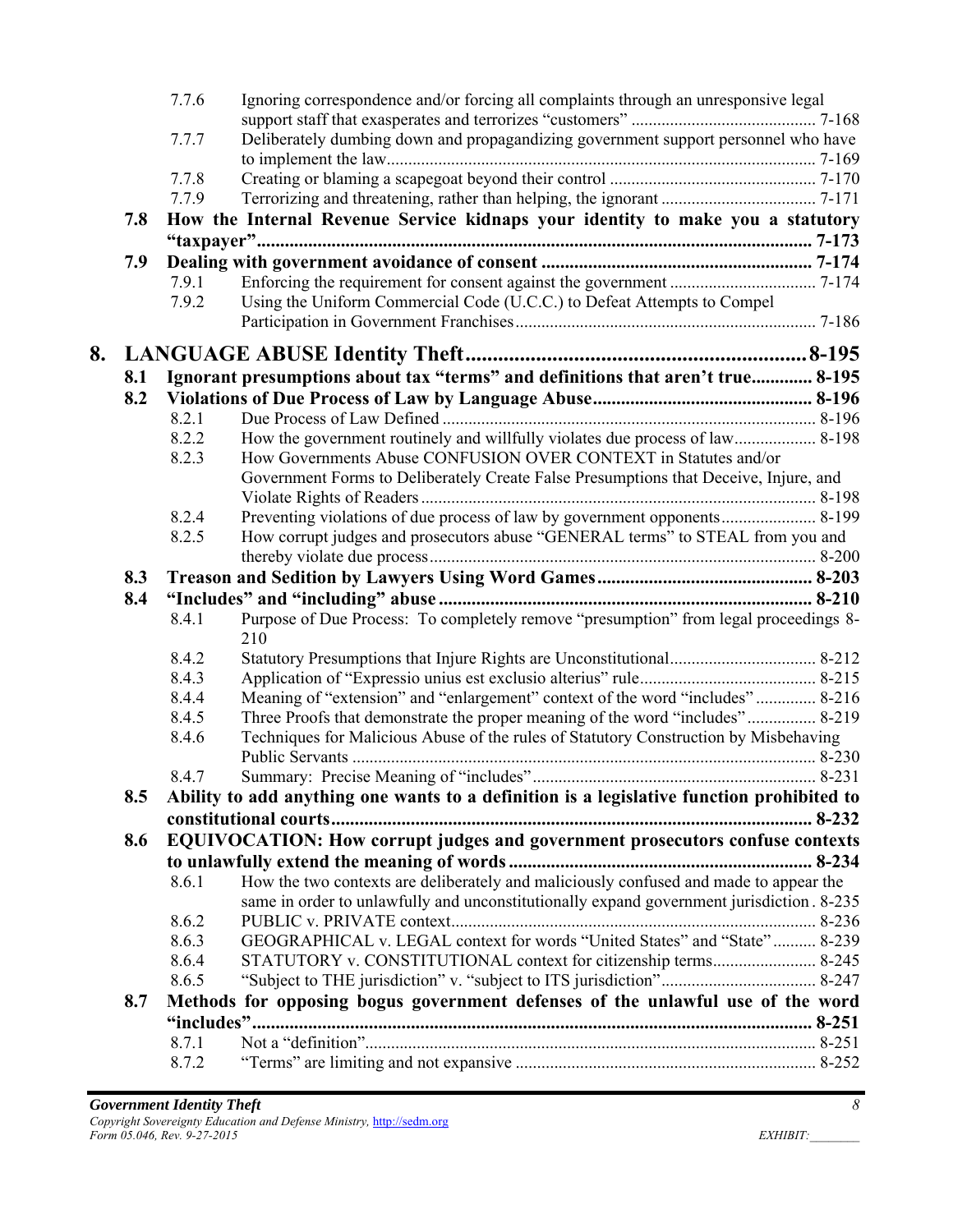|    |     | 8.7.3  |                                                                                              |  |
|----|-----|--------|----------------------------------------------------------------------------------------------|--|
|    |     | 8.7.4  |                                                                                              |  |
|    |     | 8.7.5  |                                                                                              |  |
|    | 8.8 |        |                                                                                              |  |
|    |     | 8.8.1  | Congressional Research Service Report 97-59A: Frequently Asked Questions Concerning          |  |
|    |     |        |                                                                                              |  |
|    |     | 8.8.2  |                                                                                              |  |
|    |     | 8.8.3  |                                                                                              |  |
|    |     | 8.8.4  |                                                                                              |  |
| 9. |     |        |                                                                                              |  |
|    | 9.1 |        |                                                                                              |  |
|    |     | 9.1.1  |                                                                                              |  |
|    |     | 9.1.2  | Federal Rule of Civil Procedure 17 establishes that civil law is a voluntary franchise 9-280 |  |
|    |     | 9.1.3  | Two contexts for legal terms: CONSTITUTIONAL and STATUTORY  9-281                            |  |
|    |     | 9.1.4  |                                                                                              |  |
|    |     | 9.1.5  | The TWO types of "residents": FOREIGN NATIONAL under the common law or                       |  |
|    |     |        | GOVERNMENT CONTRACTOR/PUBLIC OFFICER under a franchise  9-290                                |  |
|    |     | 9.1.6  |                                                                                              |  |
|    | 9.2 |        |                                                                                              |  |
|    | 9.3 |        |                                                                                              |  |
|    | 9.4 |        | How the corrupt government kidnaps your identity and your domicile and moves it to           |  |
|    |     |        |                                                                                              |  |
|    |     | 9.4.1  |                                                                                              |  |
|    |     | 9.4.2  |                                                                                              |  |
|    |     | 9.4.3  |                                                                                              |  |
|    |     | 9.4.4  |                                                                                              |  |
|    |     | 9.4.5  |                                                                                              |  |
|    |     | 9.4.6  | The "residence" and "resident" SCAM: How context of words "residence" and                    |  |
|    |     |        | "resident" is abused to kidnap your identity and transport you to the geographical federal   |  |
|    |     |        |                                                                                              |  |
|    |     | 9.4.7  | How private employers and financial institutions compel choice of domicile  9-337            |  |
|    |     | 9.4.8  | How corrupt courts, judges, and government attorneys try to CHANGE your domicile 9-<br>339   |  |
|    |     | 9.4.9  | How tax return filing compels a change in domicile to federal territory: "tax home" 9-342    |  |
|    |     |        |                                                                                              |  |
|    |     |        | 10.1 How You are Illegally Deceived or Compelled to Transition from Being a Constitutional   |  |
|    |     |        | Citizen/Resident to a Statutory Citizen/Resident: By Confusing the Two Contexts  10-         |  |
|    |     | 345    |                                                                                              |  |
|    |     | 10.1.1 | Where the confusion over citizenship originates: Trying to make CONSTITUTIONAL               |  |
|    |     | 10.1.2 | How the confusion is generally perpetuated: Word of Art "United States"  10-350              |  |
|    |     | 10.1.3 |                                                                                              |  |
|    |     | 10.1.4 | Obfuscated federal definitions to confuse Statutory Context with Constitutional Context      |  |
|    |     | 10.1.5 |                                                                                              |  |
|    |     | 10.1.6 |                                                                                              |  |
|    |     | 10.1.7 | The architect of our present government system, Montesquieu, predicted this deception,       |  |
|    |     |        |                                                                                              |  |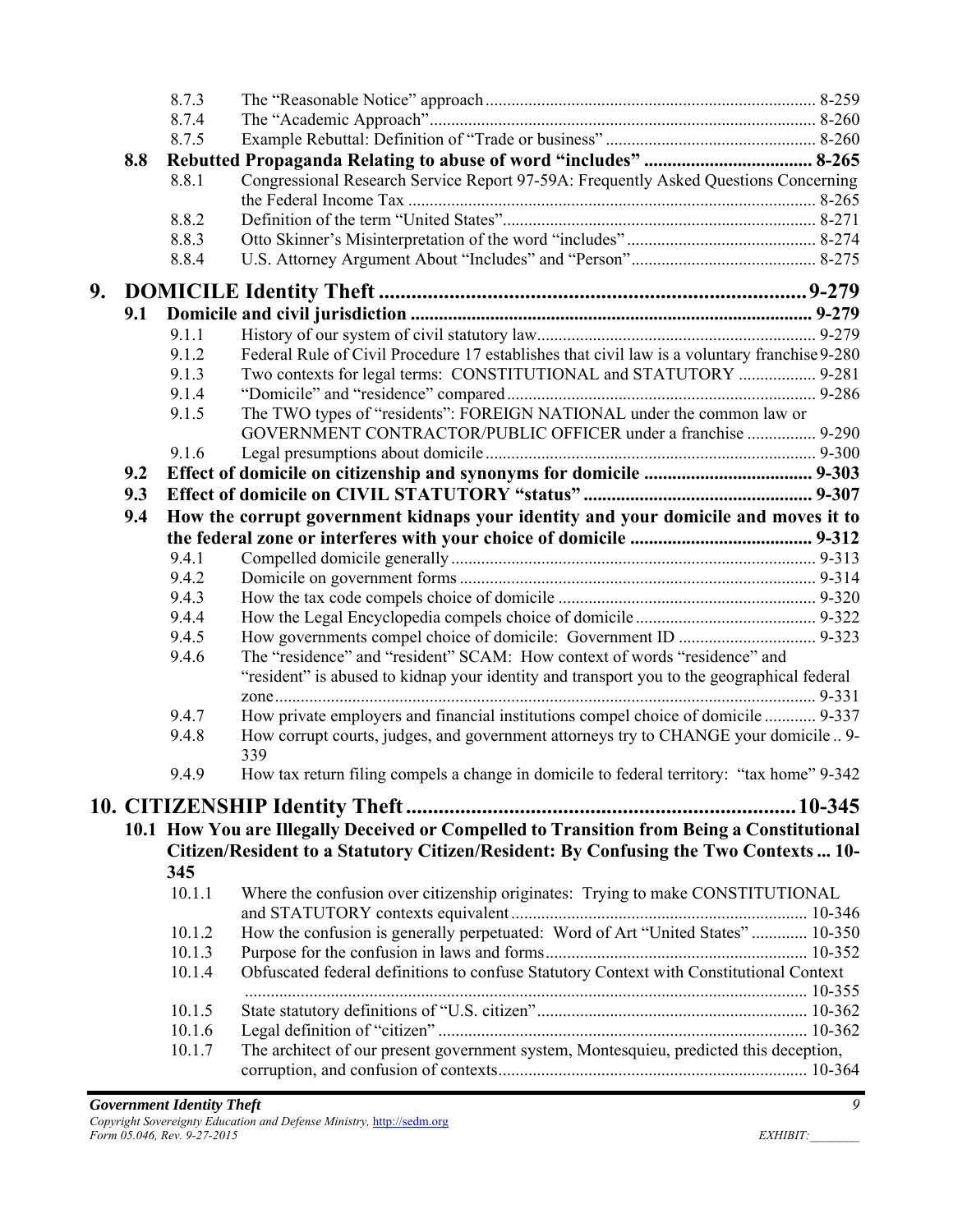| 10.1.8  |                                                                                                                                                                   |
|---------|-------------------------------------------------------------------------------------------------------------------------------------------------------------------|
| 10.1.9  | How the deceit and compulsion is implemented in the courtroom 10-371                                                                                              |
| 10.1.10 | How you help the government terrorists kidnap your legal identity and transport it to "The                                                                        |
| 10.1.11 | Questions you can ask that will expose their deceit and compulsion  10-378                                                                                        |
| 10.1.12 | The Hague Convention HIDES the ONE portion that differentiates NATIONALITY from                                                                                   |
| 10.1.13 | Social Security Administration HIDES your citizenship status in their NUMIDENT                                                                                    |
| 10.1.14 | "Citizenship" in federal court implies Domicile on federal territory not within any state                                                                         |
| 10.1.15 | How you unknowingly volunteered to become a "citizen of the United States" under                                                                                  |
| 10.1.16 | How to prevent being deceived or compelled to assume the civil status of "citizen" 10-386                                                                         |
| 10.1.17 | Misapplication of Statutory diversity of citizenship or federal jurisdiction to state citizens                                                                    |
|         |                                                                                                                                                                   |
|         | 10.3 Practical Application: Avoiding Identity Theft and Legal Kidnapping Caused by                                                                                |
|         |                                                                                                                                                                   |
| 10.3.1  | How to Describe Your Citizenship on Government Forms and Correspondence  10-400                                                                                   |
| 10.3.2  | Answering Questions from the Government About Your Citizenship So As to Protect                                                                                   |
|         |                                                                                                                                                                   |
| 10.3.3  | Arguing or Explaining Your Citizenship in Litigation Against the Government 10-418                                                                                |
| 10.3.4  | Federal court statutory remedies for those who are "state nationals" injured by                                                                                   |
|         |                                                                                                                                                                   |
|         |                                                                                                                                                                   |
|         |                                                                                                                                                                   |
|         |                                                                                                                                                                   |
|         |                                                                                                                                                                   |
|         | <b>CONTINUED FROM VOLUME 1</b><br>29                                                                                                                              |
|         |                                                                                                                                                                   |
|         | 11.1 How most people are fraudulently deceived into thinking they are the Straw Man 11-30                                                                         |
|         |                                                                                                                                                                   |
| 11.2.1  | Most government franchises are offered as "unconscionable contracts" with unjust and                                                                              |
| 11.2.2  | Why all the government's franchises are administered UNJUSTLY and                                                                                                 |
| 11.2.3  | Compelled participation in franchises against those civilly domiciled outside the<br>exclusive jurisdiction of the government offering the franchise is an act of |
| 11.2.4  | Franchises are abused to UNLAWFULLY create statutory government "employees" or                                                                                    |
| 11.2.5  | The Government Protection Racket: Privilege Induced Slavery  11-79                                                                                                |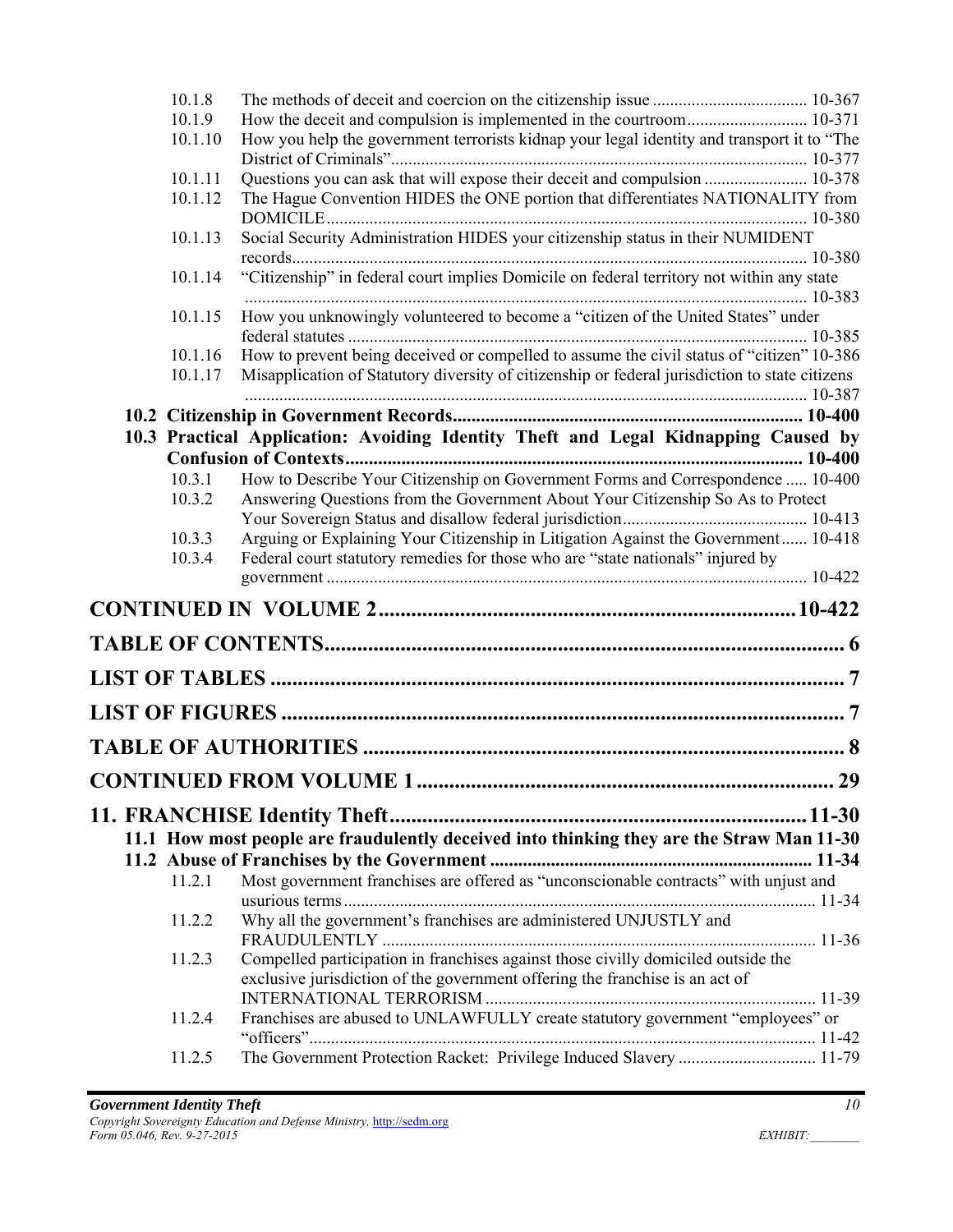|     | 11.2.6             | Inequities between government and private franchises which lead to abuse and oppression                                                                                |  |
|-----|--------------------|------------------------------------------------------------------------------------------------------------------------------------------------------------------------|--|
|     | 11.2.7             | Biblical Explanation of How Judges and Prosecutors and Government Use Franchises to                                                                                    |  |
|     | 11.2.8             | Franchises implemented as trusts are the vehicle used to compel you to become the "straw                                                                               |  |
|     | 11.2.9             |                                                                                                                                                                        |  |
|     | 11.2.10            |                                                                                                                                                                        |  |
|     | 11.2.11            | How franchises are used to destroy equal protection that is the foundation of the                                                                                      |  |
|     |                    |                                                                                                                                                                        |  |
|     | 11.2.12            |                                                                                                                                                                        |  |
|     | 11.2.13            | How the Courts attempt to illegally compel "nontaxpayers" into "franchise courts" and                                                                                  |  |
|     |                    |                                                                                                                                                                        |  |
|     | 11.2.14            | Defending Yourself Against Compelled Participation in Franchises using the                                                                                             |  |
|     |                    |                                                                                                                                                                        |  |
|     |                    |                                                                                                                                                                        |  |
|     | 11.3.1             |                                                                                                                                                                        |  |
|     | 11.3.2             | Using the Uniform Commercial Code (U.C.C.) to Defeat Administrative Attempts to                                                                                        |  |
|     |                    |                                                                                                                                                                        |  |
|     | 11.3.3             |                                                                                                                                                                        |  |
|     | 11.3.4             |                                                                                                                                                                        |  |
|     | 11.3.5             |                                                                                                                                                                        |  |
|     | 11.3.6             |                                                                                                                                                                        |  |
|     | 11.3.7             |                                                                                                                                                                        |  |
|     | 11.3.8             |                                                                                                                                                                        |  |
|     | 11.3.9             | Criminal Tax Prosecutions of Franchisees called "taxpayers: The Government "Benefits"                                                                                  |  |
|     |                    |                                                                                                                                                                        |  |
|     | 11.3.10<br>11.3.11 |                                                                                                                                                                        |  |
|     |                    |                                                                                                                                                                        |  |
| 171 |                    | 12. Administrative Remedies to Prevent Identity Theft on Government Forms12-                                                                                           |  |
|     |                    |                                                                                                                                                                        |  |
|     |                    |                                                                                                                                                                        |  |
|     |                    |                                                                                                                                                                        |  |
|     |                    | 13.3 Defenses against government illegal enforcement of franchises in court 13-188                                                                                     |  |
|     | 13.3.1             |                                                                                                                                                                        |  |
|     | 13.3.2             | How choice of law rules are illegally circumvented by corrupted government officials to                                                                                |  |
|     | 13.3.3             | illegally enforce franchises, kidnap your legal identity, and STEAL from You  13-189<br>Forcing governments to disclose when and how PRIVATE property was converted to |  |
|     |                    |                                                                                                                                                                        |  |
|     | 13.3.4             |                                                                                                                                                                        |  |
|     | 13.3.5             |                                                                                                                                                                        |  |
|     | 13.3.6             | Franchise enforcement outside of federal territory is a criminal act of "simulating legal                                                                              |  |
|     | 13.3.7             |                                                                                                                                                                        |  |
|     |                    |                                                                                                                                                                        |  |
|     |                    |                                                                                                                                                                        |  |
|     |                    |                                                                                                                                                                        |  |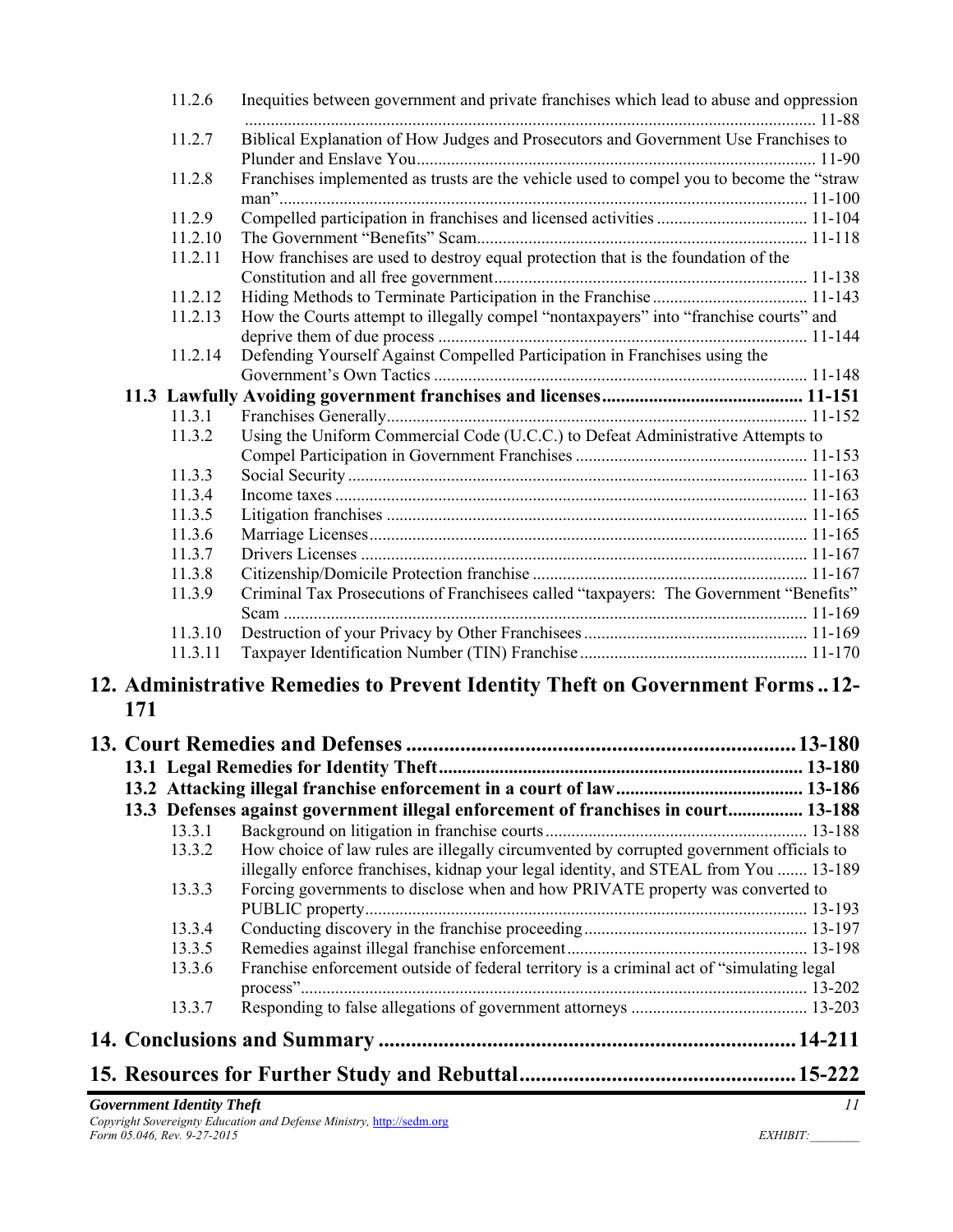| 16. Questions that Readers, Grand Jurors, and Petit Jurors Should be Asking the |  |  |  |
|---------------------------------------------------------------------------------|--|--|--|
|                                                                                 |  |  |  |

# **LIST OF TABLES**

| Table 4: Meanings assigned to "United States" by the U.S. Supreme Court in Hooven & Allison v. Evatt 6-111 |  |
|------------------------------------------------------------------------------------------------------------|--|
|                                                                                                            |  |
|                                                                                                            |  |
|                                                                                                            |  |
|                                                                                                            |  |
|                                                                                                            |  |
|                                                                                                            |  |
|                                                                                                            |  |
|                                                                                                            |  |
|                                                                                                            |  |
|                                                                                                            |  |
|                                                                                                            |  |
|                                                                                                            |  |
|                                                                                                            |  |
|                                                                                                            |  |
|                                                                                                            |  |
|                                                                                                            |  |
|                                                                                                            |  |
|                                                                                                            |  |
|                                                                                                            |  |
|                                                                                                            |  |

# **LIST OF FIGURES**

# **TABLE OF AUTHORITIES**

## **Constitutional Provisions**

### *Government Identity Theft 12*

*Copyright Sovereignty Education and Defense Ministry,* http://sedm.org *Form 05.046, Rev. 9-27-2015* EXHIBIT: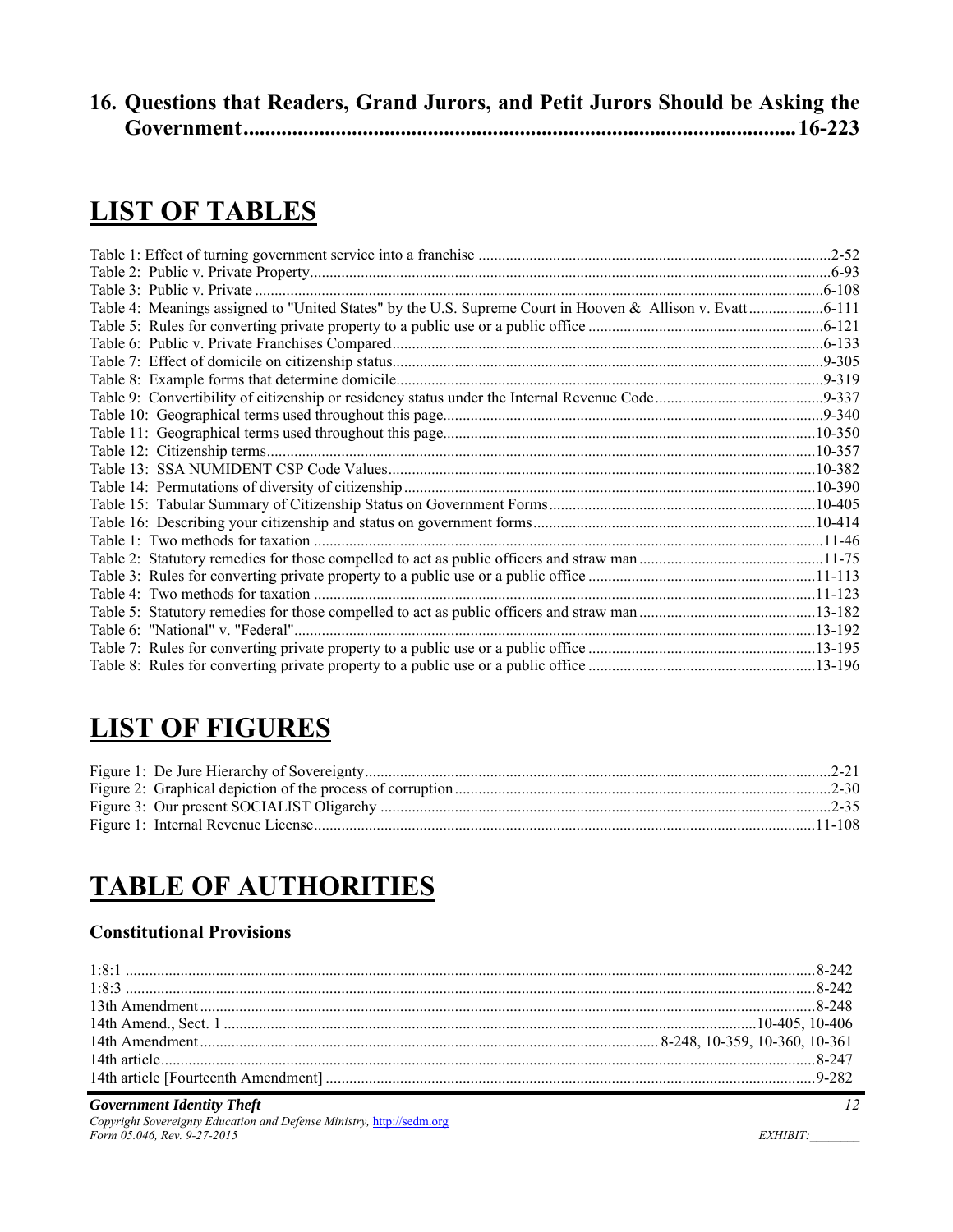| Bill of Rights2-26, 4-68, 6-90, 6-93, 6-113, 7-157, 8-214, 8-215, 8-244, 8-255, 8-265, 8-272, 8-276, 11-38, 11-47, 11-124, |  |
|----------------------------------------------------------------------------------------------------------------------------|--|
| 11-138, 11-140, 13-193, 13-194, 14-212                                                                                     |  |
|                                                                                                                            |  |
|                                                                                                                            |  |
|                                                                                                                            |  |
|                                                                                                                            |  |
|                                                                                                                            |  |
|                                                                                                                            |  |
|                                                                                                                            |  |
|                                                                                                                            |  |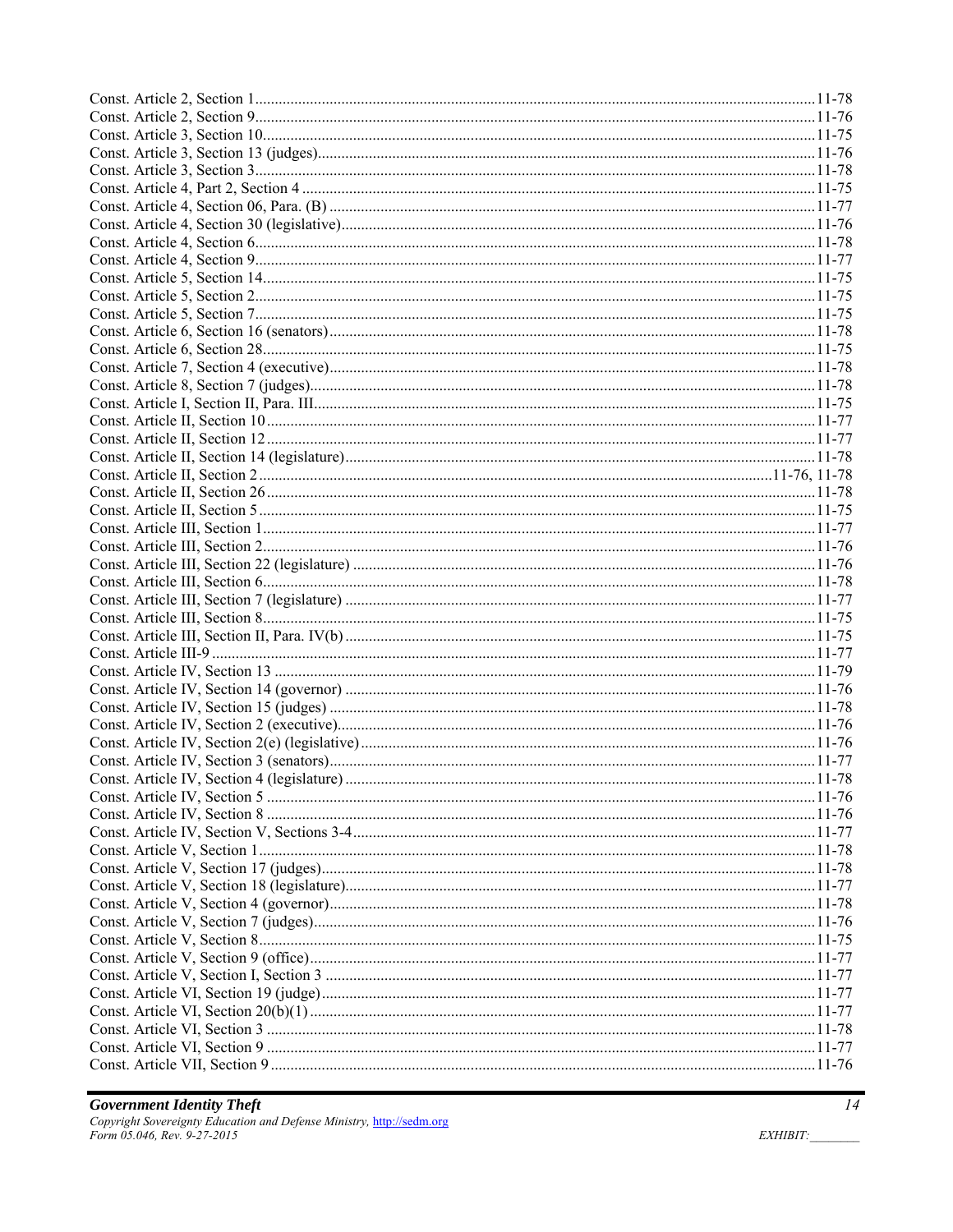| Declaration of Independence. 2-10, 2-20, 2-29, 4-71, 5-84, 5-85, 6-94, 6-113, 6-122, 7-156, 7-157, 7-174, 7-188, 8-196, 8-                                                           |  |
|--------------------------------------------------------------------------------------------------------------------------------------------------------------------------------------|--|
| 244, 8-265, 9-312, 9-314, 9-323, 10-366, 10-379, 11-86, 11-169, 13-196, 13-201, 13-208, 14-215                                                                                       |  |
|                                                                                                                                                                                      |  |
|                                                                                                                                                                                      |  |
|                                                                                                                                                                                      |  |
|                                                                                                                                                                                      |  |
|                                                                                                                                                                                      |  |
|                                                                                                                                                                                      |  |
|                                                                                                                                                                                      |  |
|                                                                                                                                                                                      |  |
| Fifth Amendment6-97, 6-112, 6-119, 6-120, 6-125, 7-155, 7-160, 7-167, 8-197, 8-216, 8-268, 8-269, 10-385, 11-38, 11-44,                                                              |  |
| 11-86, 11-115, 11-122, 11-146                                                                                                                                                        |  |
|                                                                                                                                                                                      |  |
|                                                                                                                                                                                      |  |
| First Amendment6-113, 7-153, 7-160, 7-161, 7-185, 7-186, 8-212, 8-260, 8-274, 9-297, 9-309, 9-312, 9-313, 9-314, 9-319,                                                              |  |
| 9-320, 9-322, 9-323, 9-338, 10-354, 10-385, 10-411, 10-415, 11-93, 11-136, 13-187, 13-198, 13-202                                                                                    |  |
| Fourteenth Amendment5-85, 5-86, 6-115, 6-116, 6-119, 6-125, 6-126, 6-127, 7-137, 7-173, 7-181, 8-213, 8-236, 8-242, 8-                                                               |  |
| 246, 8-247, 8-248, 8-250, 8-251, 8-263, 8-264, 9-282, 9-283, 9-284, 9-294, 9-300, 9-310, 9-323, 9-336, 10-355, 10-356,                                                               |  |
|                                                                                                                                                                                      |  |
|                                                                                                                                                                                      |  |
| 10-358, 10-360, 10-363, 10-365, 10-391, 10-392, 10-401, 10-402, 10-407, 10-410, 10-413, 10-414, 10-417, 10-418, 10-                                                                  |  |
| 420, 11-44, 11-66, 11-82, 11-121, 11-139, 12-171, 12-172, 12-173, 12-174, 12-180, 13-192                                                                                             |  |
|                                                                                                                                                                                      |  |
|                                                                                                                                                                                      |  |
|                                                                                                                                                                                      |  |
|                                                                                                                                                                                      |  |
|                                                                                                                                                                                      |  |
|                                                                                                                                                                                      |  |
|                                                                                                                                                                                      |  |
|                                                                                                                                                                                      |  |
|                                                                                                                                                                                      |  |
|                                                                                                                                                                                      |  |
|                                                                                                                                                                                      |  |
|                                                                                                                                                                                      |  |
|                                                                                                                                                                                      |  |
|                                                                                                                                                                                      |  |
|                                                                                                                                                                                      |  |
|                                                                                                                                                                                      |  |
| Thirteenth Amendment32, 4-68, 4-71, 4-72, 4-75, 6-87, 6-105, 6-125, 7-156, 7-180, 8-231, 8-245, 9-313, 9-343, 10-363,                                                                |  |
| 11-38, 11-40, 11-48, 11-53, 11-74, 11-105, 11-107, 11-110, 11-125, 11-129, 11-137, 11-143, 11-146, 12-173, 13-187,<br>13-189, 13-201, 14-212, 14-216, 14-217, 14-220, 16-224, 16-232 |  |
|                                                                                                                                                                                      |  |
|                                                                                                                                                                                      |  |
|                                                                                                                                                                                      |  |
|                                                                                                                                                                                      |  |
|                                                                                                                                                                                      |  |
|                                                                                                                                                                                      |  |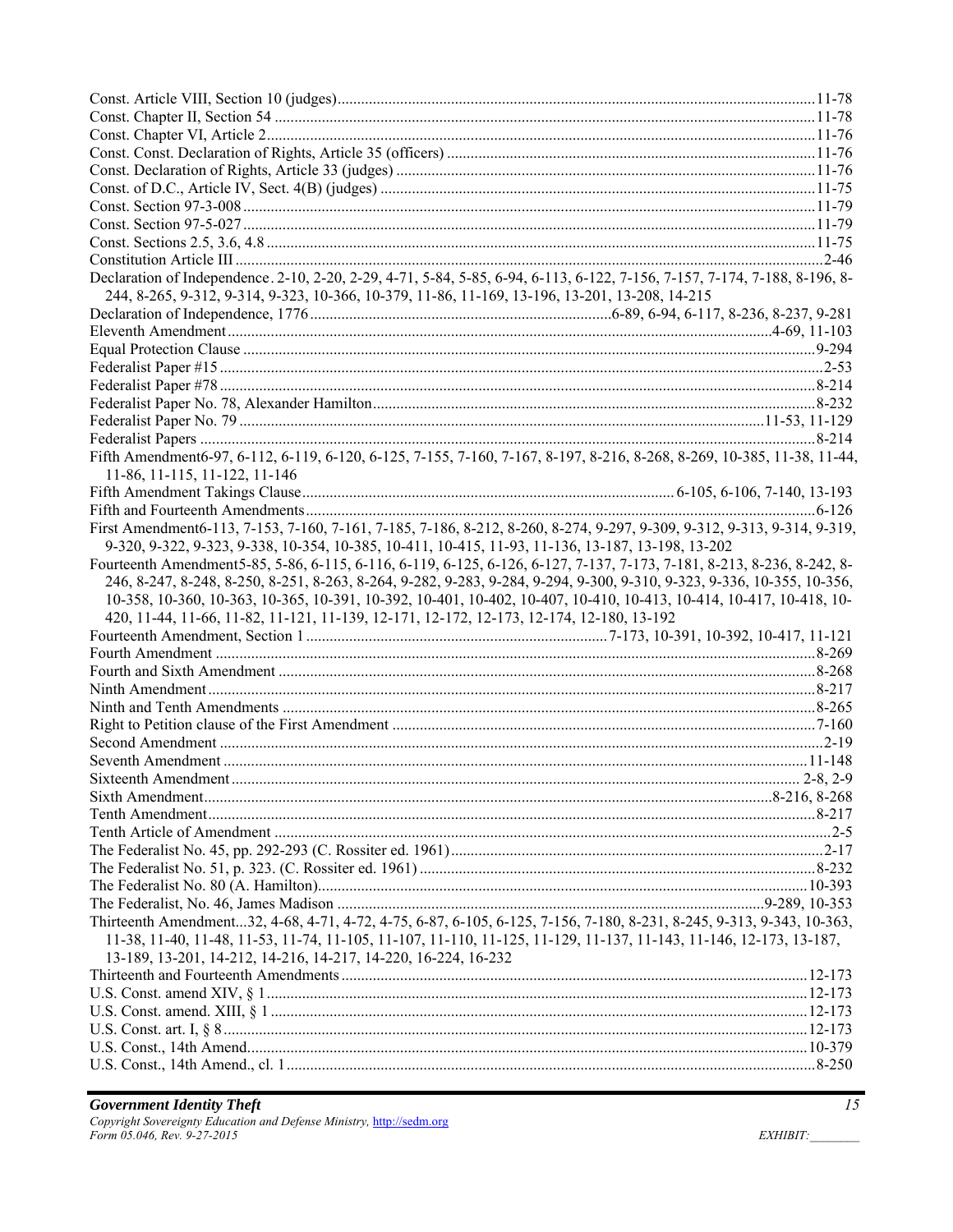## **Statutes**

**Government Identity Theft**<br>Copyright Sovereignty Education and Defense Ministry, http://sedm.org<br>Form 05.046, Rev. 9-27-2015

EXHIBIT: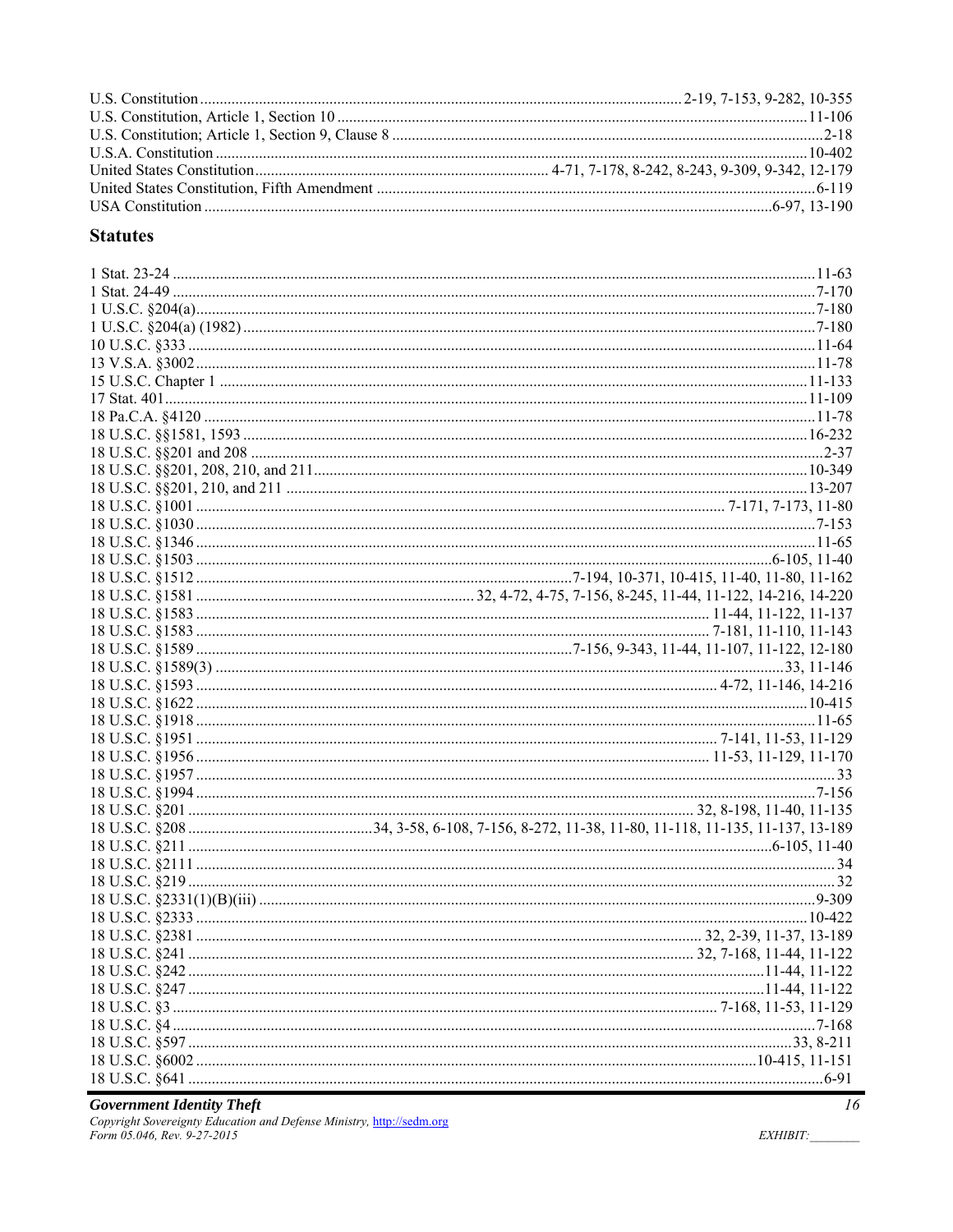| 18 U.S.C. §9126-91, 6-100, 8-245, 9-300, 10-368, 10-383, 11-78, 11-80, 11-109, 11-150, 13-187, 13-200, 13-201, 14-219, |  |
|------------------------------------------------------------------------------------------------------------------------|--|
| 16-232                                                                                                                 |  |
|                                                                                                                        |  |
|                                                                                                                        |  |
|                                                                                                                        |  |
|                                                                                                                        |  |
|                                                                                                                        |  |
|                                                                                                                        |  |
|                                                                                                                        |  |
|                                                                                                                        |  |
|                                                                                                                        |  |
|                                                                                                                        |  |
|                                                                                                                        |  |
|                                                                                                                        |  |
|                                                                                                                        |  |
|                                                                                                                        |  |
|                                                                                                                        |  |
|                                                                                                                        |  |
|                                                                                                                        |  |
|                                                                                                                        |  |
|                                                                                                                        |  |
|                                                                                                                        |  |
|                                                                                                                        |  |
|                                                                                                                        |  |
|                                                                                                                        |  |
| 26 U.S.C. §3121(e)6-107, 8-254, 8-255, 8-257, 9-288, 10-370, 10-377, 10-400, 10-402, 10-404, 10-408, 10-418, 10-419,   |  |
| 12-172, 13-192                                                                                                         |  |
|                                                                                                                        |  |
|                                                                                                                        |  |
|                                                                                                                        |  |
|                                                                                                                        |  |
|                                                                                                                        |  |
|                                                                                                                        |  |
|                                                                                                                        |  |
|                                                                                                                        |  |
|                                                                                                                        |  |
|                                                                                                                        |  |
|                                                                                                                        |  |
|                                                                                                                        |  |
|                                                                                                                        |  |
|                                                                                                                        |  |
|                                                                                                                        |  |
|                                                                                                                        |  |
|                                                                                                                        |  |
|                                                                                                                        |  |
|                                                                                                                        |  |
|                                                                                                                        |  |
|                                                                                                                        |  |
|                                                                                                                        |  |
|                                                                                                                        |  |
|                                                                                                                        |  |
| 26 U.S.C. §6671(b) 2-46, 4-68, 6-102, 8-230, 8-238, 8-242, 8-244, 8-276, 8-277, 8-278, 11-103, 13-197, 14-213, 16-228  |  |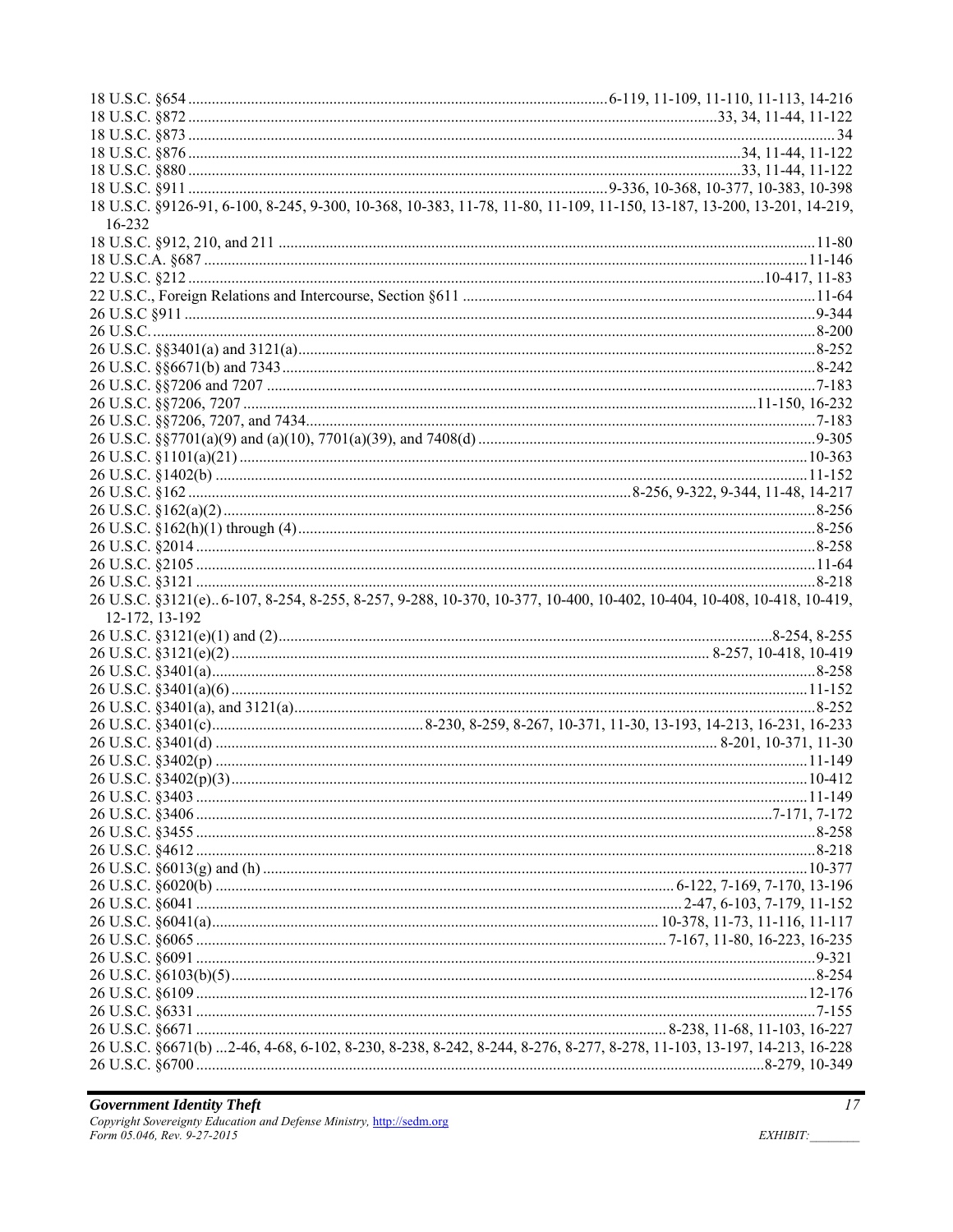|                                                                                                      | 26 U.S.C. §7343 2-46, 4-68, 7-190, 8-230, 8-238, 8-242, 8-244, 8-259, 11-57, 11-68, 11-157, 13-197, 14-213, 16-227, 16-  |
|------------------------------------------------------------------------------------------------------|--------------------------------------------------------------------------------------------------------------------------|
| 228                                                                                                  |                                                                                                                          |
|                                                                                                      |                                                                                                                          |
|                                                                                                      |                                                                                                                          |
|                                                                                                      |                                                                                                                          |
|                                                                                                      |                                                                                                                          |
|                                                                                                      |                                                                                                                          |
|                                                                                                      |                                                                                                                          |
|                                                                                                      |                                                                                                                          |
|                                                                                                      |                                                                                                                          |
|                                                                                                      |                                                                                                                          |
|                                                                                                      |                                                                                                                          |
|                                                                                                      |                                                                                                                          |
|                                                                                                      | 26 U.S.C. §7701(a)(14).4-68, 6-87, 7-174, 7-176, 7-181, 8-201, 8-243, 9-307, 9-311, 10-371, 11-37, 11-40, 11-56, 11-59,  |
| 11-73, 11-117, 14-212, 14-213                                                                        |                                                                                                                          |
|                                                                                                      |                                                                                                                          |
|                                                                                                      | 26 U.S.C. §7701(a)(26)  2-46, 3-61, 4-69, 4-70, 6-103, 6-123, 6-132, 7-178, 7-191, 8-197, 8-201, 8-230, 8-239, 8-242, 8- |
|                                                                                                      | 257, 8-260, 8-261, 8-262, 8-264, 9-343, 10-365, 10-371, 10-378, 11-30, 11-49, 11-56, 11-58, 11-61, 11-65, 11-109, 11-    |
| 117, 11-126, 11-158, 12-175, 12-178, 13-186, 13-193, 13-199, 13-207, 14-213, 14-214, 16-229          |                                                                                                                          |
|                                                                                                      |                                                                                                                          |
|                                                                                                      | 26 U.S.C. §7701(a)(30)  7-145, 8-198, 8-279, 9-302, 9-305, 9-315, 10-370, 10-377, 10-408, 10-412, 11-102, 14-213         |
|                                                                                                      |                                                                                                                          |
|                                                                                                      |                                                                                                                          |
|                                                                                                      |                                                                                                                          |
|                                                                                                      |                                                                                                                          |
|                                                                                                      |                                                                                                                          |
|                                                                                                      |                                                                                                                          |
|                                                                                                      | 26 U.S.C. §7701(a)(9) and (a)(10) 4-77, 7-149, 7-173, 8-201, 8-218, 8-236, 8-244, 8-246, 9-282, 9-288, 9-303, 9-305, 9-  |
| 314, 9-331, 9-332, 9-336, 9-343, 9-344, 10-348, 11-30, 11-58, 12-173, 12-174, 12-175, 14-213, 14-221 |                                                                                                                          |
|                                                                                                      |                                                                                                                          |
|                                                                                                      |                                                                                                                          |
|                                                                                                      |                                                                                                                          |
|                                                                                                      | 26 U.S.C. §7701(c)7-181, 8-213, 8-217, 8-218, 8-219, 8-230, 8-261, 8-263, 8-264, 8-272, 8-274, 8-275, 8-276              |
|                                                                                                      |                                                                                                                          |
|                                                                                                      |                                                                                                                          |
|                                                                                                      |                                                                                                                          |
|                                                                                                      |                                                                                                                          |
|                                                                                                      |                                                                                                                          |
|                                                                                                      |                                                                                                                          |
|                                                                                                      |                                                                                                                          |
|                                                                                                      |                                                                                                                          |
|                                                                                                      |                                                                                                                          |
|                                                                                                      |                                                                                                                          |
|                                                                                                      |                                                                                                                          |
|                                                                                                      |                                                                                                                          |
|                                                                                                      |                                                                                                                          |
|                                                                                                      |                                                                                                                          |
|                                                                                                      |                                                                                                                          |
|                                                                                                      |                                                                                                                          |
|                                                                                                      |                                                                                                                          |
|                                                                                                      |                                                                                                                          |
|                                                                                                      |                                                                                                                          |

 $18\,$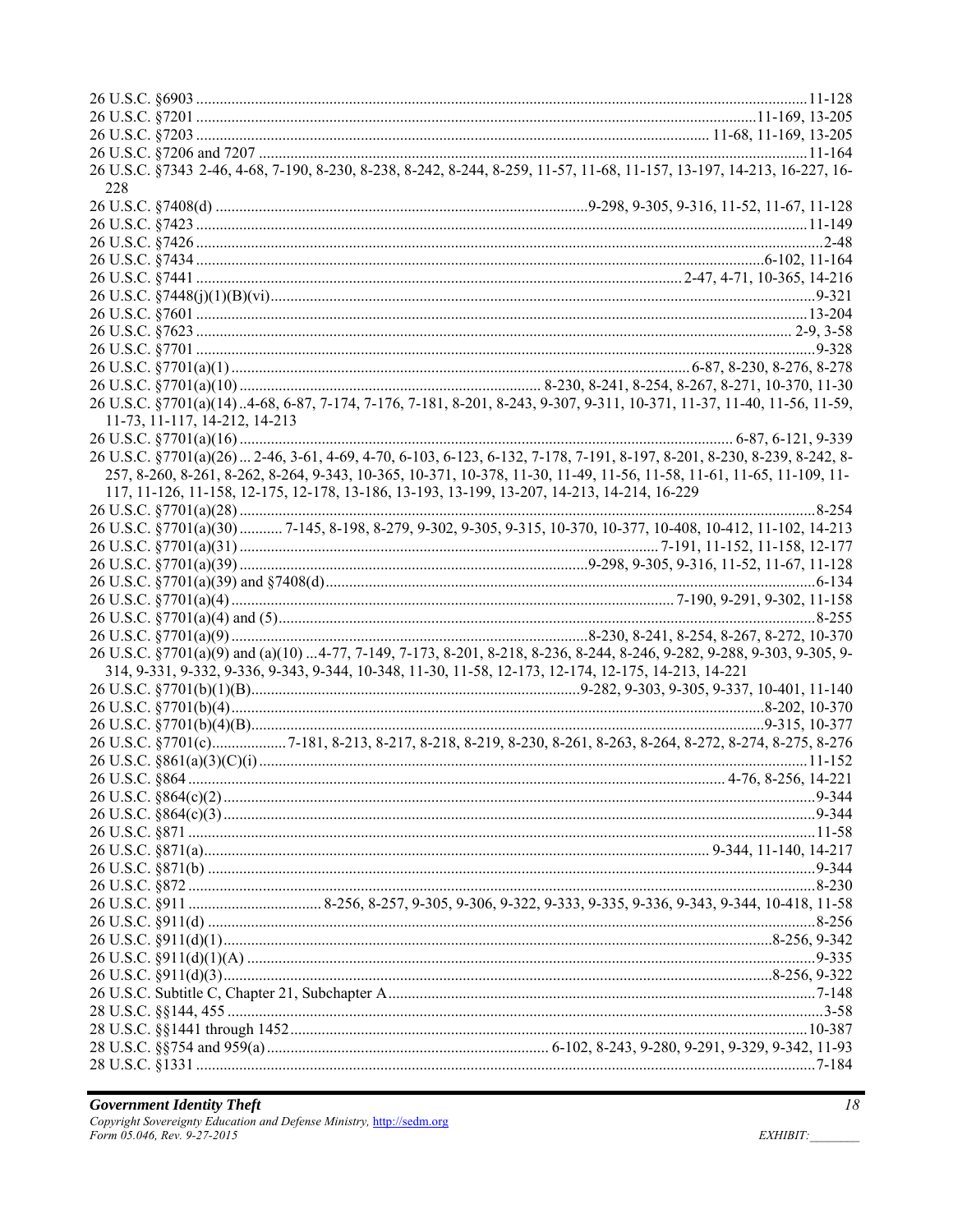|                        | 4 U.S.C. §110(d)2-8, 8-201, 8-236, 8-241, 8-246, 8-271, 9-282, 9-288, 9-303, 9-305, 9-336, 10-348, 10-370, 10-387, 11-30 |
|------------------------|--------------------------------------------------------------------------------------------------------------------------|
| 12-173, 12-174, 12-175 |                                                                                                                          |
|                        |                                                                                                                          |
|                        | 4 U.S.C. §72.4-77, 6-88, 8-215, 8-239, 8-243, 8-244, 8-279, 9-290, 9-343, 9-345, 10-365, 11-48, 11-56, 11-58, 11-62, 11- |
|                        | 65, 11-73, 11-125, 13-205, 14-215, 14-221, 16-232                                                                        |
|                        |                                                                                                                          |
|                        |                                                                                                                          |
|                        |                                                                                                                          |
|                        |                                                                                                                          |
|                        |                                                                                                                          |
|                        |                                                                                                                          |
|                        |                                                                                                                          |
|                        | 42 U.S.C. §1994  32, 4-72, 4-75, 11-53, 11-107, 11-110, 11-129, 11-137, 11-143, 11-146, 14-216, 14-219, 14-220           |
|                        |                                                                                                                          |
|                        |                                                                                                                          |
|                        |                                                                                                                          |
|                        |                                                                                                                          |
|                        |                                                                                                                          |
|                        |                                                                                                                          |
|                        |                                                                                                                          |
|                        |                                                                                                                          |
|                        |                                                                                                                          |
|                        |                                                                                                                          |
|                        |                                                                                                                          |
|                        |                                                                                                                          |
|                        |                                                                                                                          |
|                        |                                                                                                                          |
|                        |                                                                                                                          |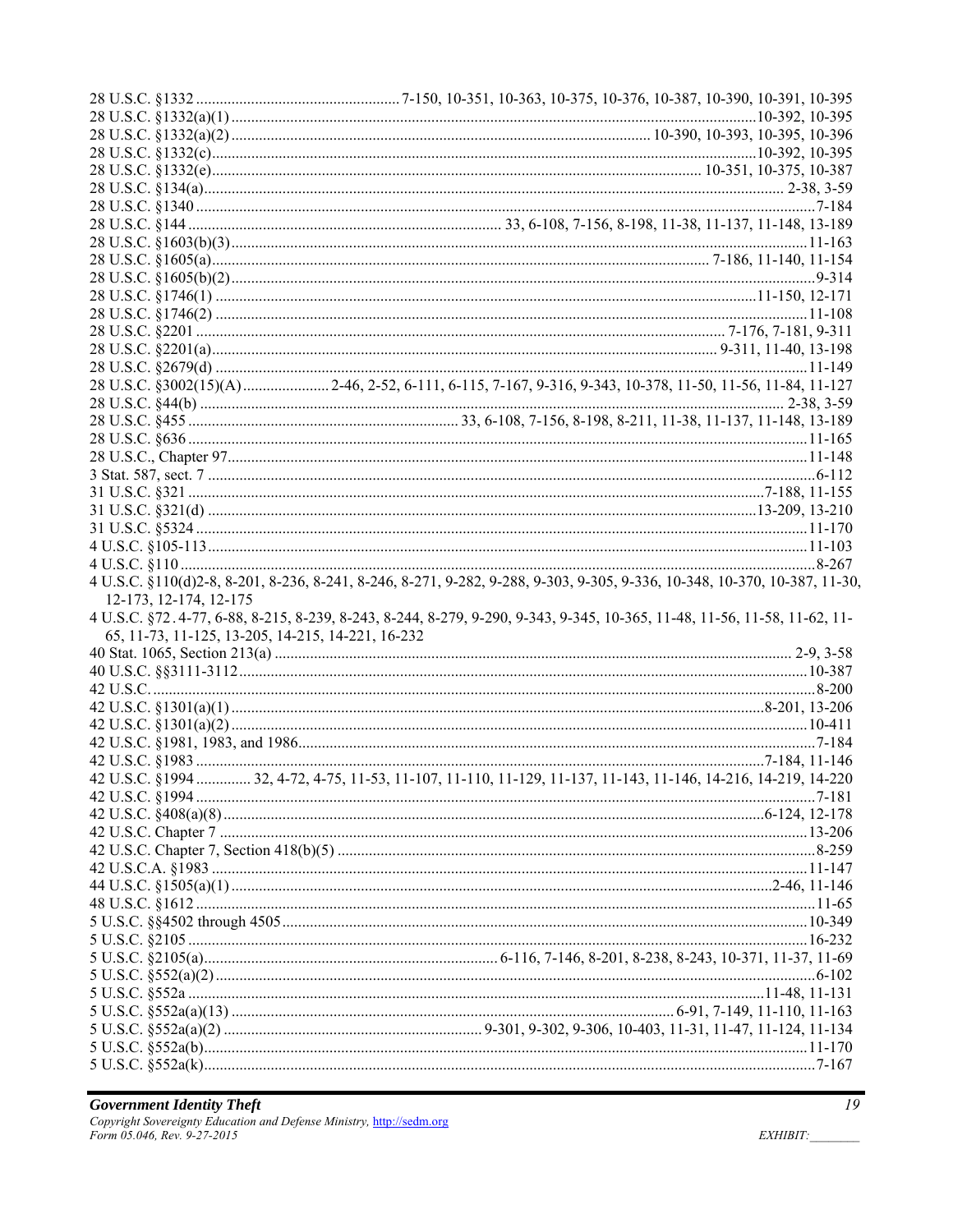| 8 U.S.C. §1101(a)(21)2-52, 7-172, 8-246, 8-249, 9-282, 9-287, 9-305, 9-307, 10-355, 10-356, 10-357, 10-360, 10-362, 10-   |  |
|---------------------------------------------------------------------------------------------------------------------------|--|
| 376, 10-378, 10-404, 10-405, 10-406, 10-407, 10-411, 10-414, 10-416, 10-417, 10-420                                       |  |
|                                                                                                                           |  |
|                                                                                                                           |  |
|                                                                                                                           |  |
|                                                                                                                           |  |
|                                                                                                                           |  |
|                                                                                                                           |  |
|                                                                                                                           |  |
|                                                                                                                           |  |
|                                                                                                                           |  |
| 8 U.S.C. §14017-149, 7-172, 8-196, 8-198, 8-202, 8-236, 8-246, 8-247, 8-278, 9-288, 9-305, 9-306, 9-315, 9-332, 9-336, 9- |  |
| 337, 9-341, 10-351, 10-355, 10-357, 10-360, 10-363, 10-367, 10-370, 10-377, 10-378, 10-379, 10-382, 10-391, 10-392,       |  |
| 10-398, 10-400, 10-402, 10-404, 10-405, 10-408, 10-411, 10-416, 10-417, 10-418, 10-420, 11-153, 11-165, 11-168, 12-       |  |
| 172, 12-174, 12-180, 13-190, 13-192, 13-196, 14-215                                                                       |  |
|                                                                                                                           |  |
|                                                                                                                           |  |
|                                                                                                                           |  |
|                                                                                                                           |  |
|                                                                                                                           |  |
|                                                                                                                           |  |
|                                                                                                                           |  |
|                                                                                                                           |  |
|                                                                                                                           |  |
|                                                                                                                           |  |
|                                                                                                                           |  |
|                                                                                                                           |  |
|                                                                                                                           |  |
|                                                                                                                           |  |
|                                                                                                                           |  |
|                                                                                                                           |  |
|                                                                                                                           |  |
|                                                                                                                           |  |
|                                                                                                                           |  |
|                                                                                                                           |  |
|                                                                                                                           |  |
|                                                                                                                           |  |
|                                                                                                                           |  |
|                                                                                                                           |  |
|                                                                                                                           |  |
|                                                                                                                           |  |
|                                                                                                                           |  |
|                                                                                                                           |  |
|                                                                                                                           |  |
|                                                                                                                           |  |
|                                                                                                                           |  |
|                                                                                                                           |  |
|                                                                                                                           |  |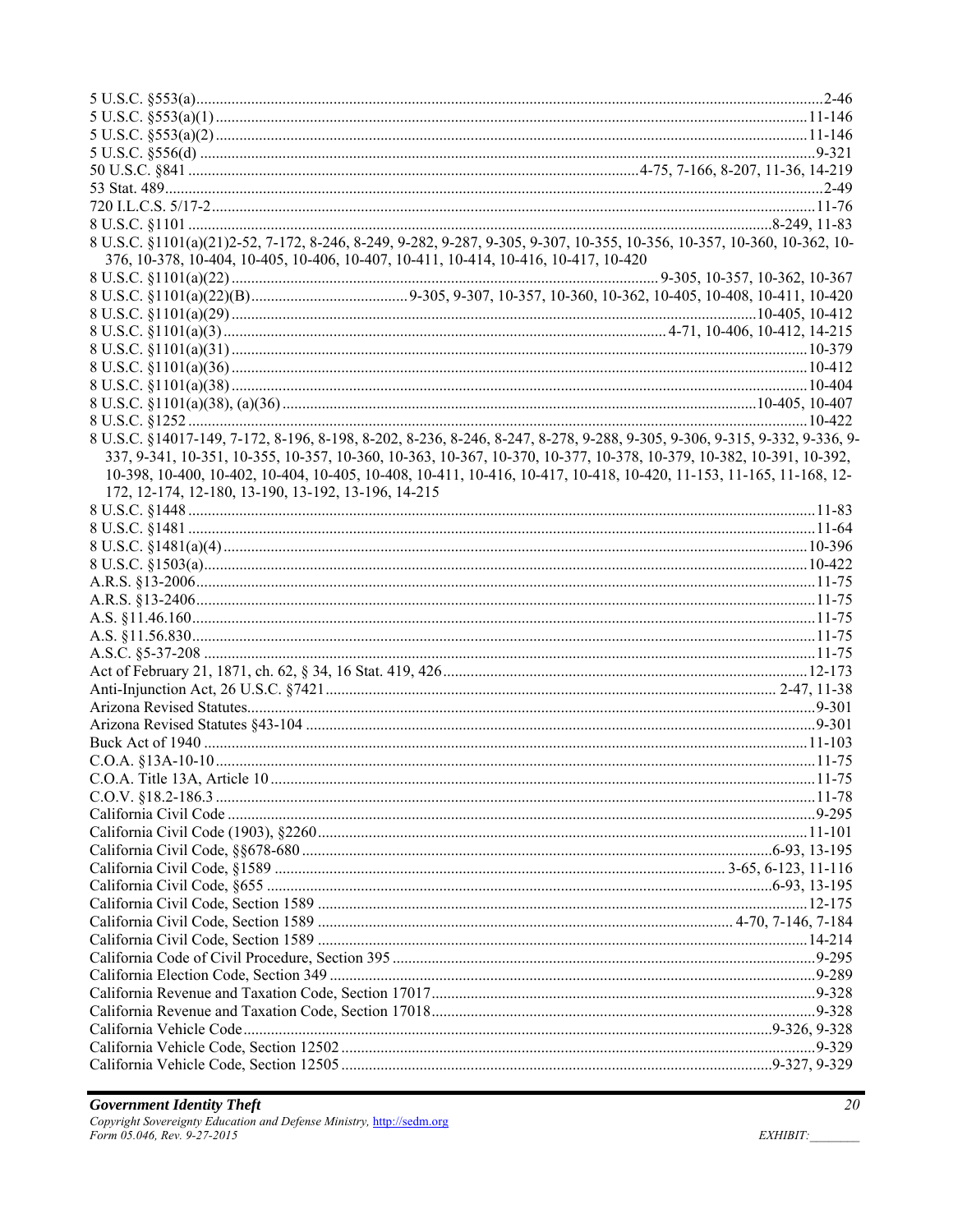| Internal Revenue Code. 7-138, 7-145, 7-146, 7-148, 7-149, 7-151, 7-153, 7-155, 7-163, 7-169, 7-173, 7-175, 7-176, 7-179, |  |
|--------------------------------------------------------------------------------------------------------------------------|--|
| 7-180, 7-181, 7-182, 7-183, 7-184, 7-185, 7-190, 8-196, 8-200, 8-211, 8-214, 8-215, 8-218, 8-219, 8-220, 8-221, 8-222,   |  |
| 8-230, 8-239, 8-241, 8-242, 8-247, 8-251, 8-253, 8-255, 8-257, 8-259, 8-261, 8-262, 8-267, 8-269, 8-271, 8-272, 8-273,   |  |
| 8-275, 8-276, 8-278, 9-288, 9-289, 9-295, 9-298, 9-301, 9-302, 9-307, 9-308, 9-311, 9-314, 9-321, 9-340, 10-355, 10-     |  |
| 359, 10-361, 10-369, 10-386, 10-401, 10-408, 10-418, 11-30, 11-34, 11-40, 11-44, 11-47, 11-48, 11-49, 11-51, 11-52,      |  |
| 11-59, 11-60, 11-65, 11-66, 11-67, 11-72, 11-80, 11-102, 11-105, 11-113, 11-114, 11-116, 11-122, 11-123, 11-124, 11-     |  |
| 125, 11-128, 11-145, 11-147, 11-148, 11-151, 11-157, 11-164, 13-198, 13-204, 13-209, 13-210, 14-212, 14-218, 14-221,     |  |
| 16-230, 16-233, 16-235                                                                                                   |  |
|                                                                                                                          |  |
|                                                                                                                          |  |
|                                                                                                                          |  |
|                                                                                                                          |  |
|                                                                                                                          |  |
|                                                                                                                          |  |
| Internal Revenue Code, Subtitle A4-68, 7-155, 7-175, 7-183, 7-190, 8-278, 9-289, 10-369, 11-30, 11-46, 11-48, 11-49, 11- |  |
| 51, 11-52, 11-55, 11-60, 11-66, 11-72, 11-116, 11-123, 11-125, 11-126, 11-128, 11-131, 11-151, 14-212                    |  |
|                                                                                                                          |  |
|                                                                                                                          |  |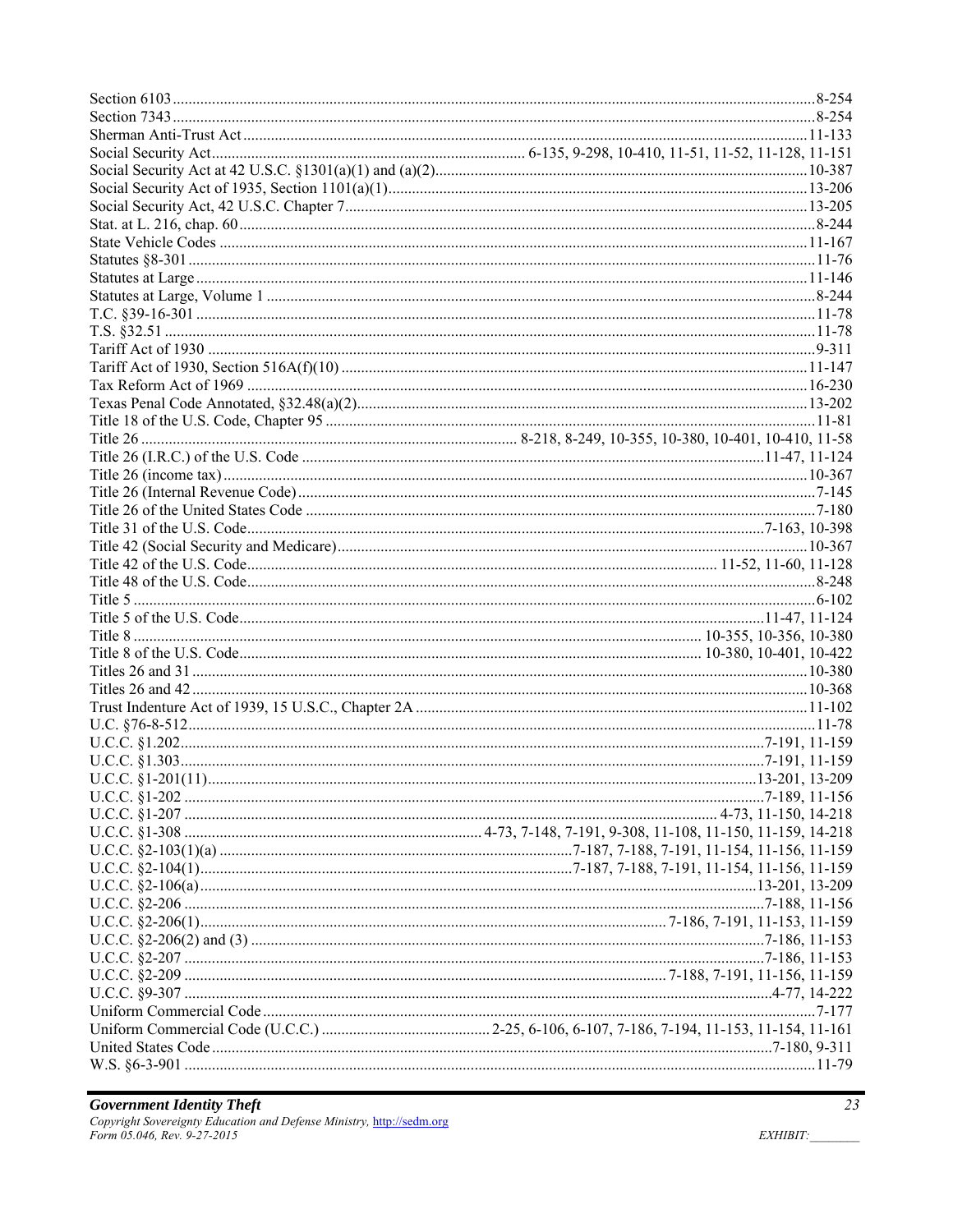# **Regulations**

| 26 C.F.R. §1.1-1(c)4-68, 6-107, 8-196, 8-202, 8-243, 9-288, 9-336, 10-377, 10-391, 10-400, 10-404, 10-408, 10-418, 12- |  |
|------------------------------------------------------------------------------------------------------------------------|--|
| 172, 13-192, 14-213                                                                                                    |  |
|                                                                                                                        |  |
|                                                                                                                        |  |
|                                                                                                                        |  |
|                                                                                                                        |  |
|                                                                                                                        |  |
|                                                                                                                        |  |
|                                                                                                                        |  |
|                                                                                                                        |  |
|                                                                                                                        |  |
|                                                                                                                        |  |
|                                                                                                                        |  |
|                                                                                                                        |  |
|                                                                                                                        |  |
|                                                                                                                        |  |
|                                                                                                                        |  |
|                                                                                                                        |  |
|                                                                                                                        |  |
|                                                                                                                        |  |
|                                                                                                                        |  |
|                                                                                                                        |  |
|                                                                                                                        |  |
|                                                                                                                        |  |
|                                                                                                                        |  |
|                                                                                                                        |  |
|                                                                                                                        |  |
|                                                                                                                        |  |
|                                                                                                                        |  |
|                                                                                                                        |  |
|                                                                                                                        |  |
|                                                                                                                        |  |
|                                                                                                                        |  |
|                                                                                                                        |  |
|                                                                                                                        |  |
|                                                                                                                        |  |
|                                                                                                                        |  |
|                                                                                                                        |  |
|                                                                                                                        |  |
|                                                                                                                        |  |
|                                                                                                                        |  |

**Government Identity Theft**<br>Copyright Sovereignty Education and Defense Ministry, http://sedm.org<br>Form 05.046, Rev. 9-27-2015

 $EXHIBIT:$ 

 $\frac{1}{24}$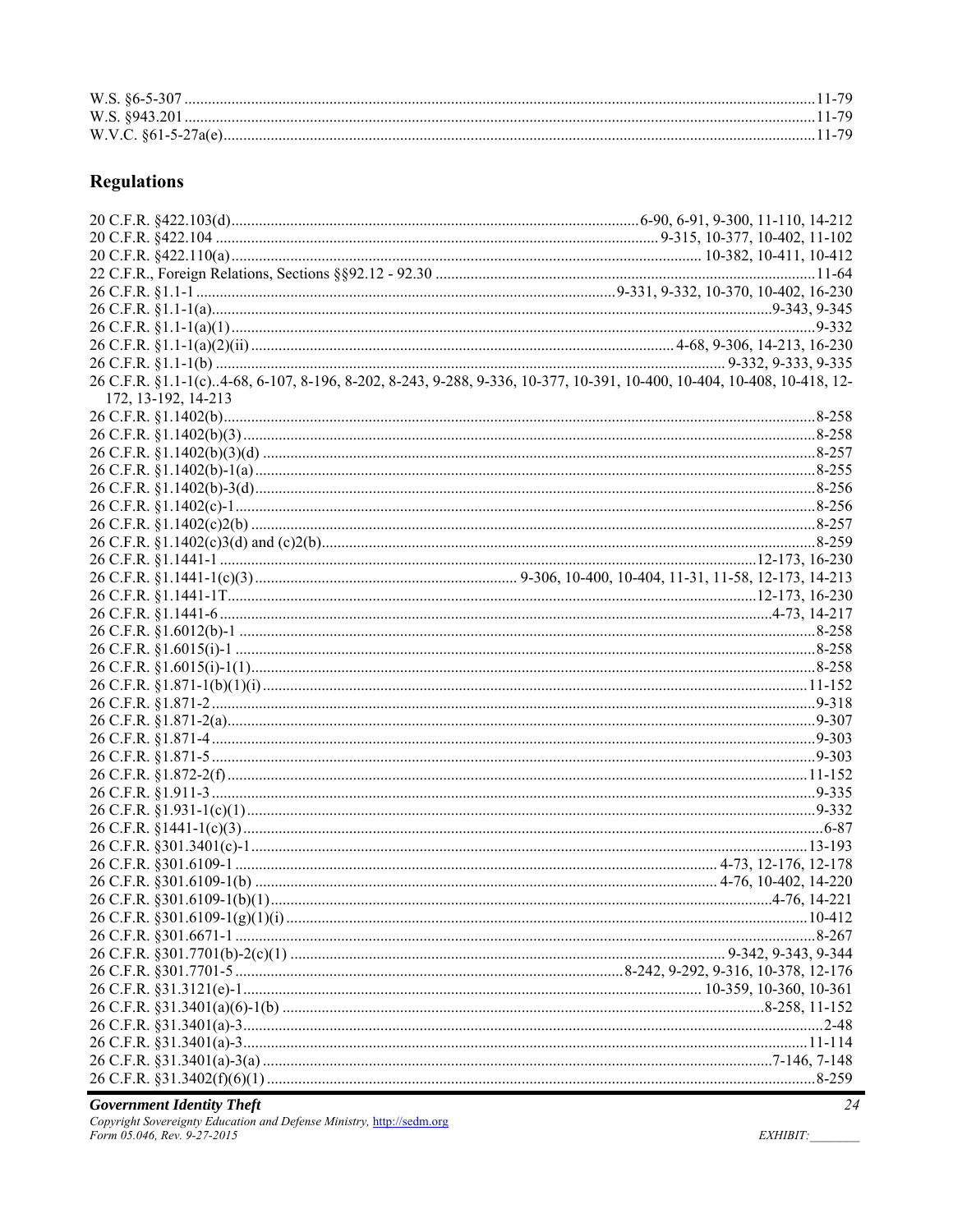## **Rules**

| Federal Rule of Civil Procedure 17(b) .2-46, 3-62, 4-77, 6-102, 6-106, 6-134, 7-144, 8-242, 8-243, 9-290, 9-291, 9-295, 9- |  |
|----------------------------------------------------------------------------------------------------------------------------|--|
| 302, 9-311, 9-316, 9-317, 9-329, 9-342, 9-343, 10-378, 10-415, 11-52, 11-54, 11-56, 11-67, 11-93, 11-94, 11-128, 14-       |  |
| 222                                                                                                                        |  |
|                                                                                                                            |  |
|                                                                                                                            |  |
|                                                                                                                            |  |
|                                                                                                                            |  |
|                                                                                                                            |  |
|                                                                                                                            |  |
|                                                                                                                            |  |
|                                                                                                                            |  |
|                                                                                                                            |  |
|                                                                                                                            |  |
|                                                                                                                            |  |
|                                                                                                                            |  |
|                                                                                                                            |  |
|                                                                                                                            |  |

## **Cases**

| Arkansas-Missouri Power Co. v. Brown, 176 Ark. 774, 4 S.W.2d. 15, 58 A.L.R. 534  2-8, 6-107, 16-226 |  |
|-----------------------------------------------------------------------------------------------------|--|
|                                                                                                     |  |
|                                                                                                     |  |
|                                                                                                     |  |
|                                                                                                     |  |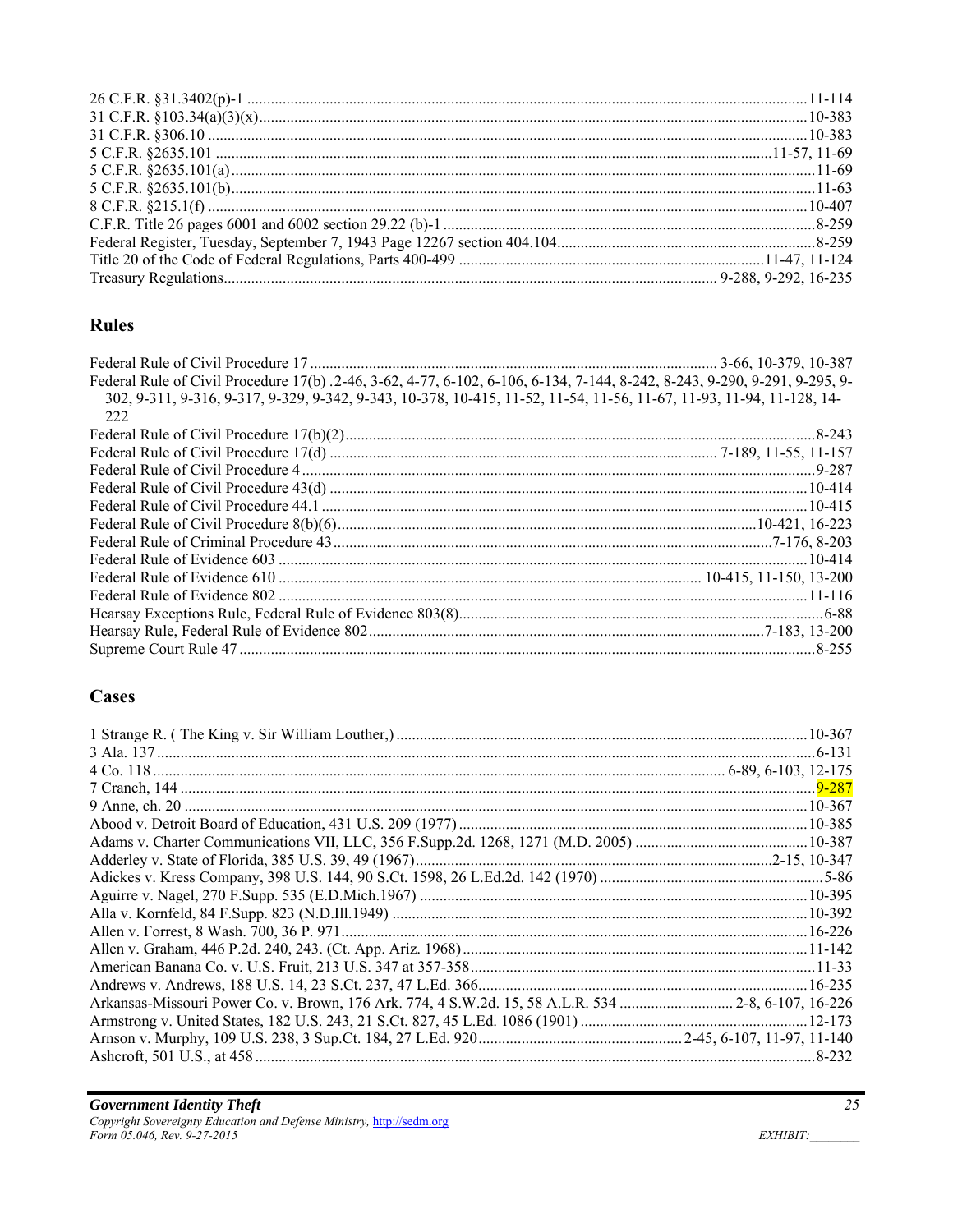| Ashton v. Cameron County Water Improvement District No. 1, 298 U.S. 513, 56 S.Ct. 892 (1936)8-273, 10-387, 11-33, 11-<br>58, 11-66 |  |
|------------------------------------------------------------------------------------------------------------------------------------|--|
| Ashwander v. Tennessee Valley Auth., 297 U.S. 288 (1936) 4-69, 7-140, 11-88, 11-103, 11-140, 11-143, 14-214                        |  |
|                                                                                                                                    |  |
|                                                                                                                                    |  |
|                                                                                                                                    |  |
| Atlas Roofing Co. v. Occupational Safety and Health Review Comm'n, 430 U.S. 442, 450, n. 7, 97 S.Ct. 1261, 1266, n. 7,             |  |
|                                                                                                                                    |  |
| Atlas Roofing Co. v. Occupational Safety and Health Review Comm'n, 430 U.S., at 455, n. 13, 97 S.Ct., at 1269, n. 13 11-           |  |
| 144                                                                                                                                |  |
|                                                                                                                                    |  |
|                                                                                                                                    |  |
|                                                                                                                                    |  |
|                                                                                                                                    |  |
|                                                                                                                                    |  |
|                                                                                                                                    |  |
|                                                                                                                                    |  |
|                                                                                                                                    |  |
|                                                                                                                                    |  |
|                                                                                                                                    |  |
|                                                                                                                                    |  |
|                                                                                                                                    |  |
|                                                                                                                                    |  |
| Baltimore & Ohio Railroad Co. v. Chambers, 73 Ohio.St. 16, 76 N.E. 91, 11 L.R.A., N.S., 1012 (1905)9-300                           |  |
|                                                                                                                                    |  |
|                                                                                                                                    |  |
|                                                                                                                                    |  |
|                                                                                                                                    |  |
|                                                                                                                                    |  |
|                                                                                                                                    |  |
| Barnette v. Wells Fargo Nevada Nat'l Bank, 270 U.S. 438, 70 L.Ed. 669, 46 S.Ct. 326 7-151, 7-182, 16-234                           |  |
|                                                                                                                                    |  |
|                                                                                                                                    |  |
| Beck v. Missouri Valley Drainage District of Holt County, 46 F.2d. 632, 84 A.L.R. 1089 (8th Cir. 1931)11-141                       |  |
|                                                                                                                                    |  |
|                                                                                                                                    |  |
|                                                                                                                                    |  |
|                                                                                                                                    |  |
|                                                                                                                                    |  |
|                                                                                                                                    |  |
|                                                                                                                                    |  |
|                                                                                                                                    |  |
|                                                                                                                                    |  |
|                                                                                                                                    |  |
|                                                                                                                                    |  |
|                                                                                                                                    |  |
|                                                                                                                                    |  |
|                                                                                                                                    |  |
|                                                                                                                                    |  |
|                                                                                                                                    |  |
| Board of Education, etc. v. County Board of School Trustees, 28 Ill.2d. 15, 191 N.E.2d. 65 (1963)11-141                            |  |
|                                                                                                                                    |  |
|                                                                                                                                    |  |
|                                                                                                                                    |  |
|                                                                                                                                    |  |
| Boise Artesian Hot & Cold Water Co. v. Boise City, 230 U.S. 84, 57 L.Ed. 1400, 33 S.Ct. 997 16-227                                 |  |
|                                                                                                                                    |  |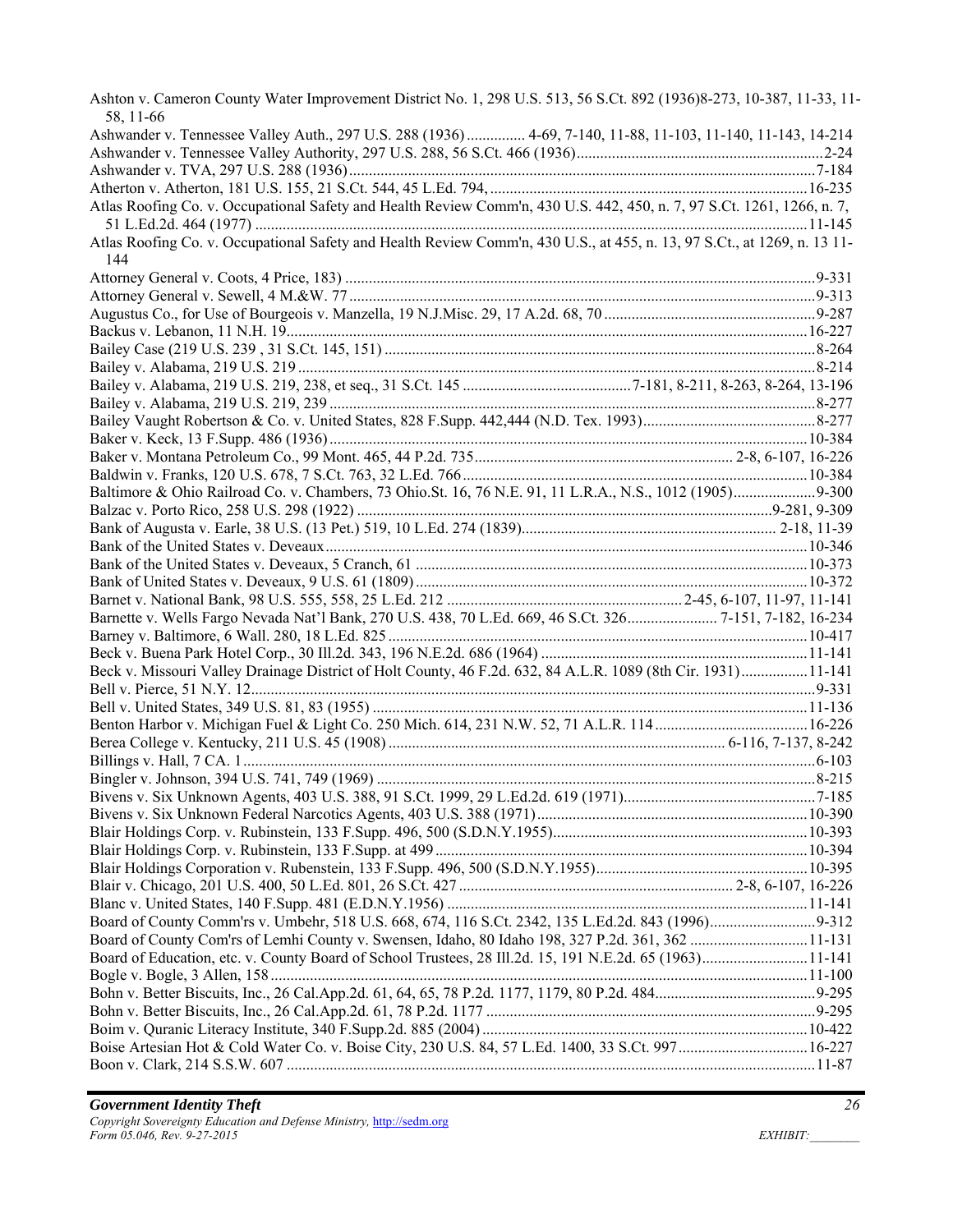| Budd v. People of State of New York, 143 U.S. 517 (1892)4-71, 6-97, 6-115, 6-120, 7-136, 8-197, 8-237, 9-281, 9-300, 11-    |  |
|-----------------------------------------------------------------------------------------------------------------------------|--|
|                                                                                                                             |  |
| 51, 11-112, 11-113, 11-127, 13-195, 13-196, 14-216                                                                          |  |
|                                                                                                                             |  |
|                                                                                                                             |  |
| Burgin v. Forbes, 293 Ky. 456, 169 S.W.2d. 321, 325 6-135, 8-207, 8-215, 8-231, 8-232, 8-242, 8-262, 9-336, 11-31, 12-      |  |
| 178, 13-207, 13-208, 16-233                                                                                                 |  |
|                                                                                                                             |  |
|                                                                                                                             |  |
|                                                                                                                             |  |
|                                                                                                                             |  |
|                                                                                                                             |  |
|                                                                                                                             |  |
|                                                                                                                             |  |
|                                                                                                                             |  |
|                                                                                                                             |  |
|                                                                                                                             |  |
|                                                                                                                             |  |
|                                                                                                                             |  |
|                                                                                                                             |  |
|                                                                                                                             |  |
|                                                                                                                             |  |
|                                                                                                                             |  |
|                                                                                                                             |  |
|                                                                                                                             |  |
| Cereghino v. State By and Through State Highway Commission, 230 Or. 439, 370 P.2d. 694, 697 6-92, 6-96, 6-118               |  |
|                                                                                                                             |  |
|                                                                                                                             |  |
|                                                                                                                             |  |
|                                                                                                                             |  |
| Chicago ex rel. Cohen v. Keane, 64 Ill.2d. 559, 2 Ill.Dec. 285, 357 N.E.2d. 452. 2-45, 5-84, 6-95, 11-50, 11-56, 11-62, 11- |  |
| 126, 13-188                                                                                                                 |  |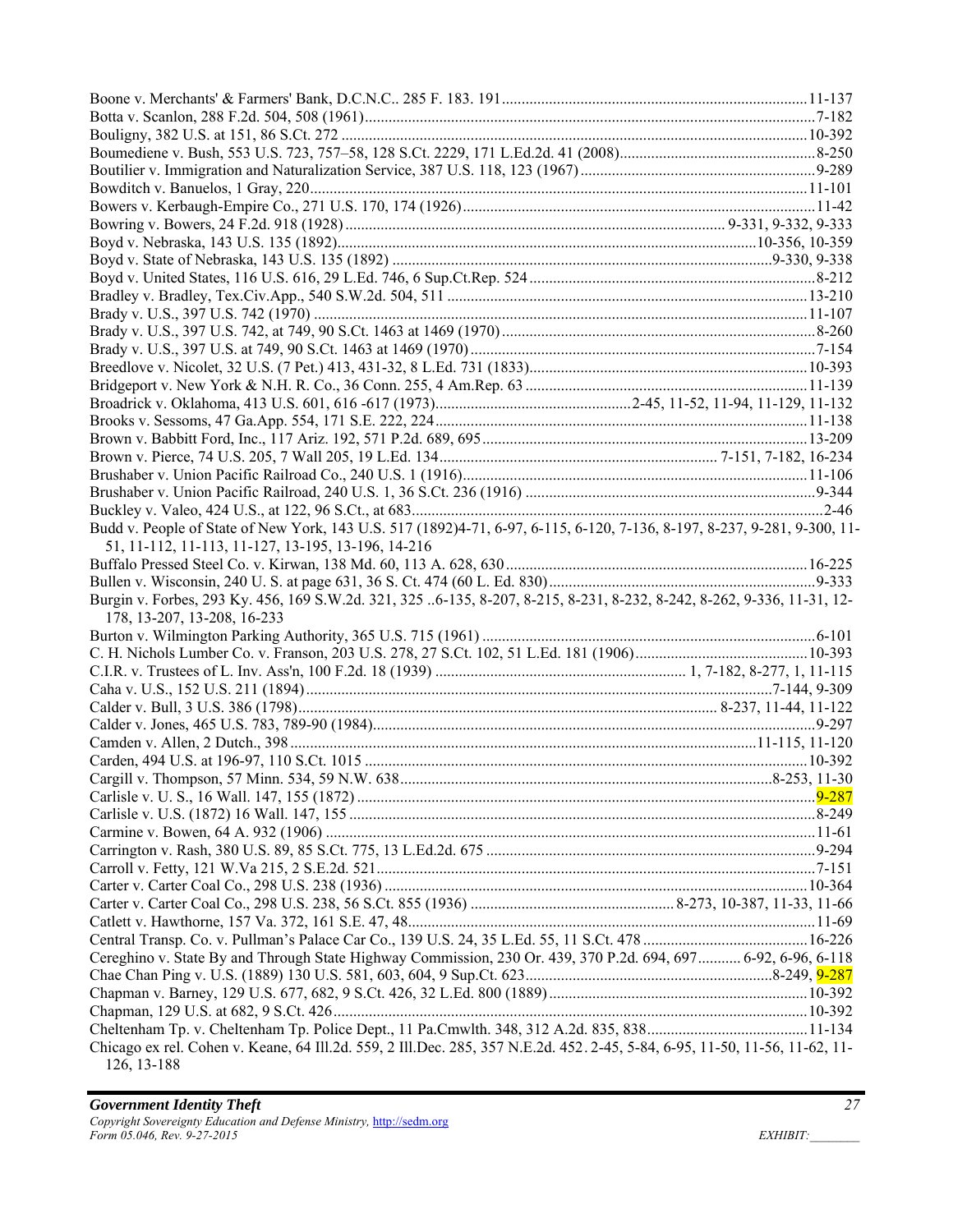| Chicago Park Dist. v. Kenroy, Inc., 78 Ill.2d. 555, 37 Ill.Dec. 291, 402 N.E.2d. 181 2-45, 5-84, 6-95, 11-50, 11-56, 11-62,         |  |
|-------------------------------------------------------------------------------------------------------------------------------------|--|
| 11-126, 13-188                                                                                                                      |  |
|                                                                                                                                     |  |
|                                                                                                                                     |  |
|                                                                                                                                     |  |
|                                                                                                                                     |  |
|                                                                                                                                     |  |
|                                                                                                                                     |  |
|                                                                                                                                     |  |
| Chrysler Light & P. Co. v. Belfield, 58 N.D. 33, 224 N.W. 871, 63 A.L.R. 1337 2-8, 6-107, 16-226                                    |  |
|                                                                                                                                     |  |
|                                                                                                                                     |  |
| City of Boerne v. Florez, Archbishop of San Antonio, 521 U.S. 507 (1997) 6-101, 7-136, 7-146, 8-237, 11-48, 11-125, 14-<br>211      |  |
|                                                                                                                                     |  |
|                                                                                                                                     |  |
|                                                                                                                                     |  |
| Civil Service Comm'n v. Letter Carriers, 413 U.S. 548, 556 (1973)2-45, 11-52, 11-94, 11-129, 11-132                                 |  |
|                                                                                                                                     |  |
|                                                                                                                                     |  |
|                                                                                                                                     |  |
|                                                                                                                                     |  |
| Cleveland Bd. of Ed. v. LaFleur, 414 U.S. 632, 639-640, 94 S.Ct. 1208, 1215 (1974) 6-98, 8-198, 8-232, 10-368, 10-421,<br>$11 - 33$ |  |
|                                                                                                                                     |  |
|                                                                                                                                     |  |
|                                                                                                                                     |  |
|                                                                                                                                     |  |
|                                                                                                                                     |  |
|                                                                                                                                     |  |
|                                                                                                                                     |  |
|                                                                                                                                     |  |
|                                                                                                                                     |  |
|                                                                                                                                     |  |
|                                                                                                                                     |  |
|                                                                                                                                     |  |
|                                                                                                                                     |  |
|                                                                                                                                     |  |
|                                                                                                                                     |  |
|                                                                                                                                     |  |
|                                                                                                                                     |  |
|                                                                                                                                     |  |
|                                                                                                                                     |  |
|                                                                                                                                     |  |
|                                                                                                                                     |  |
|                                                                                                                                     |  |
|                                                                                                                                     |  |
|                                                                                                                                     |  |
|                                                                                                                                     |  |
| Crown Cork & Seal Co. v. Pennsylvania Human Relations Commn., 463 F.Supp. 120, 127 n. 8 (E.D.Pa. 1979)7-184                         |  |
|                                                                                                                                     |  |
|                                                                                                                                     |  |
|                                                                                                                                     |  |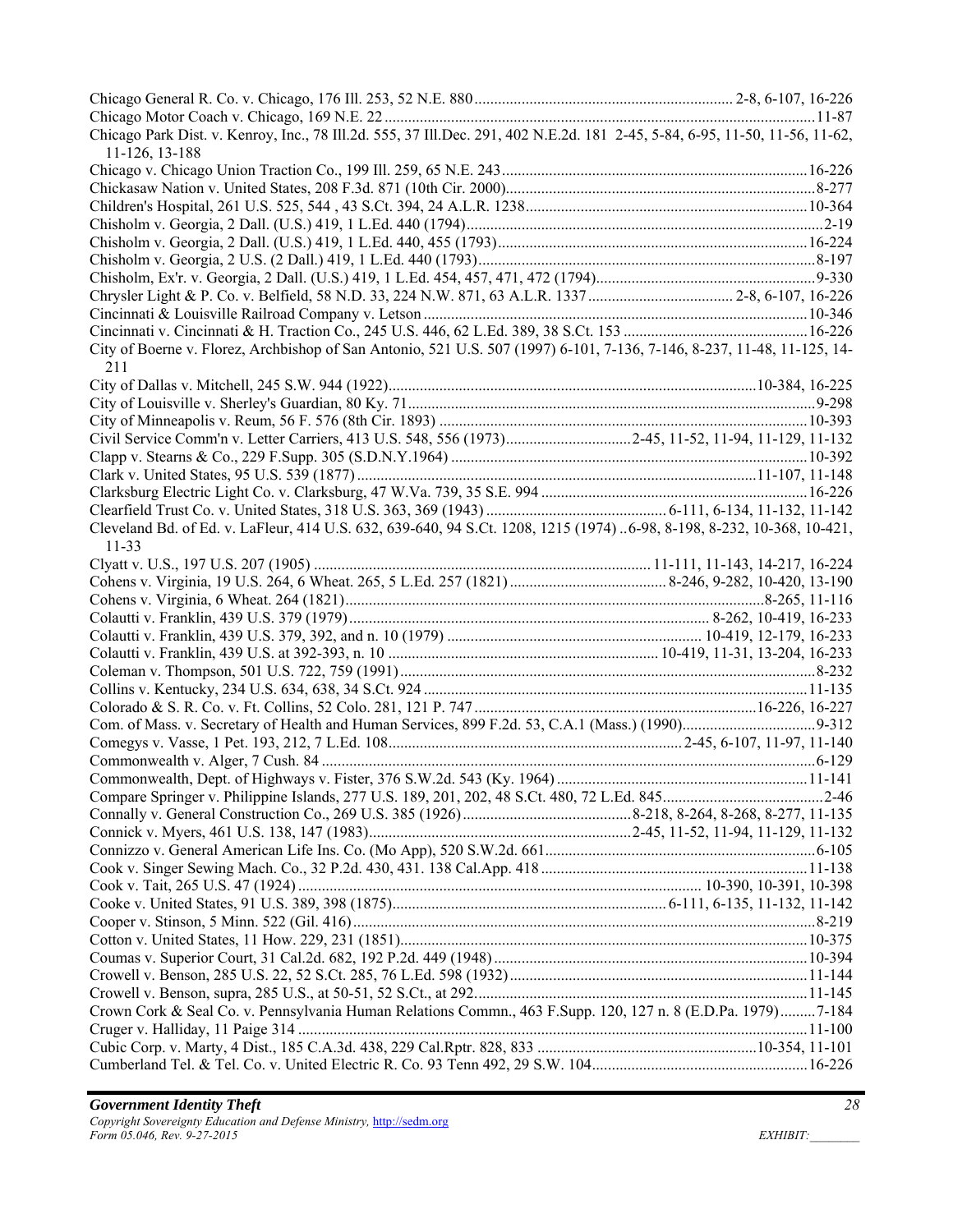| Downes v. Bidwell, 182 U.S. 244 (1901)2-2, 2-16, 4-74, 6-114, 8-206, 8-214, 8-238, 8-244, 8-248, 10-388, 10-417, 10-421,<br>13-199, 14-219 |  |
|--------------------------------------------------------------------------------------------------------------------------------------------|--|
|                                                                                                                                            |  |
|                                                                                                                                            |  |
|                                                                                                                                            |  |
|                                                                                                                                            |  |
|                                                                                                                                            |  |
|                                                                                                                                            |  |
|                                                                                                                                            |  |
|                                                                                                                                            |  |
|                                                                                                                                            |  |
|                                                                                                                                            |  |
|                                                                                                                                            |  |
|                                                                                                                                            |  |
|                                                                                                                                            |  |
|                                                                                                                                            |  |
|                                                                                                                                            |  |
|                                                                                                                                            |  |
|                                                                                                                                            |  |
| Edgewater Realty Co. v. Tennessee Coal, Iron & Railroad Co., D.C.Md., 49 F.Supp. 807, 8099-303, 10-384                                     |  |
|                                                                                                                                            |  |
|                                                                                                                                            |  |
|                                                                                                                                            |  |
|                                                                                                                                            |  |
|                                                                                                                                            |  |
|                                                                                                                                            |  |
|                                                                                                                                            |  |
|                                                                                                                                            |  |
| Energy Reserves Group, Inc. v. Kansas Power & Light Co., 459 U.S. 400, 412-413, and n. 14 (1983)11-133                                     |  |
|                                                                                                                                            |  |
|                                                                                                                                            |  |
|                                                                                                                                            |  |
|                                                                                                                                            |  |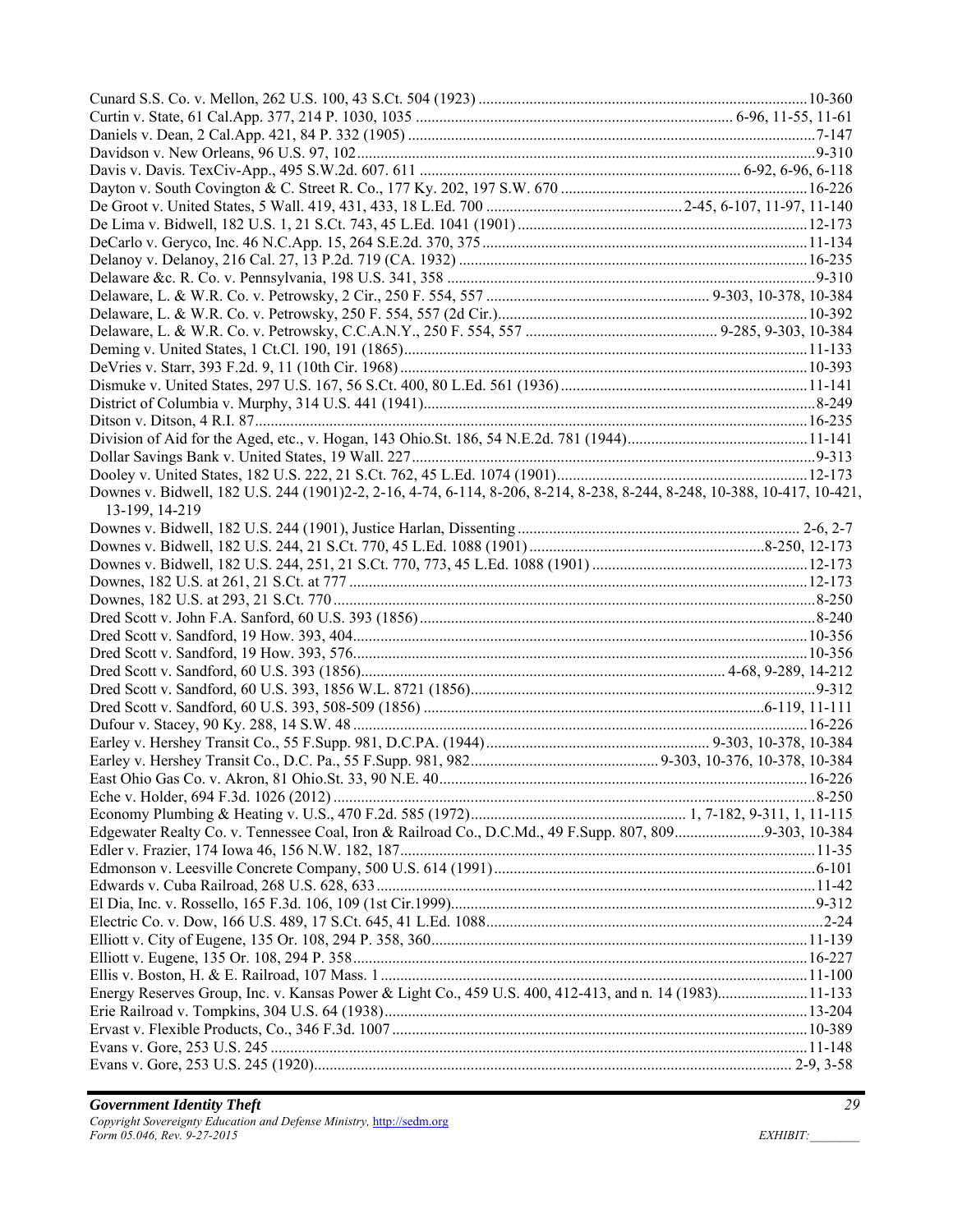| Farmers' & Mechanics' National Bank v. Dearing, 91 U.S. 29, 35, 23 L.Ed. 196  2-45, 6-107, 11-97, 11-141                        |  |
|---------------------------------------------------------------------------------------------------------------------------------|--|
|                                                                                                                                 |  |
|                                                                                                                                 |  |
|                                                                                                                                 |  |
|                                                                                                                                 |  |
|                                                                                                                                 |  |
|                                                                                                                                 |  |
|                                                                                                                                 |  |
| First Carolinas Joint Stock Land Bank of Columbia v. New York Title & Mortgage Co., D.C.S.C., 59 F.2d. 350, 3519-303,<br>10-384 |  |
|                                                                                                                                 |  |
|                                                                                                                                 |  |
|                                                                                                                                 |  |
|                                                                                                                                 |  |
|                                                                                                                                 |  |
|                                                                                                                                 |  |
|                                                                                                                                 |  |
|                                                                                                                                 |  |
|                                                                                                                                 |  |
|                                                                                                                                 |  |
|                                                                                                                                 |  |
|                                                                                                                                 |  |
| Franklin County v. Public Utilities Com., 107 Ohio.St. 442, 140 N.E. 87, 30 A.L.R. 429  2-8, 6-107, 16-226                      |  |
|                                                                                                                                 |  |
|                                                                                                                                 |  |
|                                                                                                                                 |  |
|                                                                                                                                 |  |
|                                                                                                                                 |  |
|                                                                                                                                 |  |
|                                                                                                                                 |  |
|                                                                                                                                 |  |
|                                                                                                                                 |  |
|                                                                                                                                 |  |
| Georgia Dep't of Human Resources v. Sistrunk, 249 Ga. 543, 291 S.E.2d. 524  2-44, 5-84, 6-94, 11-50, 11-56, 11-62, 11-          |  |
| 126, 13-188                                                                                                                     |  |
| Georgia R. & Power Co. v. Atlanta, 154 Ga. 731, 115 S.E. 2634-69, 6-112, 11-104, 11-105, 11-106, 14-213                         |  |
|                                                                                                                                 |  |
|                                                                                                                                 |  |
|                                                                                                                                 |  |
|                                                                                                                                 |  |
|                                                                                                                                 |  |
|                                                                                                                                 |  |
|                                                                                                                                 |  |
|                                                                                                                                 |  |
|                                                                                                                                 |  |
| Grand Trunk Western R. Co. v. South Bend, 227 U.S. 544, 57 L.Ed. 633, 33 S.Ct. 303 2-8, 6-107, 16-226                           |  |
| Graphic Arts Finishers, Inc. v. Boston Redevelopment Authority, 357 Mass. 49, 255 N.E.2d. 793, 79511-134                        |  |
|                                                                                                                                 |  |
|                                                                                                                                 |  |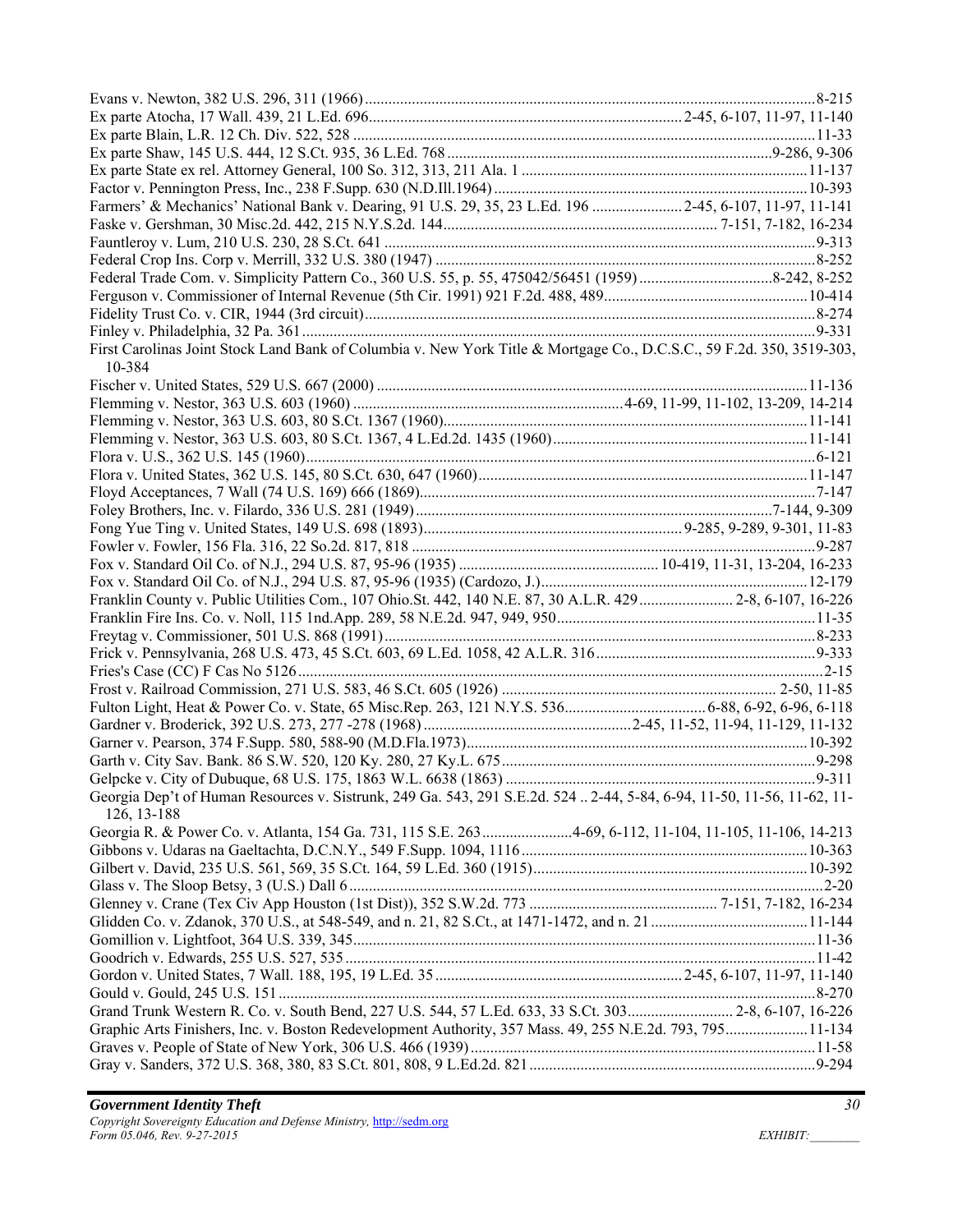| Hammer v. Dagenhart, 247 U.S. 251, 275, 38 S.Ct. 529, 3 A.L.R. 649, Ann.Cas.1918E 724 8-273, 10-387, 11-33, 11-66      |  |
|------------------------------------------------------------------------------------------------------------------------|--|
|                                                                                                                        |  |
|                                                                                                                        |  |
|                                                                                                                        |  |
|                                                                                                                        |  |
|                                                                                                                        |  |
|                                                                                                                        |  |
| Harper v. Virginia State Board of Elections Butts v. Harrison, 383 U.S. 663, 86 S.Ct. 1079, 16 L.Ed.2d. 169, 1965 W.L. |  |
|                                                                                                                        |  |
|                                                                                                                        |  |
|                                                                                                                        |  |
|                                                                                                                        |  |
|                                                                                                                        |  |
|                                                                                                                        |  |
|                                                                                                                        |  |
|                                                                                                                        |  |
|                                                                                                                        |  |
|                                                                                                                        |  |
|                                                                                                                        |  |
|                                                                                                                        |  |
|                                                                                                                        |  |
|                                                                                                                        |  |
|                                                                                                                        |  |
|                                                                                                                        |  |
|                                                                                                                        |  |
|                                                                                                                        |  |
|                                                                                                                        |  |
|                                                                                                                        |  |
| Hughes v. United States, 953 F.2d. 531, 536-537 (9th Cir. 1991) 7-176, 7-181, 9-311, 11-40, 11-114, 13-198             |  |
|                                                                                                                        |  |
|                                                                                                                        |  |
|                                                                                                                        |  |
|                                                                                                                        |  |
|                                                                                                                        |  |
|                                                                                                                        |  |
|                                                                                                                        |  |
|                                                                                                                        |  |
|                                                                                                                        |  |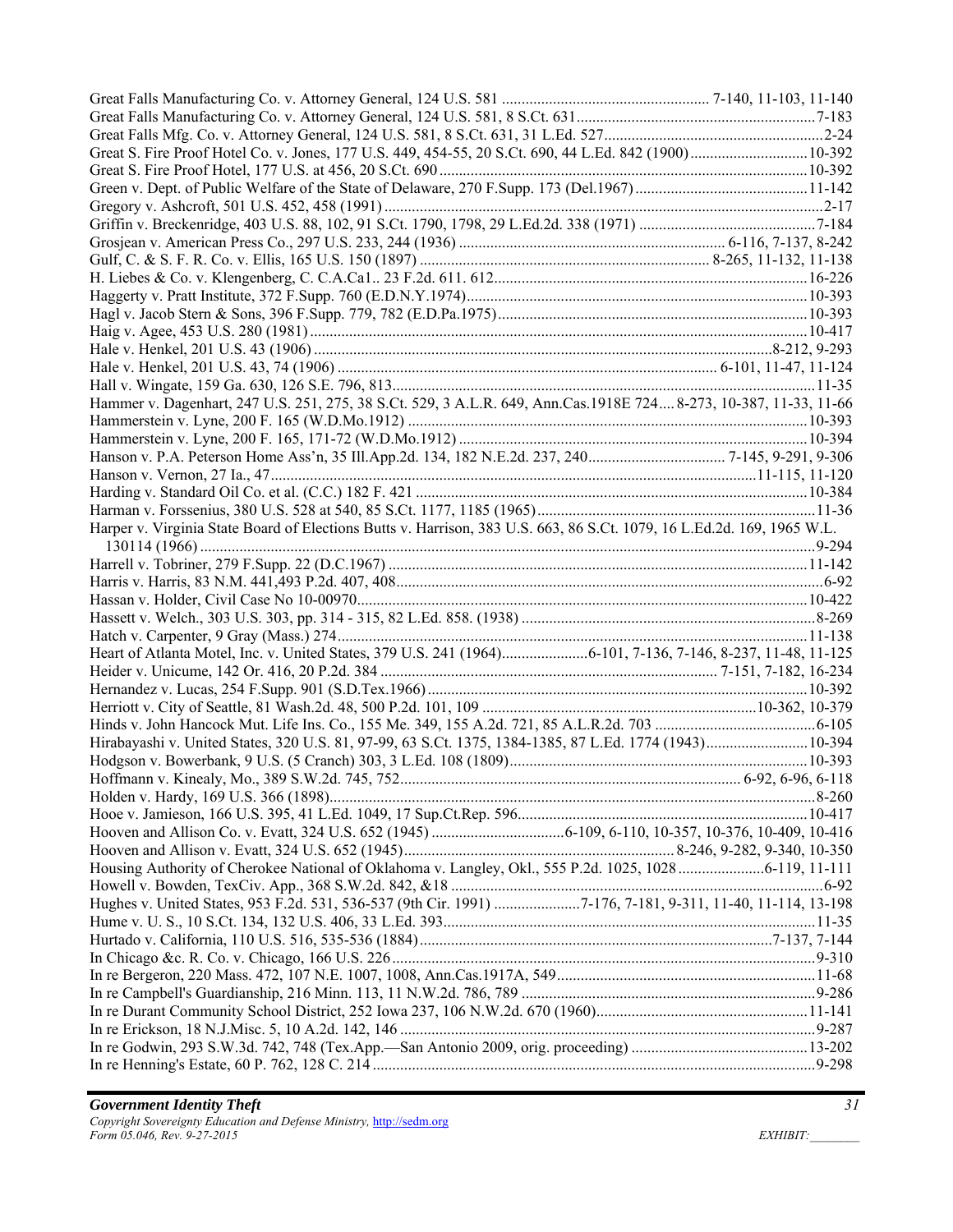| Indiana State Ethics Comm'n v. Nelson (Ind App), 656 N.E.2d. 11722-45, 5-84, 6-95, 11-50, 11-56, 11-62, 11-126, 13-188 |  |
|------------------------------------------------------------------------------------------------------------------------|--|
|                                                                                                                        |  |
|                                                                                                                        |  |
|                                                                                                                        |  |
|                                                                                                                        |  |
|                                                                                                                        |  |
|                                                                                                                        |  |
|                                                                                                                        |  |
| Interurban R. & Terminal Co. v. Public Utilities Com., 98 Ohio.St. 287, 120 N.E. 831, 3 A.L.R. 696 16-226              |  |
|                                                                                                                        |  |
|                                                                                                                        |  |
|                                                                                                                        |  |
|                                                                                                                        |  |
|                                                                                                                        |  |
|                                                                                                                        |  |
|                                                                                                                        |  |
|                                                                                                                        |  |
|                                                                                                                        |  |
|                                                                                                                        |  |
|                                                                                                                        |  |
|                                                                                                                        |  |
|                                                                                                                        |  |
|                                                                                                                        |  |
|                                                                                                                        |  |
|                                                                                                                        |  |
|                                                                                                                        |  |
|                                                                                                                        |  |
|                                                                                                                        |  |
|                                                                                                                        |  |
|                                                                                                                        |  |
|                                                                                                                        |  |
|                                                                                                                        |  |
|                                                                                                                        |  |
|                                                                                                                        |  |
|                                                                                                                        |  |
|                                                                                                                        |  |
|                                                                                                                        |  |
|                                                                                                                        |  |
|                                                                                                                        |  |
|                                                                                                                        |  |
|                                                                                                                        |  |
|                                                                                                                        |  |
|                                                                                                                        |  |
| Labberton v. General Cas. Co. of America, 53 Wash.2d. 180, 332 P.2d. 250, 252, 254 6-89, 6-92, 6-96, 6-118             |  |
|                                                                                                                        |  |
|                                                                                                                        |  |
| Lamm v. Bekins Van Lines, Co., 139 F.Supp.2d. 1300, 1314 (M.D. Ala. 2001) 10-351, 10-388, 10-389                       |  |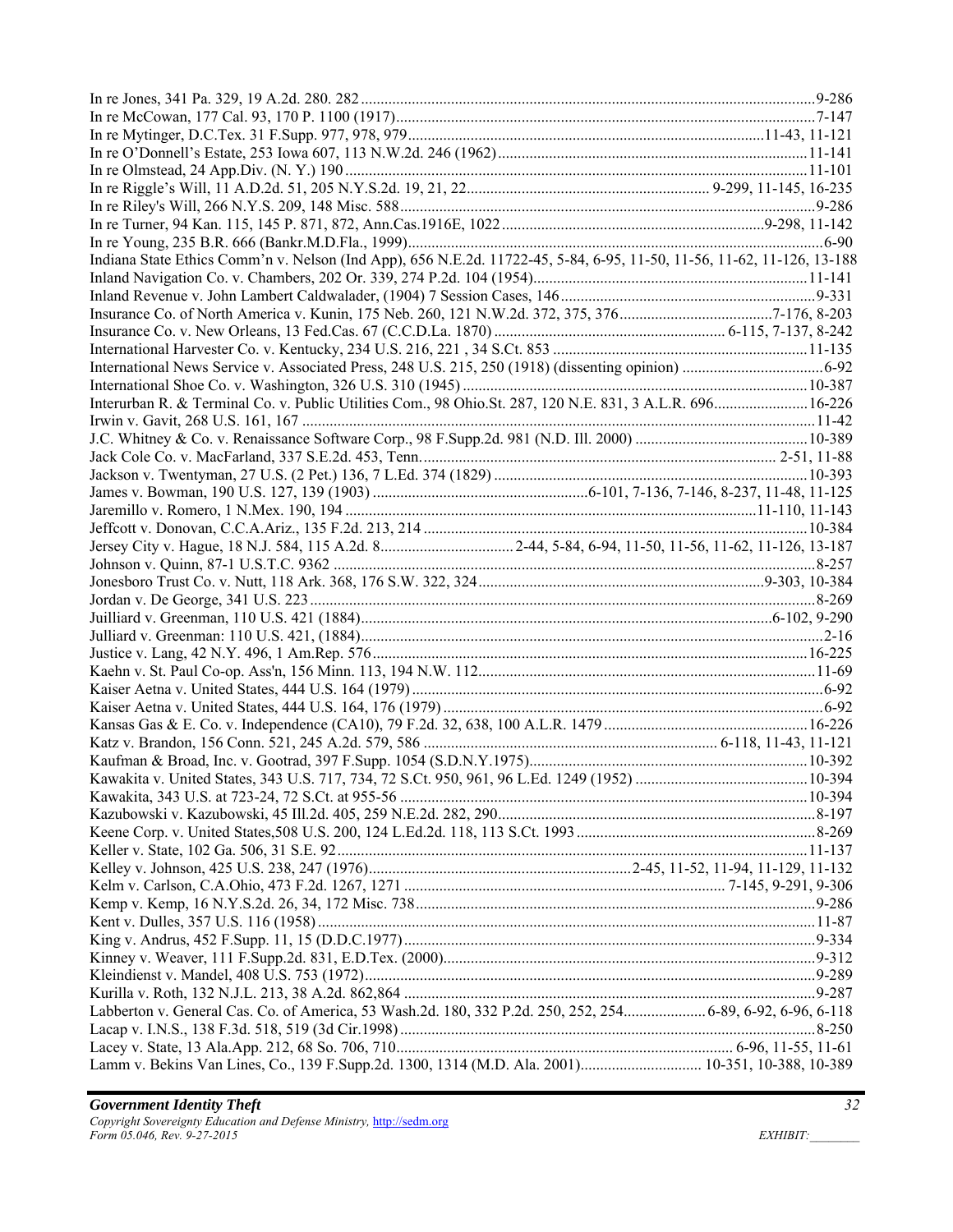| License Tax Cases, 72 U.S. 462, 18 L.Ed. 497, 5 Wall. 462, 2 A.F.T.R. 2224 (1866)4-70, 6-104, 6-106, 10-368, 10-383, 11-    |  |
|-----------------------------------------------------------------------------------------------------------------------------|--|
| 58, 11-66, 11-109, 12-178, 13-186, 13-199, 13-207, 14-215, 16-228                                                           |  |
|                                                                                                                             |  |
|                                                                                                                             |  |
|                                                                                                                             |  |
|                                                                                                                             |  |
|                                                                                                                             |  |
|                                                                                                                             |  |
|                                                                                                                             |  |
|                                                                                                                             |  |
|                                                                                                                             |  |
|                                                                                                                             |  |
|                                                                                                                             |  |
|                                                                                                                             |  |
|                                                                                                                             |  |
|                                                                                                                             |  |
|                                                                                                                             |  |
|                                                                                                                             |  |
|                                                                                                                             |  |
|                                                                                                                             |  |
|                                                                                                                             |  |
|                                                                                                                             |  |
|                                                                                                                             |  |
|                                                                                                                             |  |
|                                                                                                                             |  |
|                                                                                                                             |  |
|                                                                                                                             |  |
| Madlener v. Finley (1st Dist), 161 Ill.App.3d. 796, 113 Ill.Dec. 712, 515 N.E.2d. 6972-44, 5-84, 6-94, 11-50, 11-56, 11-62, |  |
| 11-126, 13-188                                                                                                              |  |
|                                                                                                                             |  |
|                                                                                                                             |  |
|                                                                                                                             |  |
|                                                                                                                             |  |
|                                                                                                                             |  |
|                                                                                                                             |  |
| Marbury v. Madison, 5 U.S. 137, 1 Cranch 137, 2 L.Ed. 60 (1803)  8-208, 8-216, 8-217, 8-232, 8-263, 11-31, 11-146           |  |
|                                                                                                                             |  |
|                                                                                                                             |  |
|                                                                                                                             |  |
|                                                                                                                             |  |
|                                                                                                                             |  |
|                                                                                                                             |  |
|                                                                                                                             |  |
|                                                                                                                             |  |
|                                                                                                                             |  |
|                                                                                                                             |  |
|                                                                                                                             |  |
|                                                                                                                             |  |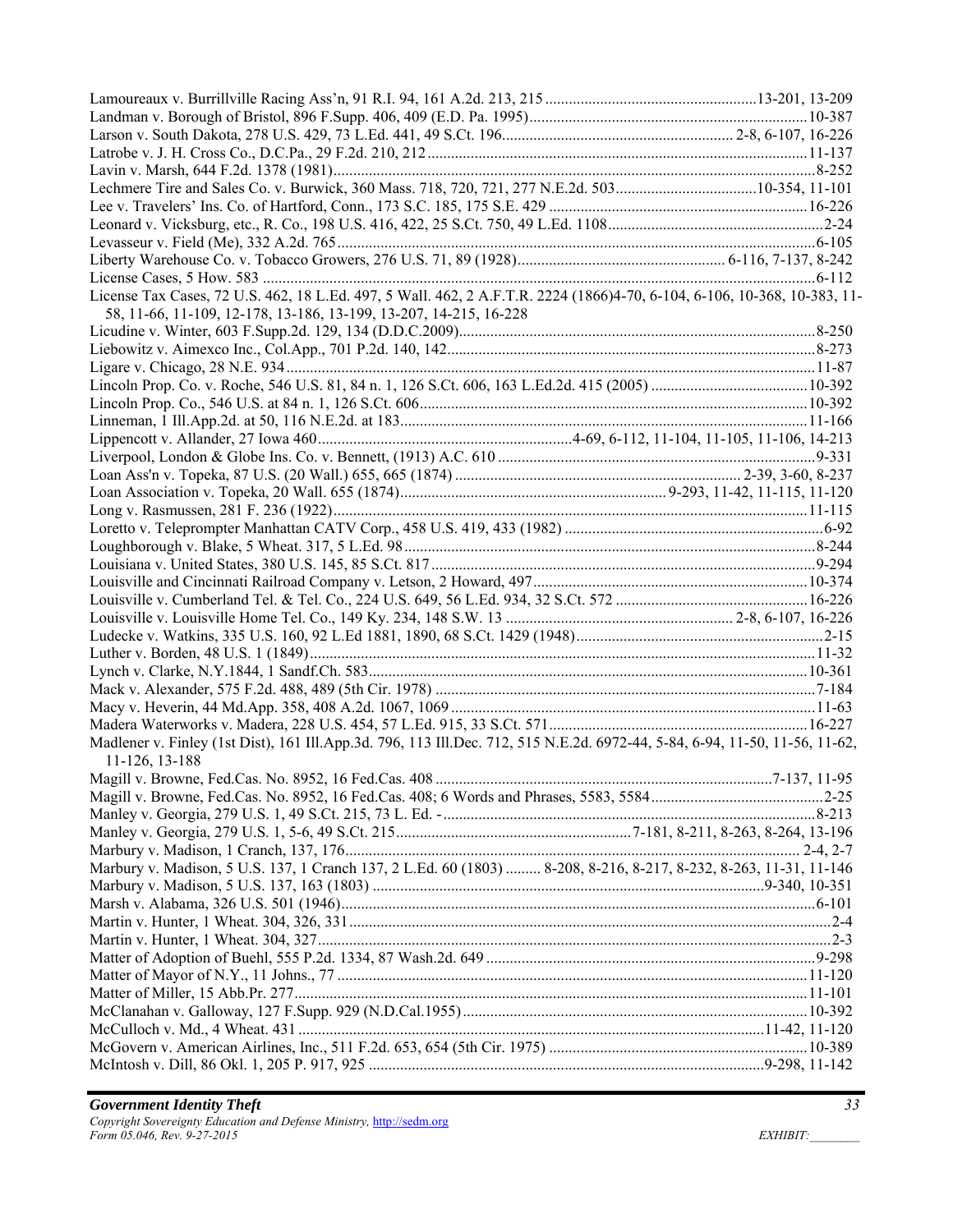| Modern Music Shop v. Concordia Fire Ins. Co. of Milwaukee, 131 Misc. 305, 226 N.Y.S. 630, 635 3-55                      |  |
|-------------------------------------------------------------------------------------------------------------------------|--|
|                                                                                                                         |  |
|                                                                                                                         |  |
|                                                                                                                         |  |
|                                                                                                                         |  |
|                                                                                                                         |  |
|                                                                                                                         |  |
|                                                                                                                         |  |
|                                                                                                                         |  |
|                                                                                                                         |  |
|                                                                                                                         |  |
|                                                                                                                         |  |
|                                                                                                                         |  |
|                                                                                                                         |  |
|                                                                                                                         |  |
| National Mutual Insurance Co. v. Tidewater Transfer Co., 337 U.S. 582, 69 S.Ct. 1173, 93 L.Ed. 1556 (1949) 10-397       |  |
|                                                                                                                         |  |
|                                                                                                                         |  |
|                                                                                                                         |  |
|                                                                                                                         |  |
| New York Electric Lines Co. v. Empire City Subway Co., 235 U.S. 179, 59 L.Ed. 184, 35 S.Ct. 72 16-227                   |  |
|                                                                                                                         |  |
|                                                                                                                         |  |
|                                                                                                                         |  |
| Newblock v. Bowles, 170 Okl. 487, 40 P.2d. 1097, 11006-135, 8-207, 8-215, 8-231, 8-232, 8-242, 8-262, 9-336, 11-31, 12- |  |
| 178, 13-207, 13-208, 16-233                                                                                             |  |
|                                                                                                                         |  |
| Newman-Green, Inc. v. Alfonzo-Larrain, 490 U.S. 826, 828, 109 S.Ct. 2218, 104 L.Ed.2d. 893 (1989)  10-391               |  |
|                                                                                                                         |  |
|                                                                                                                         |  |
|                                                                                                                         |  |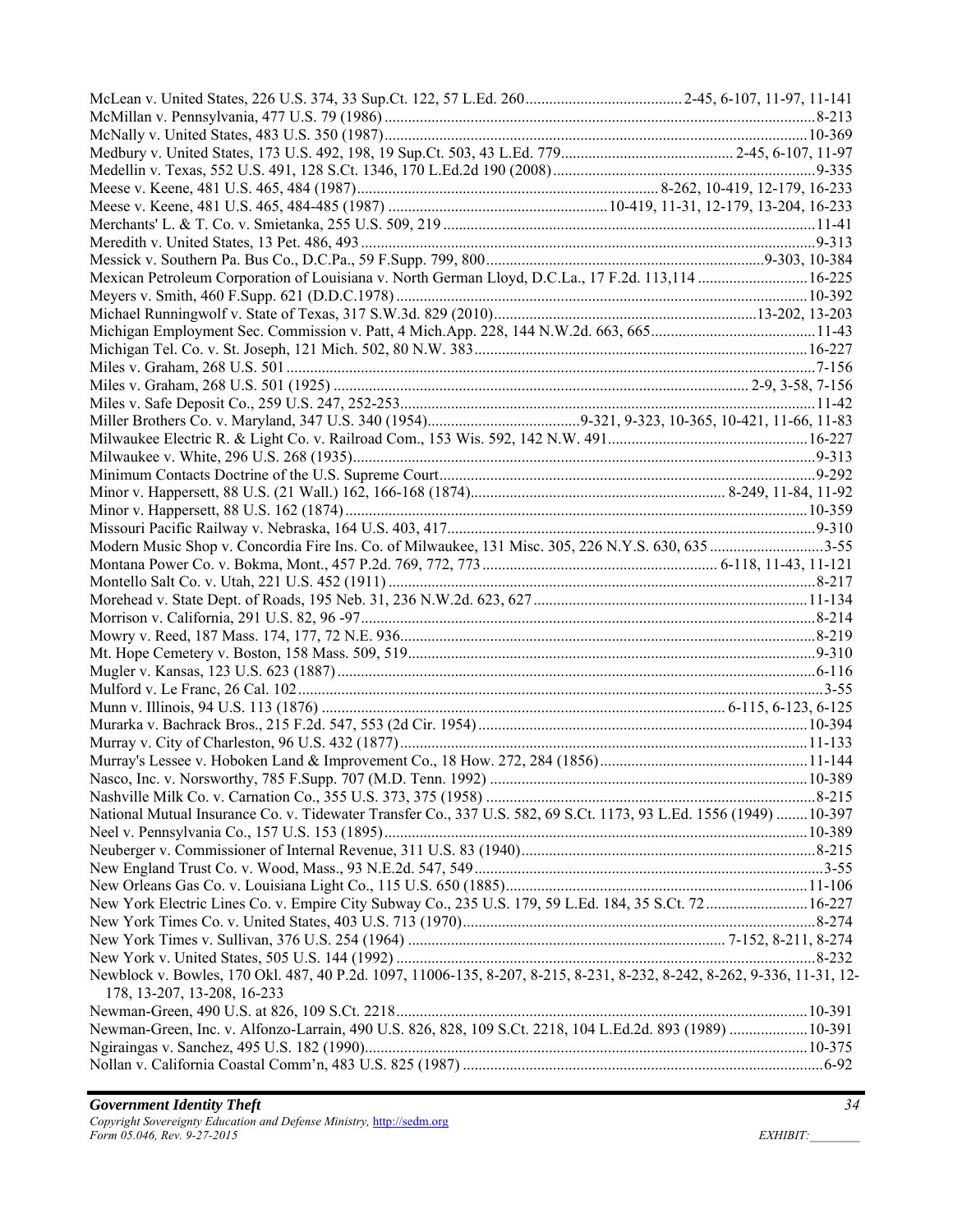| Northern Pipeline Const. Co. v. Marathon Pipe Line Co., 458 U.S. at 83-84, 102 S.Ct. 2858 (1983) 2-46, 7-191, 11-158 |  |
|----------------------------------------------------------------------------------------------------------------------|--|
|                                                                                                                      |  |
|                                                                                                                      |  |
|                                                                                                                      |  |
|                                                                                                                      |  |
|                                                                                                                      |  |
|                                                                                                                      |  |
|                                                                                                                      |  |
|                                                                                                                      |  |
|                                                                                                                      |  |
|                                                                                                                      |  |
|                                                                                                                      |  |
|                                                                                                                      |  |
|                                                                                                                      |  |
|                                                                                                                      |  |
|                                                                                                                      |  |
|                                                                                                                      |  |
|                                                                                                                      |  |
|                                                                                                                      |  |
|                                                                                                                      |  |
|                                                                                                                      |  |
|                                                                                                                      |  |
|                                                                                                                      |  |
|                                                                                                                      |  |
|                                                                                                                      |  |
|                                                                                                                      |  |
|                                                                                                                      |  |
|                                                                                                                      |  |
|                                                                                                                      |  |
|                                                                                                                      |  |
|                                                                                                                      |  |
|                                                                                                                      |  |
|                                                                                                                      |  |
|                                                                                                                      |  |
|                                                                                                                      |  |
|                                                                                                                      |  |
|                                                                                                                      |  |
|                                                                                                                      |  |
|                                                                                                                      |  |
|                                                                                                                      |  |
|                                                                                                                      |  |
|                                                                                                                      |  |
|                                                                                                                      |  |
|                                                                                                                      |  |
|                                                                                                                      |  |
|                                                                                                                      |  |
|                                                                                                                      |  |
|                                                                                                                      |  |
|                                                                                                                      |  |
|                                                                                                                      |  |
|                                                                                                                      |  |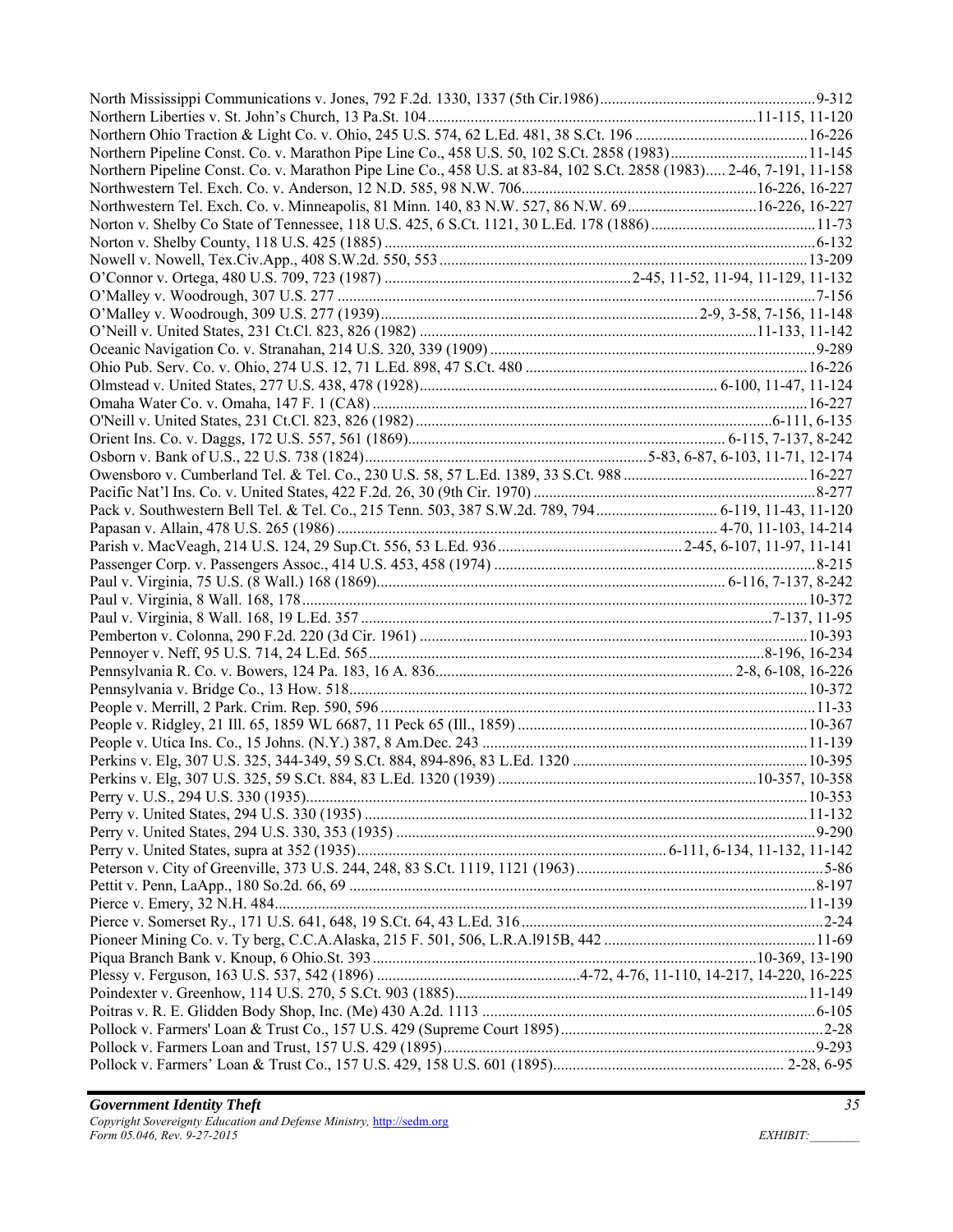| Prince v. Commonwealth of Massachusetts, 321 U.S. 158, 166, 88 L.Ed. 645, 64 S.Ct. 438, 442 (1944) 11-166           |  |
|---------------------------------------------------------------------------------------------------------------------|--|
| Proprietors of Charles River Bridge v. Proprietors of Warren Bridge, 36 U.S. 420 (1837) 9-292, 9-328, 11-50, 11-127 |  |
|                                                                                                                     |  |
|                                                                                                                     |  |
|                                                                                                                     |  |
|                                                                                                                     |  |
|                                                                                                                     |  |
|                                                                                                                     |  |
|                                                                                                                     |  |
|                                                                                                                     |  |
|                                                                                                                     |  |
|                                                                                                                     |  |
|                                                                                                                     |  |
|                                                                                                                     |  |
|                                                                                                                     |  |
|                                                                                                                     |  |
|                                                                                                                     |  |
|                                                                                                                     |  |
|                                                                                                                     |  |
|                                                                                                                     |  |
|                                                                                                                     |  |
|                                                                                                                     |  |
|                                                                                                                     |  |
|                                                                                                                     |  |
|                                                                                                                     |  |
|                                                                                                                     |  |
|                                                                                                                     |  |
|                                                                                                                     |  |
|                                                                                                                     |  |
|                                                                                                                     |  |
|                                                                                                                     |  |
|                                                                                                                     |  |
|                                                                                                                     |  |
|                                                                                                                     |  |
|                                                                                                                     |  |
|                                                                                                                     |  |
|                                                                                                                     |  |
|                                                                                                                     |  |
|                                                                                                                     |  |
|                                                                                                                     |  |
| Rundle v. Delaware & Raritan Canal Company, 55 U.S. 80, 99 (1852) from dissenting opinion by Justice Daniel10-346   |  |
|                                                                                                                     |  |
|                                                                                                                     |  |
|                                                                                                                     |  |
| Rutland Electric Light Co. v. Marble City Electric Light Co., 65 Vt. 377, 26 A. 635  2-8, 6-107, 16-226             |  |
|                                                                                                                     |  |
|                                                                                                                     |  |
|                                                                                                                     |  |
|                                                                                                                     |  |
|                                                                                                                     |  |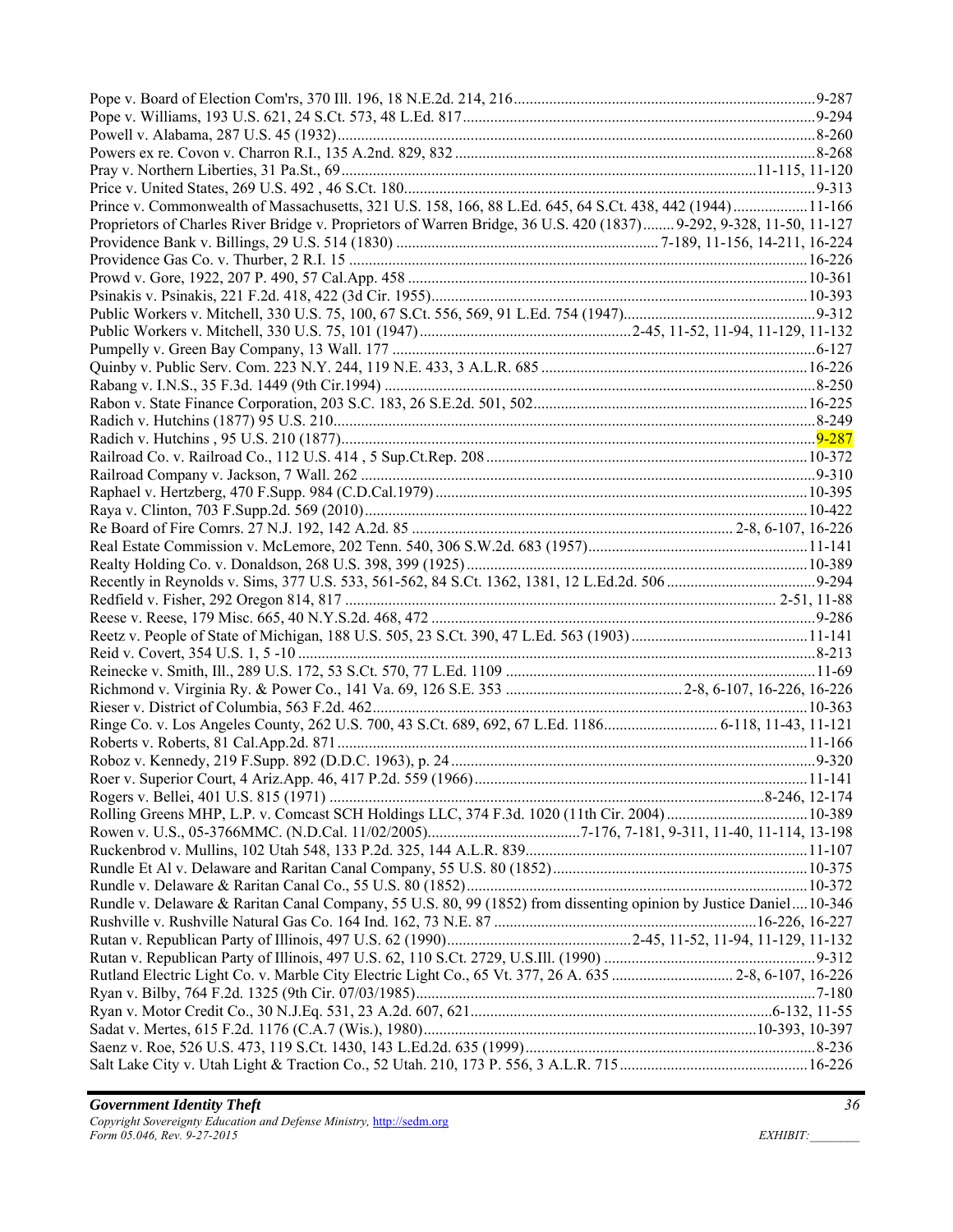| San Francisco Arts & Athletics, Inc. v. United States Olympic [500 U.S. 614, 622] Committee, 483 U.S. 522, 544-545     |  |
|------------------------------------------------------------------------------------------------------------------------|--|
|                                                                                                                        |  |
|                                                                                                                        |  |
| Schechter Poultry Corp. v. United States, 295 U.S. 495, 549, 550 S., 55 S.Ct. 837, 97 A.L.R. 947 10-364                |  |
|                                                                                                                        |  |
|                                                                                                                        |  |
|                                                                                                                        |  |
|                                                                                                                        |  |
|                                                                                                                        |  |
| See Carden v. Arkoma Assocs., 494 U.S. 185, 187-92, 110 S.Ct. 1015, 108 L.Ed.2d. 157 (1990)  10-392                    |  |
|                                                                                                                        |  |
|                                                                                                                        |  |
|                                                                                                                        |  |
|                                                                                                                        |  |
| Serbian E. Orthodox Diocese v. Milivojevich, 426 U.S. 696, 708-09, 724-25, 96 S.Ct. 2372, 49 L.Ed.2d. 151 (1976)13-202 |  |
|                                                                                                                        |  |
|                                                                                                                        |  |
|                                                                                                                        |  |
|                                                                                                                        |  |
|                                                                                                                        |  |
|                                                                                                                        |  |
|                                                                                                                        |  |
|                                                                                                                        |  |
|                                                                                                                        |  |
| Slaughter-House Cases, 83 U.S. (16 Wall.) 36, 21 L.Ed. 394 (1873) 8-247, 9-283, 10-355, 10-356, 10-358, 10-360, 10-417 |  |
|                                                                                                                        |  |
|                                                                                                                        |  |
|                                                                                                                        |  |
|                                                                                                                        |  |
|                                                                                                                        |  |
|                                                                                                                        |  |
|                                                                                                                        |  |
|                                                                                                                        |  |
|                                                                                                                        |  |
|                                                                                                                        |  |
|                                                                                                                        |  |
|                                                                                                                        |  |
|                                                                                                                        |  |
|                                                                                                                        |  |
|                                                                                                                        |  |
|                                                                                                                        |  |
|                                                                                                                        |  |
|                                                                                                                        |  |
|                                                                                                                        |  |
| St. Louis Casting Co. v. Prendergast Construction Co., 260 U.S. 469 4-69, 7-140, 11-88, 11-103, 11-140, 14-214         |  |
| St. Louis Malleable Casting Co. v. Prendergast Construction Co., 260 U.S. 469, 43 S.Ct. 178, 67 L.Ed. 351 2-24         |  |
|                                                                                                                        |  |
|                                                                                                                        |  |
|                                                                                                                        |  |
| State ex rel. Colorado River Commission v. Frohmiller, 46 Ariz. 413, 52 P.2d. 483, 486  6-96, 11-55, 11-61             |  |
|                                                                                                                        |  |
| State ex rel. Hutton v. Baton Rouge, 217 La. 857, 47 So.2d. 665 4-69, 6-112, 11-104, 11-105, 11-106, 14-213            |  |
|                                                                                                                        |  |
|                                                                                                                        |  |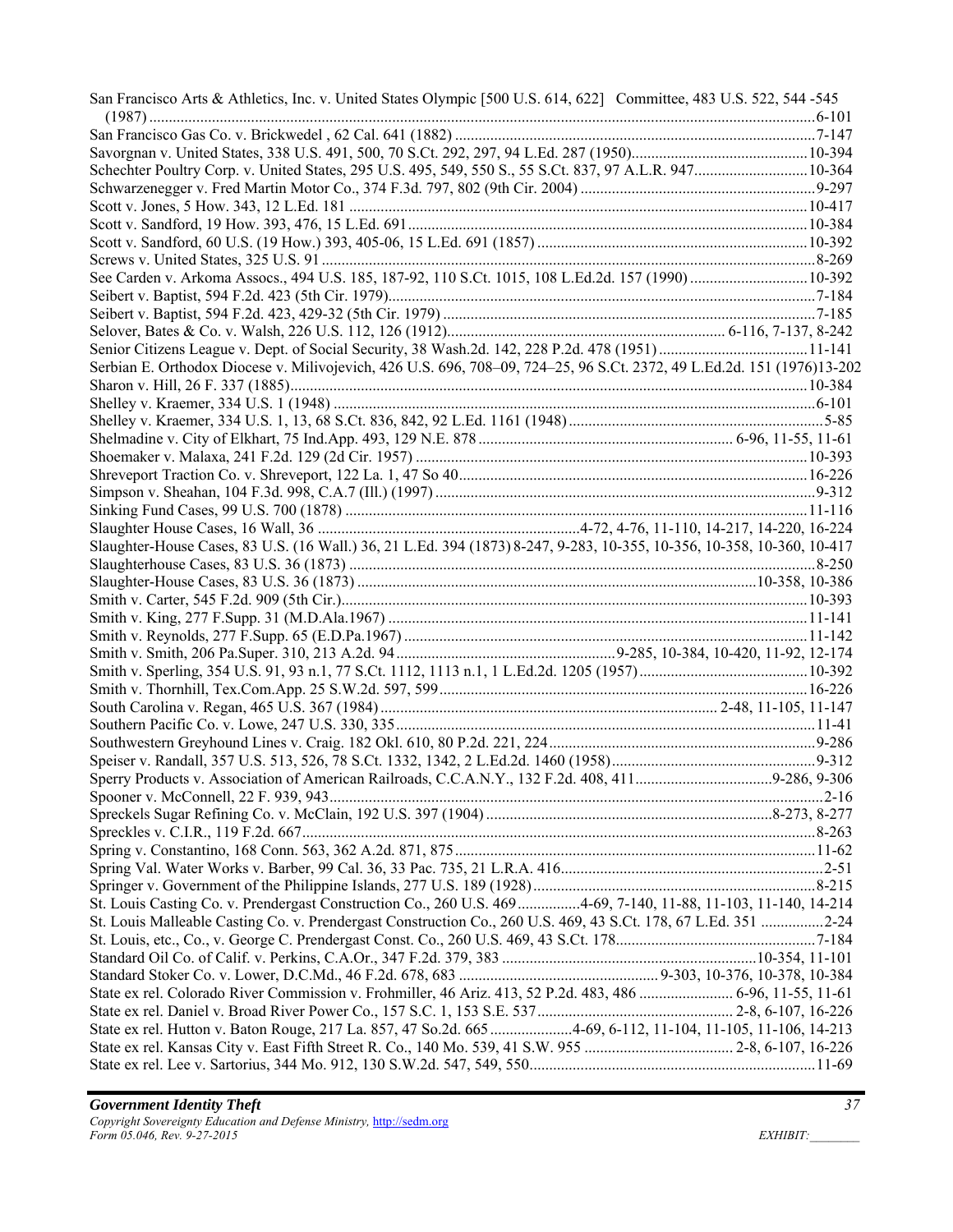State ex rel. Nagle v. Sullivan, 98 Mont. 425, 40 P.2d. 995, 99 A.L.R. 321 .. 2-44, 5-84, 6-94, 11-50, 11-56, 11-62, 11-126, 13-187

| State Farm Fire & Casualty Co. v. Tashire, 386 U.S. 523, 530-31, 87 S.Ct. 1199, 1203, 18 L.Ed.2d. 270 (1967)  10-397 |  |
|----------------------------------------------------------------------------------------------------------------------|--|
|                                                                                                                      |  |
|                                                                                                                      |  |
|                                                                                                                      |  |
|                                                                                                                      |  |
|                                                                                                                      |  |
|                                                                                                                      |  |
|                                                                                                                      |  |
|                                                                                                                      |  |
|                                                                                                                      |  |
|                                                                                                                      |  |
|                                                                                                                      |  |
|                                                                                                                      |  |
|                                                                                                                      |  |
|                                                                                                                      |  |
|                                                                                                                      |  |
|                                                                                                                      |  |
|                                                                                                                      |  |
|                                                                                                                      |  |
|                                                                                                                      |  |
|                                                                                                                      |  |
|                                                                                                                      |  |
|                                                                                                                      |  |
|                                                                                                                      |  |
|                                                                                                                      |  |
|                                                                                                                      |  |
|                                                                                                                      |  |
|                                                                                                                      |  |
|                                                                                                                      |  |
|                                                                                                                      |  |
|                                                                                                                      |  |
|                                                                                                                      |  |
| Tower v. Tower & S. Street R. Co., 68 Minn. 500, 71 N.W. 691 4-69, 6-112, 11-104, 11-105, 11-106, 14-213             |  |
|                                                                                                                      |  |
|                                                                                                                      |  |
|                                                                                                                      |  |
|                                                                                                                      |  |
|                                                                                                                      |  |
|                                                                                                                      |  |
|                                                                                                                      |  |
|                                                                                                                      |  |
|                                                                                                                      |  |
|                                                                                                                      |  |
|                                                                                                                      |  |
|                                                                                                                      |  |
|                                                                                                                      |  |
|                                                                                                                      |  |
|                                                                                                                      |  |
|                                                                                                                      |  |
|                                                                                                                      |  |
|                                                                                                                      |  |
|                                                                                                                      |  |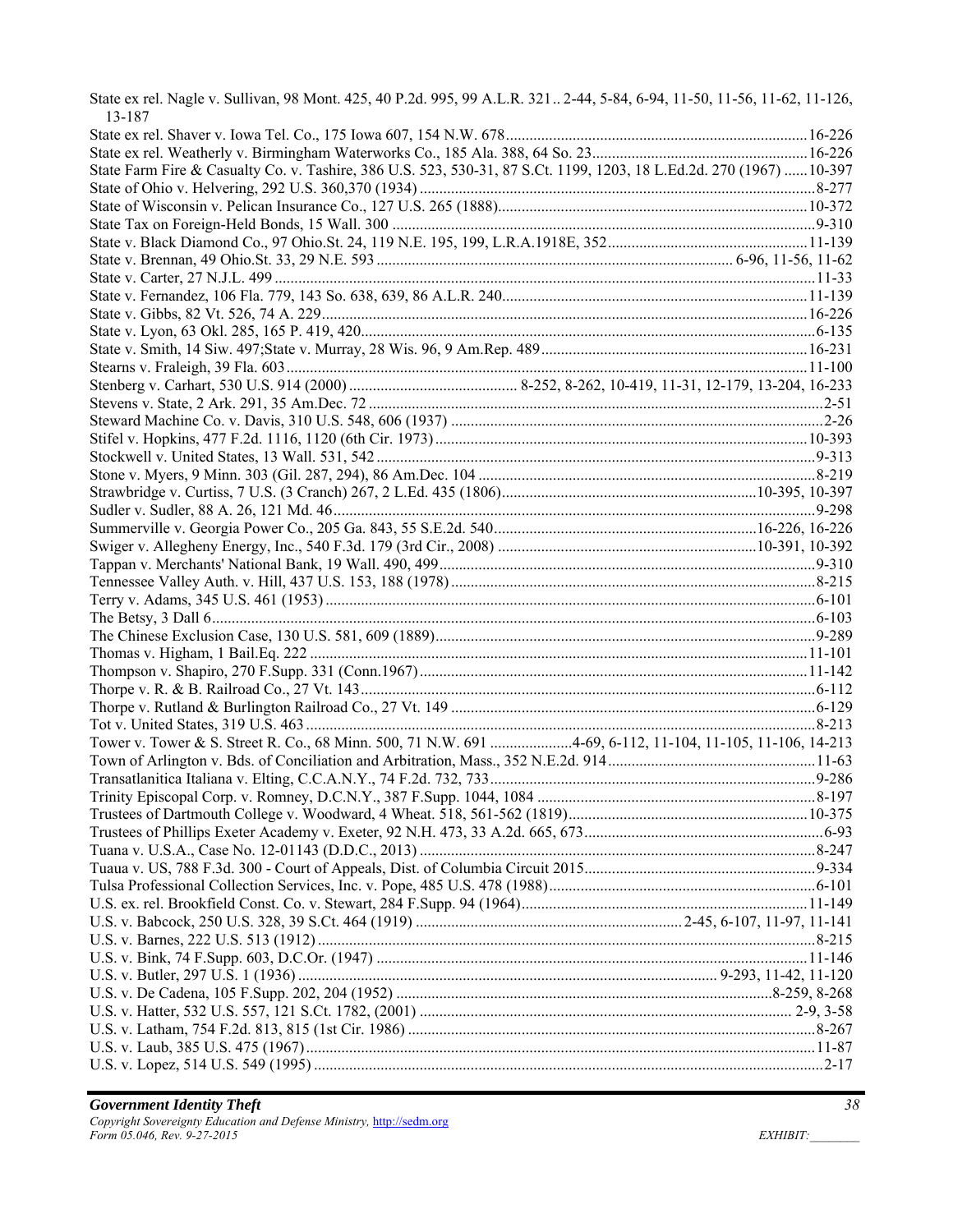| United States ex rel. Dunlap v. Black, 128 U.S. 40, 9 Sup.Ct. 12, 32 L.Ed. 354  2-45, 6-107, 11-97, 11-140              |  |
|-------------------------------------------------------------------------------------------------------------------------|--|
|                                                                                                                         |  |
|                                                                                                                         |  |
|                                                                                                                         |  |
|                                                                                                                         |  |
|                                                                                                                         |  |
|                                                                                                                         |  |
| United States v. Boylan (CA1 Mass), 898 F.2d. 230, 29 Fed.Rules.Evid.Serv. 12232-45, 6-95, 11-50, 11-56, 11-62, 11-126, |  |
| 13-188                                                                                                                  |  |
|                                                                                                                         |  |
|                                                                                                                         |  |
|                                                                                                                         |  |
|                                                                                                                         |  |
|                                                                                                                         |  |
|                                                                                                                         |  |
|                                                                                                                         |  |
|                                                                                                                         |  |
|                                                                                                                         |  |
|                                                                                                                         |  |
|                                                                                                                         |  |
|                                                                                                                         |  |
|                                                                                                                         |  |
|                                                                                                                         |  |
|                                                                                                                         |  |
|                                                                                                                         |  |
|                                                                                                                         |  |
|                                                                                                                         |  |
|                                                                                                                         |  |
| United States v. Laughlin (No. 200), 249 U.S. 440, 39 Sup.Ct. 340, 63 L.Ed. 696  2-45, 6-107, 11-97, 11-141             |  |
|                                                                                                                         |  |
|                                                                                                                         |  |
|                                                                                                                         |  |
|                                                                                                                         |  |
|                                                                                                                         |  |
|                                                                                                                         |  |
|                                                                                                                         |  |
|                                                                                                                         |  |
| United States v. National Exchange Bank of Baltimore, 270 U.S. 527, 534 (1926)  6-111, 6-134, 11-132                    |  |
|                                                                                                                         |  |
|                                                                                                                         |  |
|                                                                                                                         |  |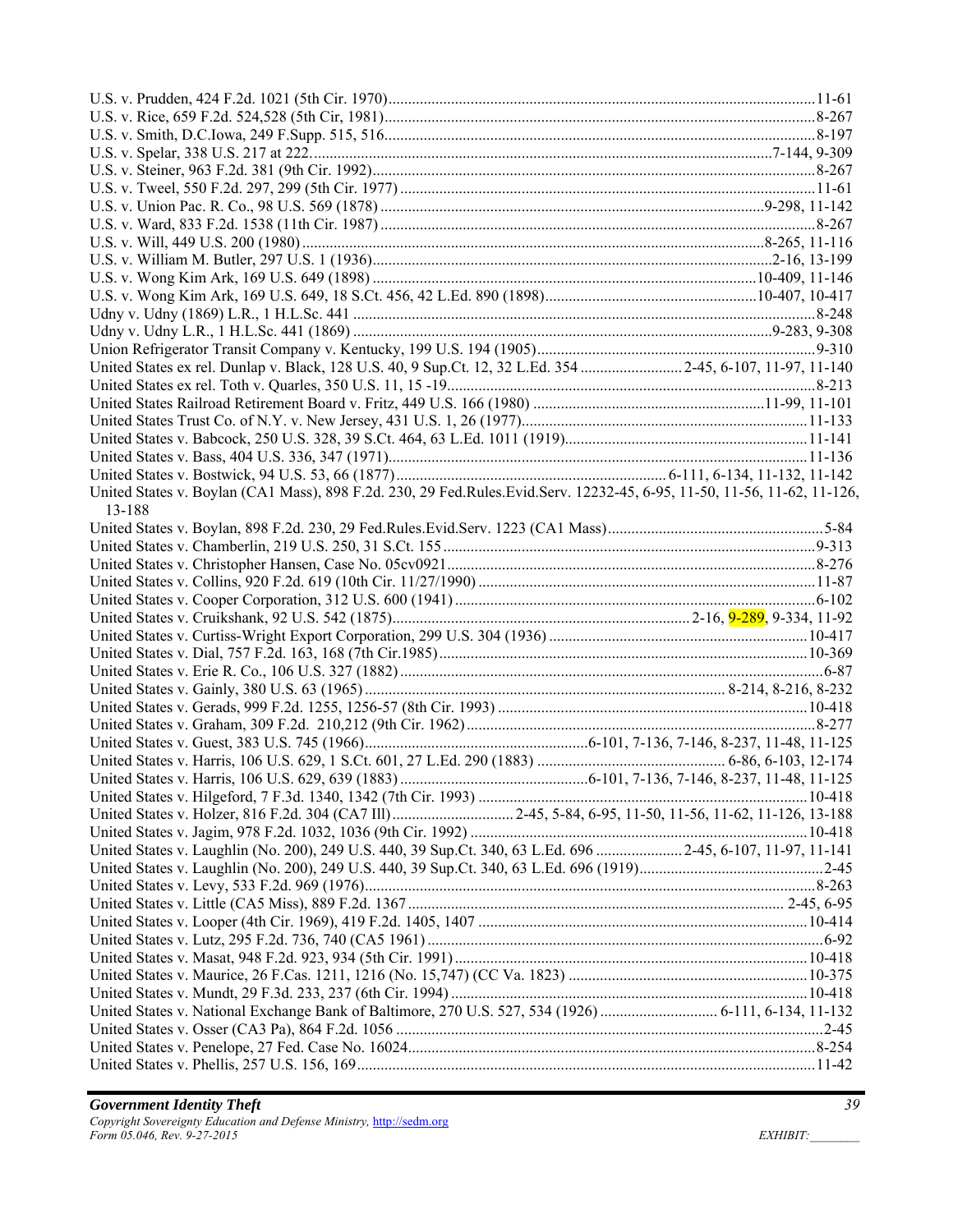| United States v. Wong Kim Ark, 169 U.S. 649, 18 S.Ct. 456, 42 L.Ed. 890 (1898) 8-249, 9-283, 9-287, 9-308, 10-360        |  |
|--------------------------------------------------------------------------------------------------------------------------|--|
|                                                                                                                          |  |
|                                                                                                                          |  |
|                                                                                                                          |  |
| United Steelworkers of Am. v. Bouligny, 382 U.S. 145, 149-50, 86 S.Ct. 272, 15 L.Ed.2d. 217 (1965) 10-392                |  |
|                                                                                                                          |  |
|                                                                                                                          |  |
|                                                                                                                          |  |
|                                                                                                                          |  |
|                                                                                                                          |  |
|                                                                                                                          |  |
|                                                                                                                          |  |
|                                                                                                                          |  |
|                                                                                                                          |  |
| Victoria v. Victoria Ice, Light & Power Co. 134 Va. 134, 114 S.E. 92, 28 A.L.R. 56216-226, 16-226                        |  |
|                                                                                                                          |  |
|                                                                                                                          |  |
| Virginia-Western Power Co. v. Commonwealth, 125 Va. 469, 99 S.E. 723, 9 A.L.R. 1148  2-8, 6-107, 16-226, 16-226          |  |
|                                                                                                                          |  |
| Vlandis v. Kline, 412 U.S. 441, 449, 93 S.Ct. 2230, 2235 (1973)  6-98, 7-181, 8-198, 8-232, 8-260, 8-263, 8-278, 10-368, |  |
| 10-421, 11-33                                                                                                            |  |
|                                                                                                                          |  |
|                                                                                                                          |  |
|                                                                                                                          |  |
|                                                                                                                          |  |
|                                                                                                                          |  |
|                                                                                                                          |  |
|                                                                                                                          |  |
|                                                                                                                          |  |
|                                                                                                                          |  |
|                                                                                                                          |  |
| Wenger v. Western Reserve Life Assurance Co. of Ohio, 570 F.Supp. 8, 10 (M.D. Tenn. 1983)10-389                          |  |
|                                                                                                                          |  |
|                                                                                                                          |  |
| Western Union Telegraph Co. v. Lenroot, 323 U.S. 490, 502 (1945) 10-419, 11-31, 12-179, 13-204, 16-233                   |  |
|                                                                                                                          |  |
|                                                                                                                          |  |
|                                                                                                                          |  |
|                                                                                                                          |  |
|                                                                                                                          |  |
|                                                                                                                          |  |
|                                                                                                                          |  |
| Wilder Manufacturing Co. v. Corn Products Co., 236 U.S. 165, 174, 175, 35 Sup.Ct. 398, 59 L.Ed. 520, Ann.Cas. 1916A,     |  |
|                                                                                                                          |  |
|                                                                                                                          |  |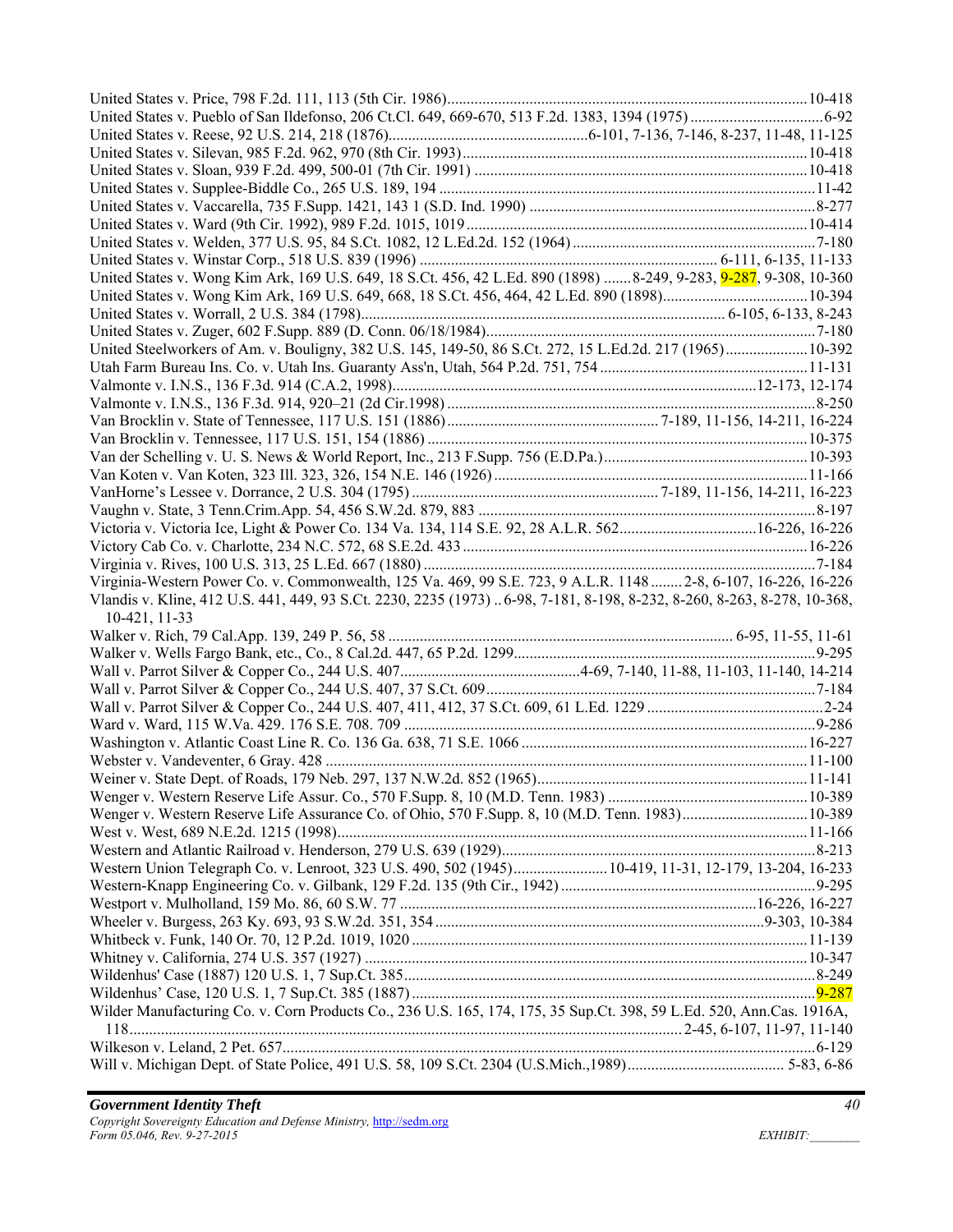## **Other Authorities**

| 1 J. Bouvier, A Law Dictionary Adapted to the Constitution and Laws of the United States of America 318-319 (11th ed. |  |
|-----------------------------------------------------------------------------------------------------------------------|--|
|                                                                                                                       |  |
|                                                                                                                       |  |
|                                                                                                                       |  |
|                                                                                                                       |  |
|                                                                                                                       |  |
|                                                                                                                       |  |
|                                                                                                                       |  |
|                                                                                                                       |  |
|                                                                                                                       |  |
|                                                                                                                       |  |
|                                                                                                                       |  |
|                                                                                                                       |  |
|                                                                                                                       |  |
|                                                                                                                       |  |
|                                                                                                                       |  |
|                                                                                                                       |  |
|                                                                                                                       |  |
|                                                                                                                       |  |
|                                                                                                                       |  |
|                                                                                                                       |  |
|                                                                                                                       |  |
|                                                                                                                       |  |

**Government Identity Theft**<br>Copyright Sovereignty Education and Defense Ministry, http://sedm.org<br>Form 05.046, Rev. 9-27-2015

EXHIBIT: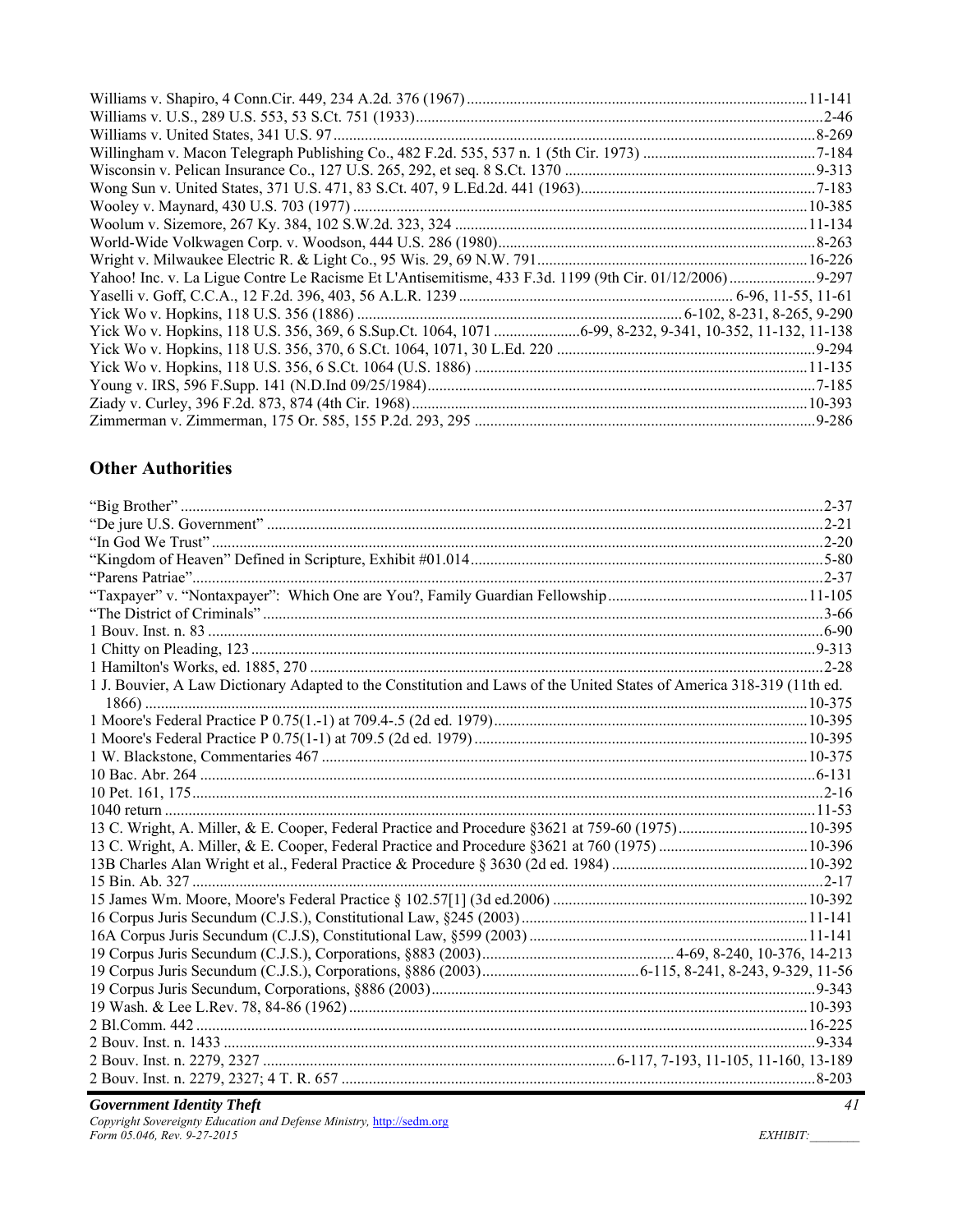| 2A N. Singer, Sutherland on Statutes and Statutory Construction § 47.07, p. 152, and n. 10 (5th ed. 1992)10-419, 11-31, 12-<br>179, 13-204, 16-233 |  |
|----------------------------------------------------------------------------------------------------------------------------------------------------|--|
|                                                                                                                                                    |  |
|                                                                                                                                                    |  |
|                                                                                                                                                    |  |
|                                                                                                                                                    |  |
|                                                                                                                                                    |  |
|                                                                                                                                                    |  |
|                                                                                                                                                    |  |
|                                                                                                                                                    |  |
| 63C American Jurisprudence 2d, Public Officers and Employees, §247 (1999)  2-45, 5-84, 6-95, 11-50, 11-56, 11-62, 11-<br>126, 11-138, 13-188       |  |
|                                                                                                                                                    |  |
|                                                                                                                                                    |  |
| A J. Lien, "Privileges and Immunities of Citizens of the United States," in Columbia University Studies in History,                                |  |
|                                                                                                                                                    |  |
| A Primer on Removal: Don't Leave State Court Without It, Gregory C. Cook, A. Kelly Brennan10-389                                                   |  |
| A Treatise on the Law of Agency in Contract and Tort, George L Reinhard, A.B., LL. D., The Bowen-Merrill Company,                                  |  |
| A Treatise on the Law of Domicil, National, Quasi-National, and Municipal, M.W. Jacobs, Little, Brown, and Company,                                |  |
|                                                                                                                                                    |  |
| A Treatise on the Law of Public Offices and Officers, Floyd Russell Mechem, 1890, p. 27, §74 16-231                                                |  |
| A Treatise on the Law of Public Offices and Officers, Floyd Russell Mechem, 1890, p. 609, §90911-61, 11-68                                         |  |
| A Trustees Handbook, Third Edition, August Peabody Loring, 1907, Little, Brown, and Company, pp. 19-22 11-101, 11-                                 |  |
| 104                                                                                                                                                |  |
|                                                                                                                                                    |  |
|                                                                                                                                                    |  |
|                                                                                                                                                    |  |
|                                                                                                                                                    |  |
| About SSNs and TINs on Government Forms and Correspondence, Form #05.0126-94, 11-117, 11-170, 13-193, 13-208,<br>15-223                            |  |
|                                                                                                                                                    |  |
|                                                                                                                                                    |  |
|                                                                                                                                                    |  |
| Affidavit of Citizenship, Domicile, and Tax Status, Form #02.0018-199, 8-247, 9-283, 9-340, 10-378, 10-383, 10-386, 10-                            |  |
| 402, 10-403, 11-151, 11-153, 12-172                                                                                                                |  |
|                                                                                                                                                    |  |
|                                                                                                                                                    |  |
|                                                                                                                                                    |  |
|                                                                                                                                                    |  |
|                                                                                                                                                    |  |
|                                                                                                                                                    |  |
|                                                                                                                                                    |  |
|                                                                                                                                                    |  |
|                                                                                                                                                    |  |
|                                                                                                                                                    |  |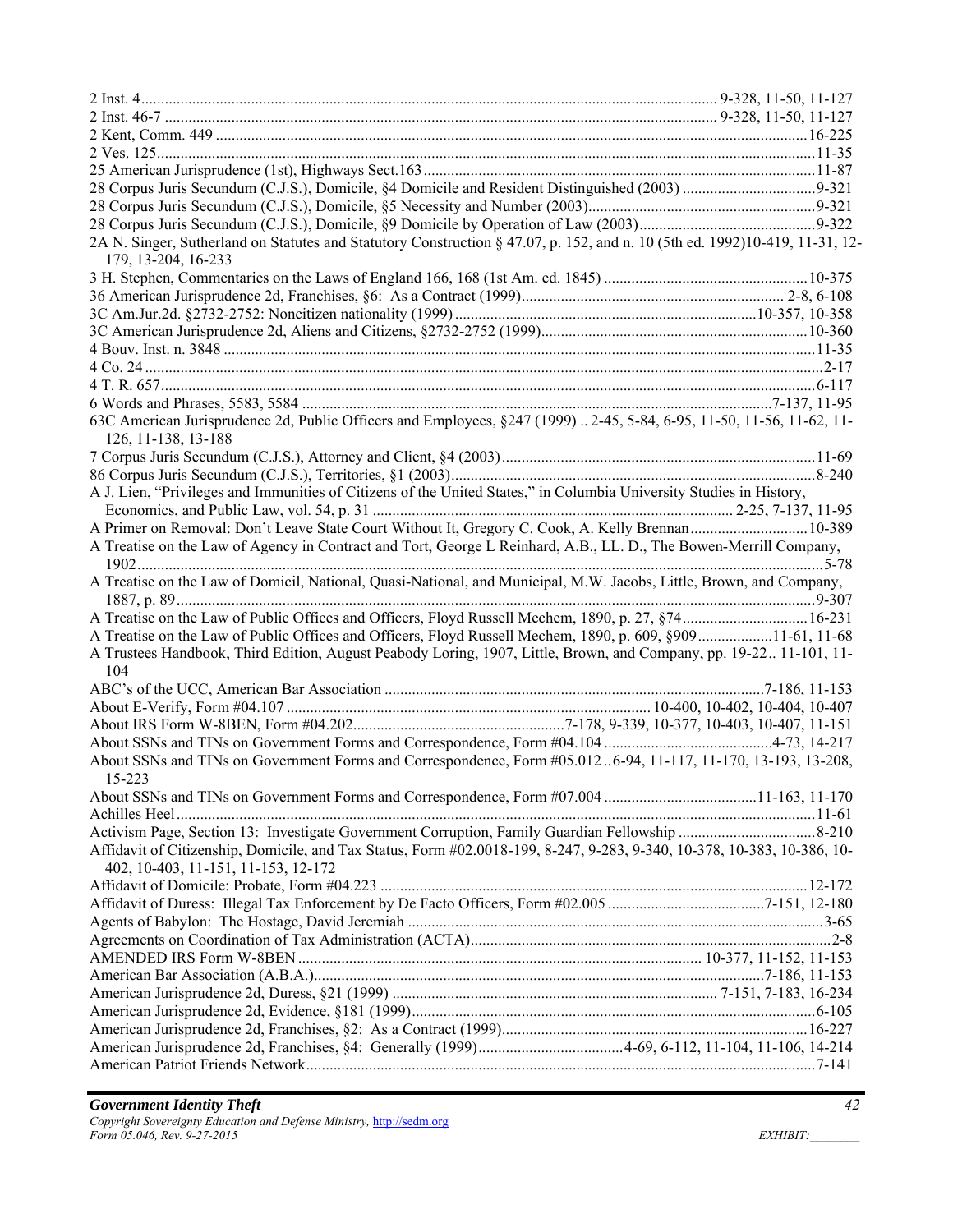| Black's Law Dictionary, Fourth Edition, p. 1693  4-71, 5-85, 6-113, 7-175, 8-208, 8-238, 13-201, 13-208, 14-215<br>$.2 - 17$ | An Elementary Treatise on the Common Law for the Use of Students, Henry T. Terry, The Maruzen-Kabushiki-Kaisha, |  |
|------------------------------------------------------------------------------------------------------------------------------|-----------------------------------------------------------------------------------------------------------------|--|
|                                                                                                                              |                                                                                                                 |  |
|                                                                                                                              |                                                                                                                 |  |
|                                                                                                                              |                                                                                                                 |  |
|                                                                                                                              |                                                                                                                 |  |
|                                                                                                                              |                                                                                                                 |  |
|                                                                                                                              |                                                                                                                 |  |
|                                                                                                                              |                                                                                                                 |  |
|                                                                                                                              |                                                                                                                 |  |
|                                                                                                                              |                                                                                                                 |  |
|                                                                                                                              |                                                                                                                 |  |
|                                                                                                                              |                                                                                                                 |  |
|                                                                                                                              |                                                                                                                 |  |
|                                                                                                                              |                                                                                                                 |  |
|                                                                                                                              |                                                                                                                 |  |
|                                                                                                                              |                                                                                                                 |  |
|                                                                                                                              |                                                                                                                 |  |
|                                                                                                                              |                                                                                                                 |  |
|                                                                                                                              |                                                                                                                 |  |
|                                                                                                                              |                                                                                                                 |  |
|                                                                                                                              |                                                                                                                 |  |
|                                                                                                                              |                                                                                                                 |  |
|                                                                                                                              |                                                                                                                 |  |
|                                                                                                                              |                                                                                                                 |  |
|                                                                                                                              |                                                                                                                 |  |
|                                                                                                                              |                                                                                                                 |  |
|                                                                                                                              |                                                                                                                 |  |
|                                                                                                                              |                                                                                                                 |  |
|                                                                                                                              |                                                                                                                 |  |
|                                                                                                                              |                                                                                                                 |  |
|                                                                                                                              |                                                                                                                 |  |
|                                                                                                                              |                                                                                                                 |  |
|                                                                                                                              |                                                                                                                 |  |
|                                                                                                                              |                                                                                                                 |  |
|                                                                                                                              |                                                                                                                 |  |
|                                                                                                                              |                                                                                                                 |  |
|                                                                                                                              |                                                                                                                 |  |
|                                                                                                                              |                                                                                                                 |  |
|                                                                                                                              |                                                                                                                 |  |
|                                                                                                                              |                                                                                                                 |  |
|                                                                                                                              |                                                                                                                 |  |
|                                                                                                                              |                                                                                                                 |  |
|                                                                                                                              |                                                                                                                 |  |
|                                                                                                                              |                                                                                                                 |  |
|                                                                                                                              |                                                                                                                 |  |
|                                                                                                                              |                                                                                                                 |  |
|                                                                                                                              |                                                                                                                 |  |
|                                                                                                                              |                                                                                                                 |  |
|                                                                                                                              |                                                                                                                 |  |
|                                                                                                                              |                                                                                                                 |  |
|                                                                                                                              |                                                                                                                 |  |
|                                                                                                                              |                                                                                                                 |  |
|                                                                                                                              |                                                                                                                 |  |
|                                                                                                                              |                                                                                                                 |  |
|                                                                                                                              |                                                                                                                 |  |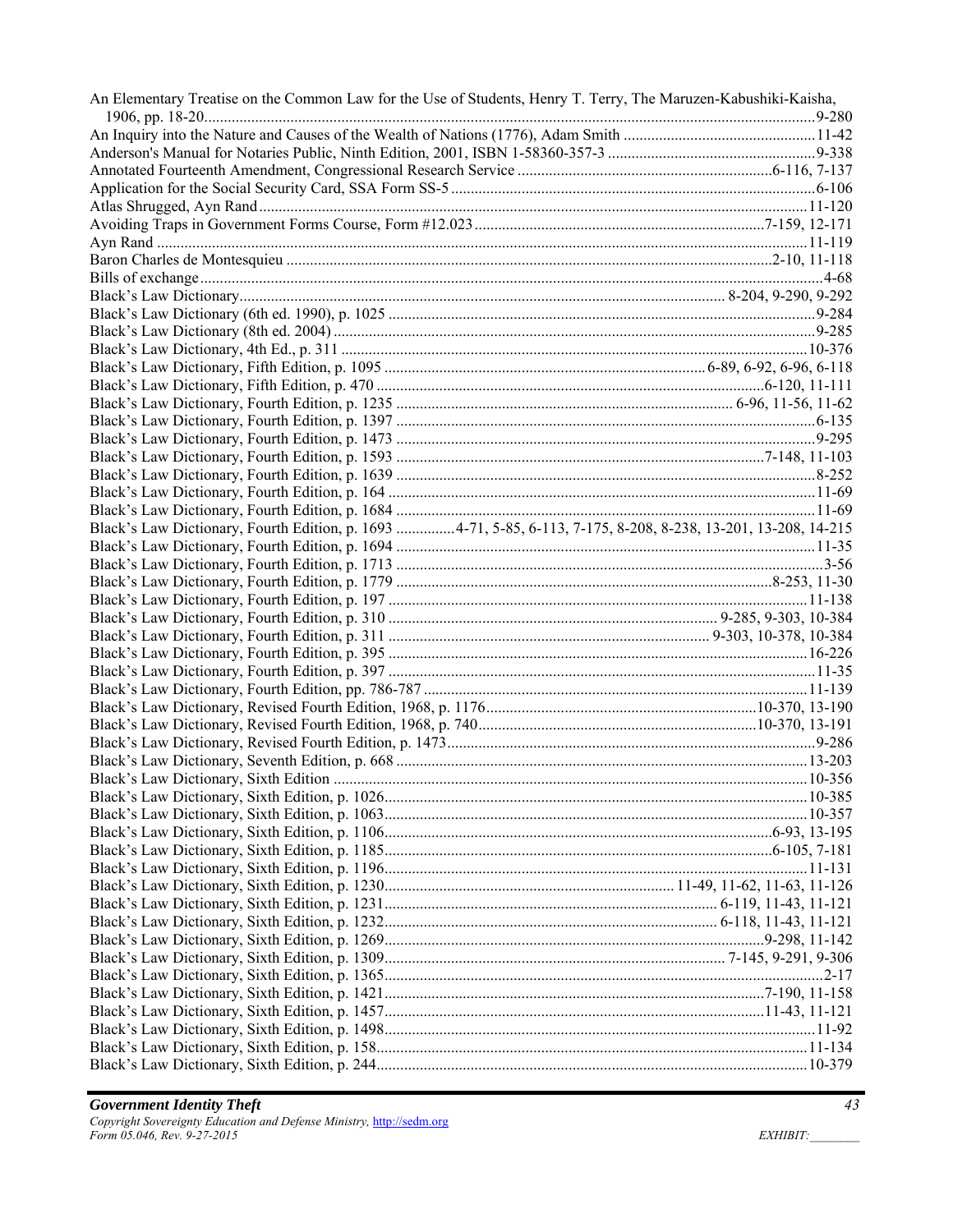| Black's Law Dictionary, Sixth Edition, p. 581 6-135, 8-207, 8-215, 8-231, 8-232, 8-242, 8-251, 8-262, 9-336, 11-31, 12-<br>179, 13-207, 13-208, 16-233 |  |
|--------------------------------------------------------------------------------------------------------------------------------------------------------|--|
|                                                                                                                                                        |  |
|                                                                                                                                                        |  |
|                                                                                                                                                        |  |
|                                                                                                                                                        |  |
|                                                                                                                                                        |  |
|                                                                                                                                                        |  |
|                                                                                                                                                        |  |
|                                                                                                                                                        |  |
|                                                                                                                                                        |  |
|                                                                                                                                                        |  |
|                                                                                                                                                        |  |
|                                                                                                                                                        |  |
| Bouvier's Maxims of Law, 18562-7, 2-17, 3-61, 5-84, 6-89, 6-90, 6-94, 6-103, 6-112, 6-117, 6-125, 7-144, 7-148, 7-193, 8-                              |  |
| 201, 8-203, 8-208, 9-286, 9-299, 9-334, 9-343, 10-348, 10-380, 11-38, 11-39, 11-82, 11-103, 11-105, 11-107, 11-161,                                    |  |
| 12-175, 13-189, 13-204                                                                                                                                 |  |
|                                                                                                                                                        |  |
|                                                                                                                                                        |  |
|                                                                                                                                                        |  |
|                                                                                                                                                        |  |
|                                                                                                                                                        |  |
|                                                                                                                                                        |  |
|                                                                                                                                                        |  |
|                                                                                                                                                        |  |
|                                                                                                                                                        |  |
|                                                                                                                                                        |  |
|                                                                                                                                                        |  |
|                                                                                                                                                        |  |
|                                                                                                                                                        |  |
|                                                                                                                                                        |  |
|                                                                                                                                                        |  |
|                                                                                                                                                        |  |
|                                                                                                                                                        |  |
|                                                                                                                                                        |  |
| Communism, Socialism, Collectivism Page, Section 10: Welfare State, Family Guardian Fellowship 2-26                                                    |  |
|                                                                                                                                                        |  |
|                                                                                                                                                        |  |
| Conflicts in a Nutshell, Third Edition, David D. Siegel and Patrick J. Borchers, West Publishing, 2005, p. 24 9-320                                    |  |
|                                                                                                                                                        |  |
|                                                                                                                                                        |  |
|                                                                                                                                                        |  |
|                                                                                                                                                        |  |
|                                                                                                                                                        |  |
|                                                                                                                                                        |  |
| Congressional Research Service Report 97-59A entitled "Frequently Asked Questions Concerning the Federal Income Tax"                                   |  |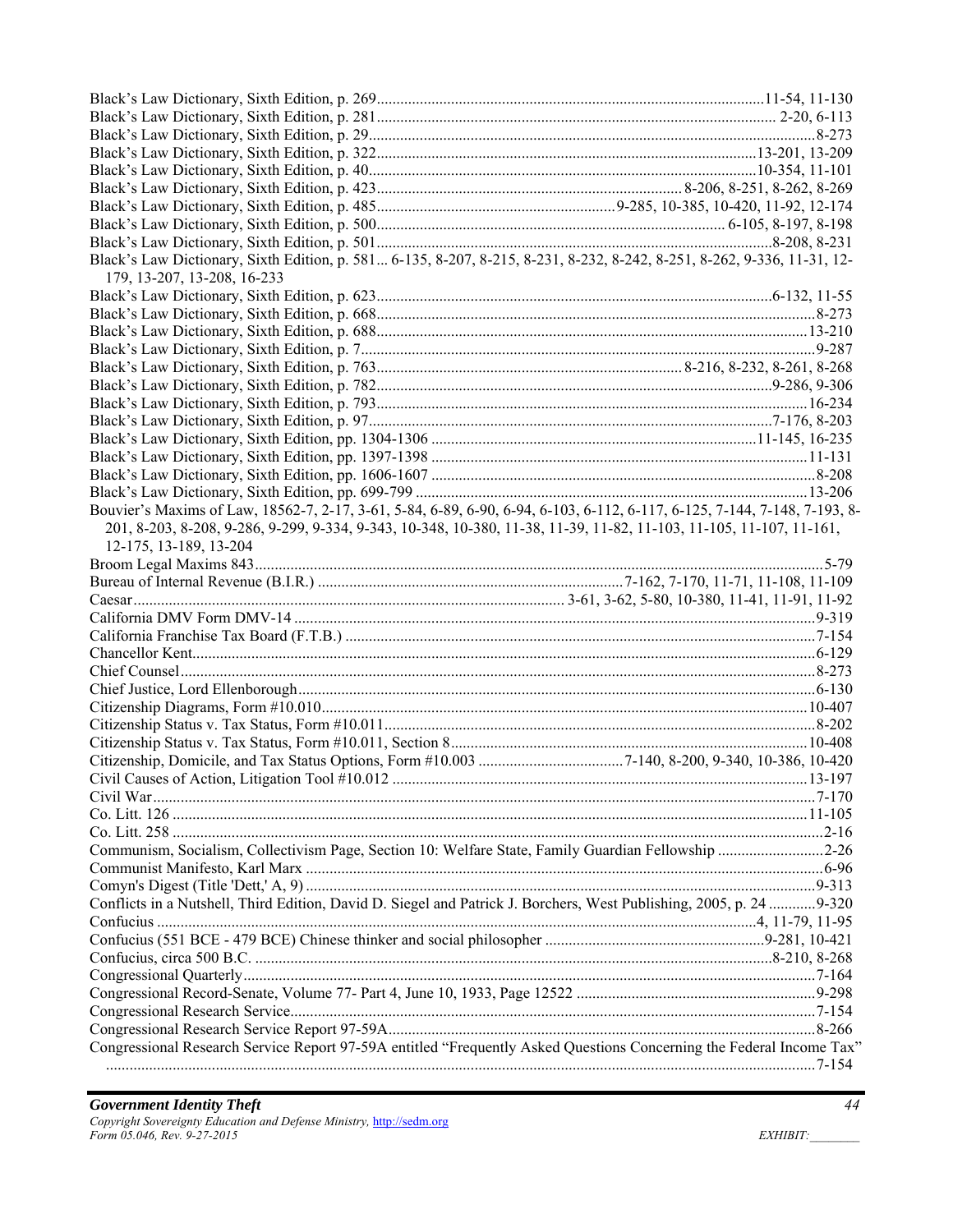| Correcting Erroneous Information Returns, Form #04.001.6-103, 6-123, 7-175, 7-179, 8-245, 11-117, 11-152, 11-164, 13-<br>187 |  |
|------------------------------------------------------------------------------------------------------------------------------|--|
|                                                                                                                              |  |
|                                                                                                                              |  |
|                                                                                                                              |  |
|                                                                                                                              |  |
|                                                                                                                              |  |
|                                                                                                                              |  |
|                                                                                                                              |  |
| Damer, T. Edward (2009), Attacking Faulty Reasoning: A Practical Guide to Fallacy-free Arguments (6th ed.), Wadsworth,       |  |
| Damer, T. Edward (2009), Attacking Faulty Reasoning: A Practical Guide to Fallacy-free Arguments (6th ed.), Wadsworth,       |  |
|                                                                                                                              |  |
|                                                                                                                              |  |
|                                                                                                                              |  |
|                                                                                                                              |  |
|                                                                                                                              |  |
|                                                                                                                              |  |
|                                                                                                                              |  |
|                                                                                                                              |  |
|                                                                                                                              |  |
|                                                                                                                              |  |
| Department of Justice Admits under Penalty of Perjury that the IRS is Not an Agency of the Federal Government, Family        |  |
|                                                                                                                              |  |
|                                                                                                                              |  |
|                                                                                                                              |  |
|                                                                                                                              |  |
|                                                                                                                              |  |
|                                                                                                                              |  |
|                                                                                                                              |  |
|                                                                                                                              |  |
|                                                                                                                              |  |
|                                                                                                                              |  |
|                                                                                                                              |  |
|                                                                                                                              |  |
|                                                                                                                              |  |
|                                                                                                                              |  |
|                                                                                                                              |  |
| Elysa Gardner (2008-12-25). "Harold Pinter: Theater's singular voice falls silent". USA Today11-41                           |  |
|                                                                                                                              |  |
|                                                                                                                              |  |
|                                                                                                                              |  |
|                                                                                                                              |  |
|                                                                                                                              |  |
|                                                                                                                              |  |
|                                                                                                                              |  |
|                                                                                                                              |  |
|                                                                                                                              |  |
|                                                                                                                              |  |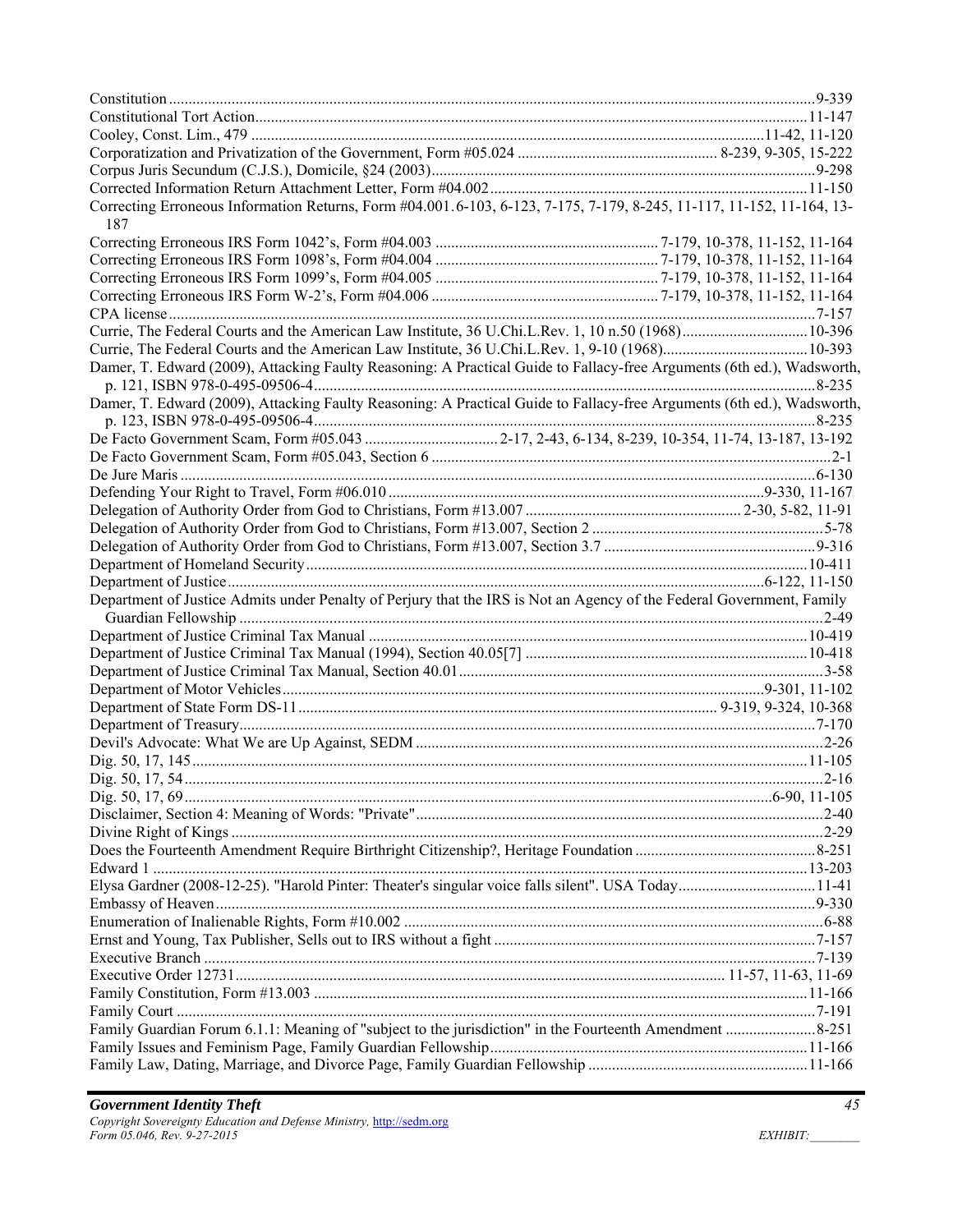| Federal and State Tax Withholding Options for Private Employers, Form #09.001 2-8, 7-155, 7-179, 11-35                                |  |
|---------------------------------------------------------------------------------------------------------------------------------------|--|
|                                                                                                                                       |  |
|                                                                                                                                       |  |
| Federal Civil Trials and Evidence (2006), Rutter Group, paragraph 8:4993, p. 8K-34 6-98, 7-181, 8-198, 8-260, 8-263, 8-<br>278, 11-33 |  |
| Federal Courts and the IRS' Own IRM Say the IRS is NOT RESPONSIBLE for Its Actions or its Words or For Following                      |  |
|                                                                                                                                       |  |
| Federal Enforcement Authority Within States of the Union, Form #05.0327-183, 10-400, 11-146, 11-147, 13-210                           |  |
|                                                                                                                                       |  |
|                                                                                                                                       |  |
|                                                                                                                                       |  |
|                                                                                                                                       |  |
| Federal Nonresident Nonstatutory Claim for Return of Funds Unlawfully Paid to the Government-Long, Form #15.0017-                     |  |
| 174, 10-377                                                                                                                           |  |
| Federal Nonresident Nonstatutory Claim for Return of Funds Unlawfully Paid to the Government-Short, Form #15.002.7-<br>174            |  |
| Federal Pleading/Motion/Petition Attachment, Litigation Tool #01.002 8-199, 10-378, 10-386, 10-403, 11-165                            |  |
|                                                                                                                                       |  |
|                                                                                                                                       |  |
|                                                                                                                                       |  |
|                                                                                                                                       |  |
|                                                                                                                                       |  |
|                                                                                                                                       |  |
|                                                                                                                                       |  |
| Fischer, D. H. (June 1970), Historians' fallacies: toward a logic of historical thought, Harper torchbooks (first ed.), New           |  |
|                                                                                                                                       |  |
|                                                                                                                                       |  |
|                                                                                                                                       |  |
|                                                                                                                                       |  |
|                                                                                                                                       |  |
|                                                                                                                                       |  |
|                                                                                                                                       |  |
|                                                                                                                                       |  |
|                                                                                                                                       |  |
|                                                                                                                                       |  |
|                                                                                                                                       |  |
|                                                                                                                                       |  |
|                                                                                                                                       |  |
|                                                                                                                                       |  |
|                                                                                                                                       |  |
|                                                                                                                                       |  |
|                                                                                                                                       |  |
|                                                                                                                                       |  |
|                                                                                                                                       |  |
|                                                                                                                                       |  |
|                                                                                                                                       |  |
|                                                                                                                                       |  |
|                                                                                                                                       |  |
|                                                                                                                                       |  |
|                                                                                                                                       |  |
|                                                                                                                                       |  |
|                                                                                                                                       |  |
|                                                                                                                                       |  |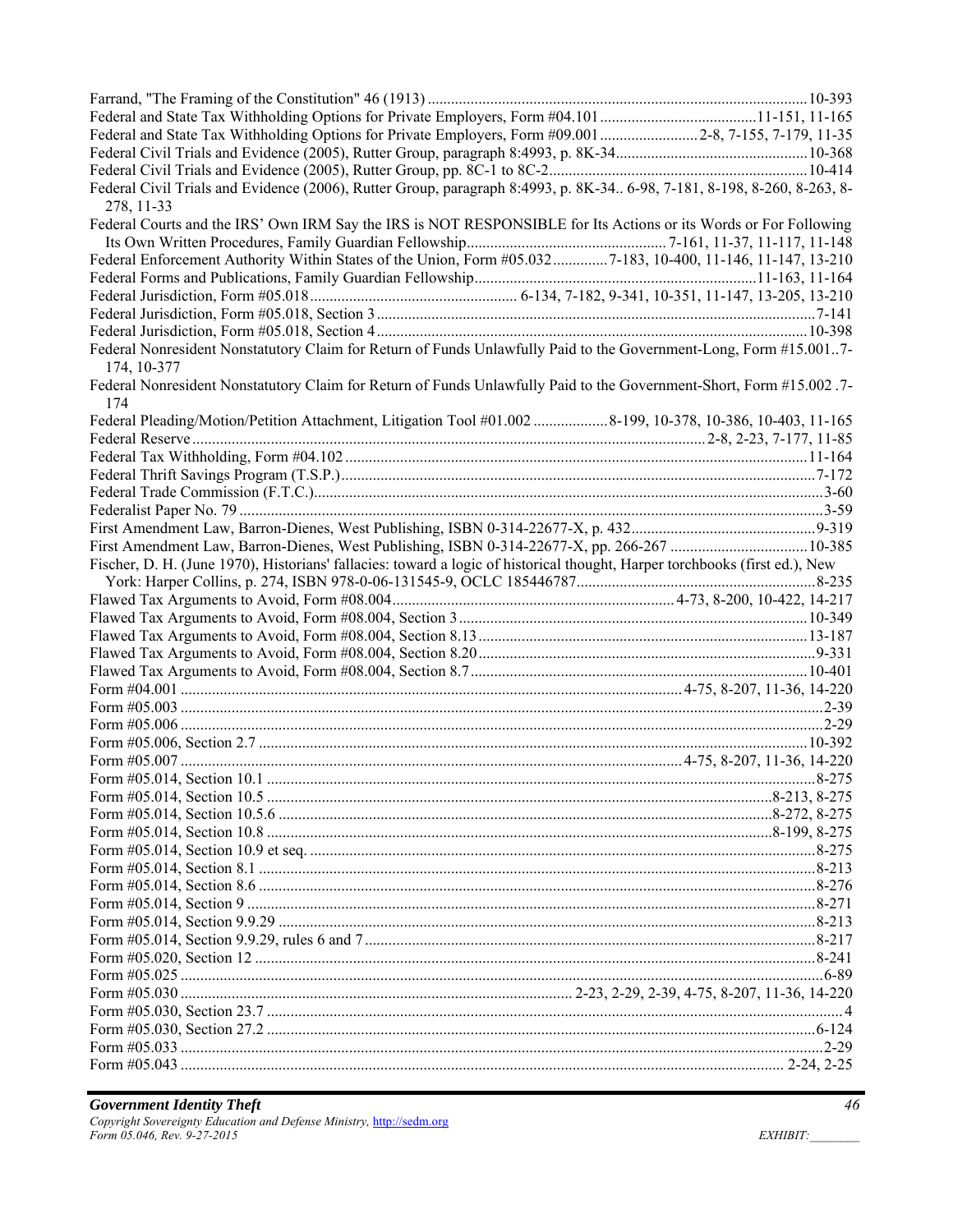| Geoffrey Nunberg (October 28, 2001). "Head Games / It All Started with Robespierre / "Terrorism": The history of a very |  |
|-------------------------------------------------------------------------------------------------------------------------|--|
|                                                                                                                         |  |
|                                                                                                                         |  |
|                                                                                                                         |  |
|                                                                                                                         |  |
|                                                                                                                         |  |
| Government Conspiracy to Destroy the Separation of Powers, Form #05.023 1-1, 2-17, 6-117, 8-245, 8-265, 9-282, 9-340,   |  |
| 10-350, 10-353, 10-354, 10-418, 10-420, 13-189, 13-207                                                                  |  |
|                                                                                                                         |  |
|                                                                                                                         |  |
|                                                                                                                         |  |
|                                                                                                                         |  |
| Government Instituted Slavery Using Franchises, Form #05.030.2-53, 4-69, 4-73, 7-193, 8-197, 8-200, 8-239, 10-348, 10-  |  |
| 377, 10-387, 11-30, 11-104, 11-128, 11-161, 13-187, 13-193, 13-205, 14-213, 14-217, 15-222                              |  |
|                                                                                                                         |  |
|                                                                                                                         |  |
|                                                                                                                         |  |
|                                                                                                                         |  |
|                                                                                                                         |  |
|                                                                                                                         |  |
|                                                                                                                         |  |
|                                                                                                                         |  |
|                                                                                                                         |  |
| Great IRS Hoax, Form #11.302, Chapter 6: History of Government Income Tax Fraud, Racketeering, and Extortion in the     |  |
|                                                                                                                         |  |
|                                                                                                                         |  |
|                                                                                                                         |  |
|                                                                                                                         |  |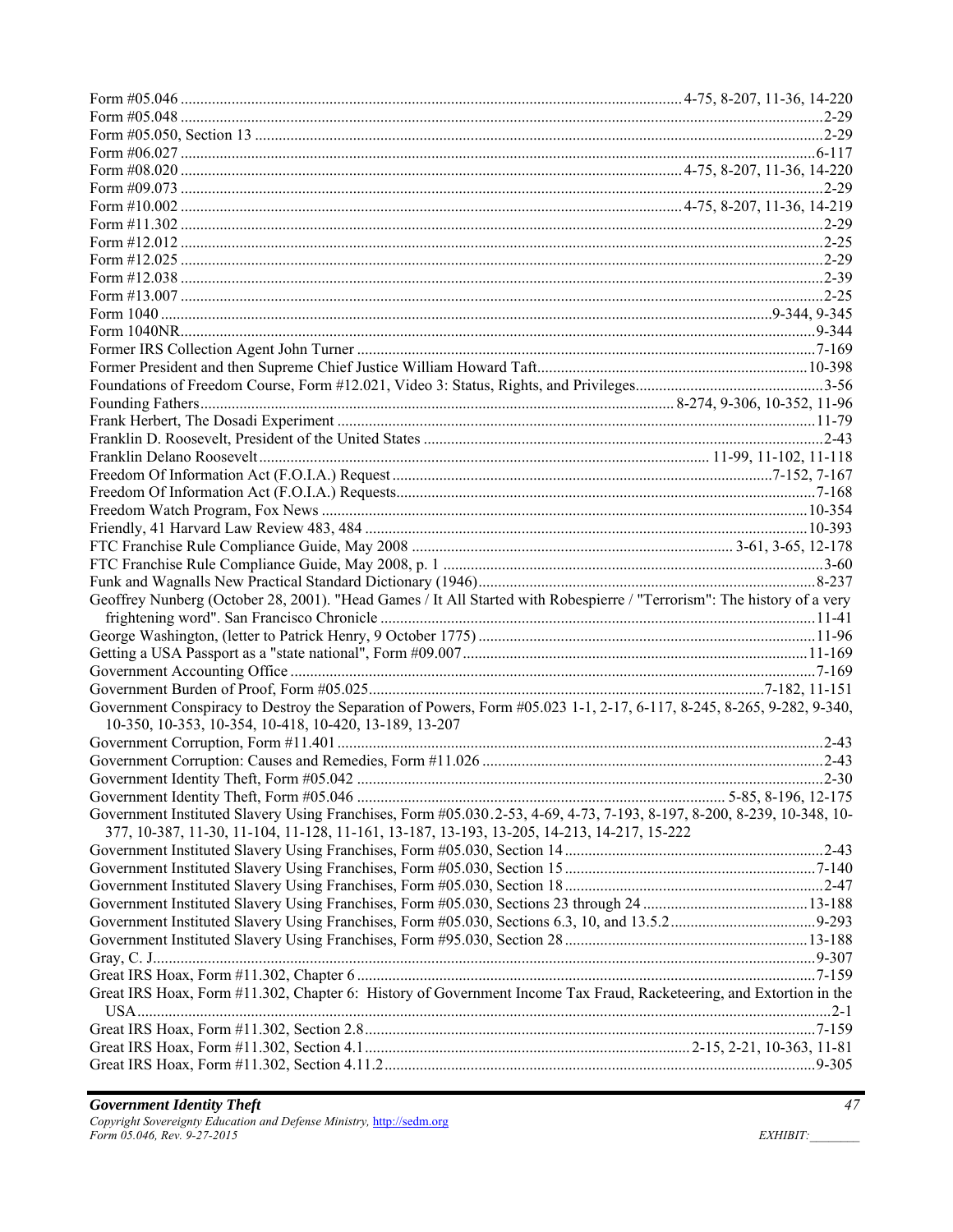| Hague Convention Relating to the Settlement of the Conflicts Between the Law of Nationality and the Law of Domicile |  |
|---------------------------------------------------------------------------------------------------------------------|--|
|                                                                                                                     |  |
|                                                                                                                     |  |
| Hierarchy of Sovereignty: The Power to Create is the Power to Tax, Family Guardian Fellowship 5-80                  |  |
| Highlights of American Legal and Political History CD, Sovereignty Education and Defense Ministry15-223             |  |
| Hoffman, Bruce "Inside Terrorism" Columbia University Press 1998 ISBN 0-231-11468-0. p. 3211-41                     |  |
|                                                                                                                     |  |
|                                                                                                                     |  |
|                                                                                                                     |  |
|                                                                                                                     |  |
| How Scoundrels Corrupted Our Republican Form of Government, Family Guardian Fellowship2-15                          |  |
|                                                                                                                     |  |
|                                                                                                                     |  |
|                                                                                                                     |  |
|                                                                                                                     |  |
|                                                                                                                     |  |
|                                                                                                                     |  |
|                                                                                                                     |  |
|                                                                                                                     |  |
|                                                                                                                     |  |
|                                                                                                                     |  |
|                                                                                                                     |  |
|                                                                                                                     |  |
|                                                                                                                     |  |
|                                                                                                                     |  |
|                                                                                                                     |  |
|                                                                                                                     |  |
|                                                                                                                     |  |
|                                                                                                                     |  |
|                                                                                                                     |  |
|                                                                                                                     |  |
|                                                                                                                     |  |
|                                                                                                                     |  |
|                                                                                                                     |  |
|                                                                                                                     |  |
|                                                                                                                     |  |
|                                                                                                                     |  |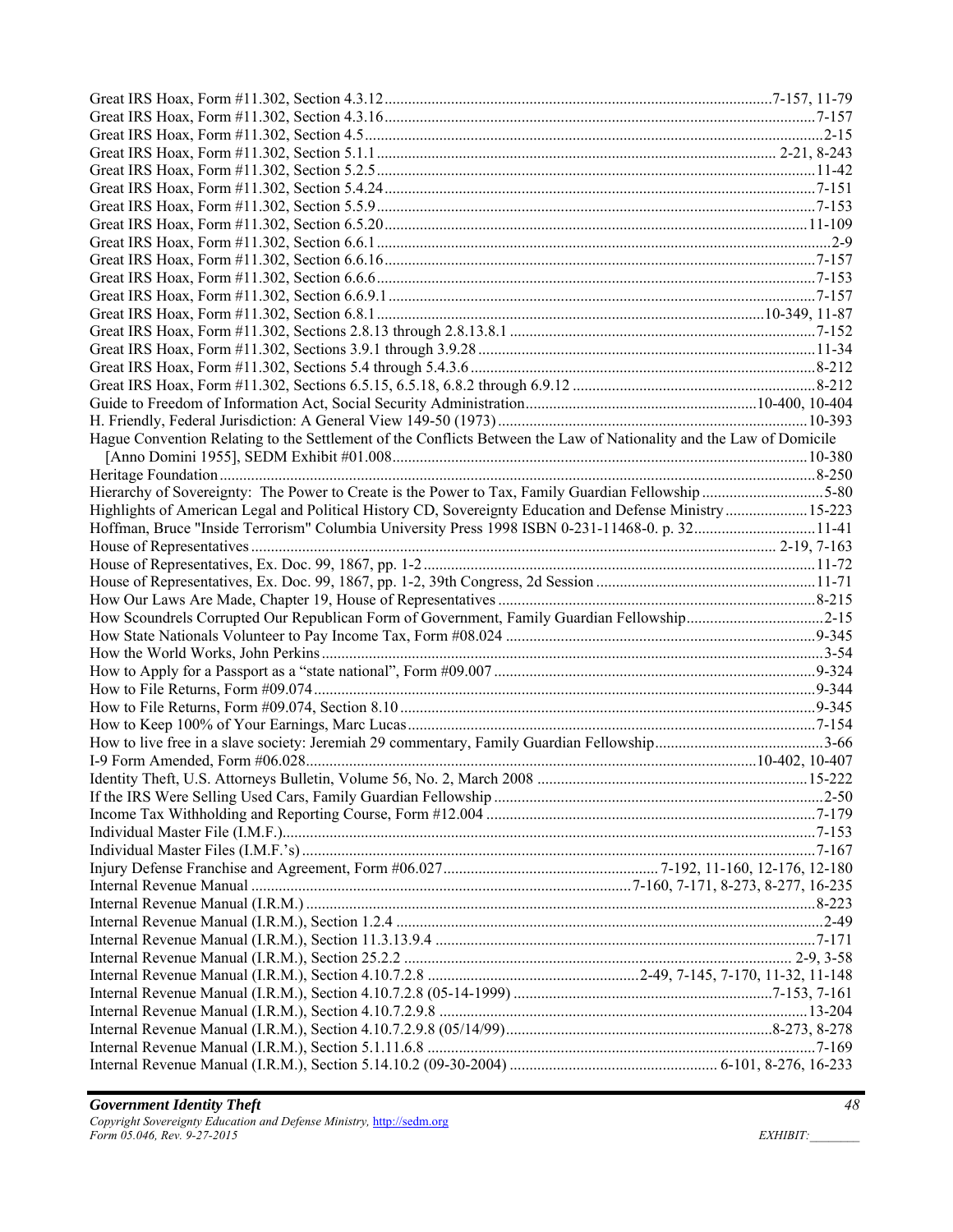| IRS Restructuring and Reform Act of 1998, Pub.L. 105-206, Title III, Section 3706, July 22, 1998, 112 Stat. 7783-58 |  |
|---------------------------------------------------------------------------------------------------------------------|--|
|                                                                                                                     |  |
|                                                                                                                     |  |
|                                                                                                                     |  |
|                                                                                                                     |  |
|                                                                                                                     |  |
|                                                                                                                     |  |
| James Madison. House of Representatives, February 7, 1792, On the Cod Fishery Bill, granting Bounties2-26           |  |
|                                                                                                                     |  |
|                                                                                                                     |  |
|                                                                                                                     |  |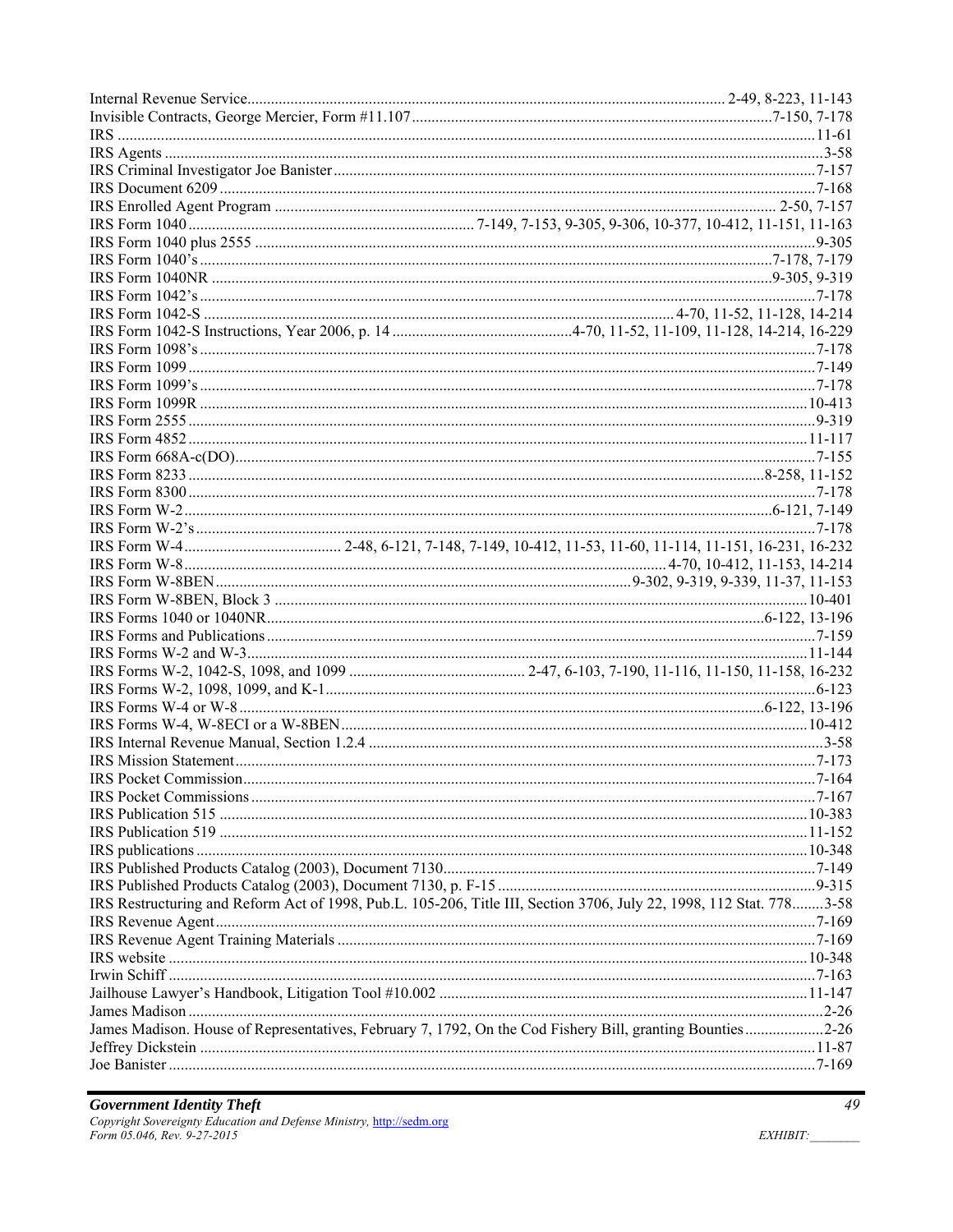| Legal Deception, Propaganda, and Fraud, Form #05.014.2-9, 2-50, 6-98, 6-123, 7-145, 7-175, 7-181, 7-193, 8-195, 8-196, |  |
|------------------------------------------------------------------------------------------------------------------------|--|
| 9-341, 10-348, 10-351, 10-371, 10-421, 11-34, 11-39, 11-160, 12-179, 13-190                                            |  |
|                                                                                                                        |  |
|                                                                                                                        |  |
|                                                                                                                        |  |
| Legal Notice of Change in Domicile/Citizenship Records and Divorce from the United States, Form #10.001 10-402, 11-    |  |
| 150, 11-153, 11-163, 11-167, 11-169, 13-205                                                                            |  |
| Legal Notice of Change in Domicile/Citizenship Records and Divorce from the United States, Form #10.001, Section 4.17- |  |
| 175                                                                                                                    |  |
|                                                                                                                        |  |
|                                                                                                                        |  |
|                                                                                                                        |  |
|                                                                                                                        |  |
|                                                                                                                        |  |
|                                                                                                                        |  |
|                                                                                                                        |  |
|                                                                                                                        |  |
|                                                                                                                        |  |
|                                                                                                                        |  |
|                                                                                                                        |  |
|                                                                                                                        |  |
|                                                                                                                        |  |
| Matthew Henry's Commentary on the Whole Bible; Henry, M., 1996, c1991, under Prov. 11:1 11-53, 11-130                  |  |
|                                                                                                                        |  |
|                                                                                                                        |  |
|                                                                                                                        |  |
|                                                                                                                        |  |
|                                                                                                                        |  |
|                                                                                                                        |  |
|                                                                                                                        |  |
|                                                                                                                        |  |
|                                                                                                                        |  |
|                                                                                                                        |  |
|                                                                                                                        |  |
|                                                                                                                        |  |
|                                                                                                                        |  |
|                                                                                                                        |  |
|                                                                                                                        |  |
|                                                                                                                        |  |
|                                                                                                                        |  |
|                                                                                                                        |  |
| New Bible Dictionary. Third Edition. Wood, D. R. W., Wood, D. R. W., & Marshall, I. H. 1996, c1982, c1962;             |  |
|                                                                                                                        |  |
|                                                                                                                        |  |
|                                                                                                                        |  |
|                                                                                                                        |  |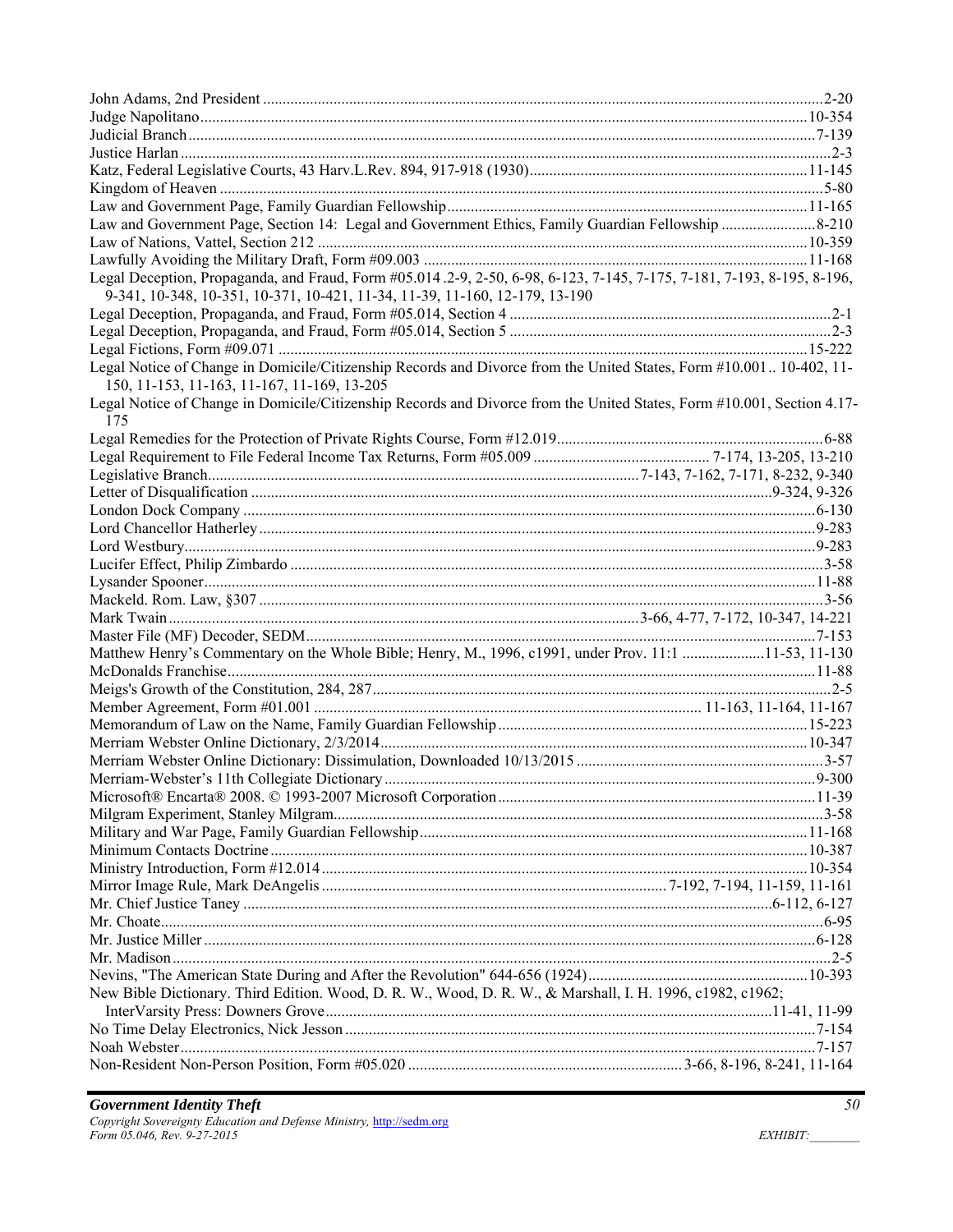| Officers of the United States Within the Meaning of the Appointments Clause, U.S. Attorney Memorandum Opinion15-222                                                                                                                    |  |
|----------------------------------------------------------------------------------------------------------------------------------------------------------------------------------------------------------------------------------------|--|
|                                                                                                                                                                                                                                        |  |
|                                                                                                                                                                                                                                        |  |
|                                                                                                                                                                                                                                        |  |
|                                                                                                                                                                                                                                        |  |
|                                                                                                                                                                                                                                        |  |
|                                                                                                                                                                                                                                        |  |
|                                                                                                                                                                                                                                        |  |
| Path to Freedom, Form #09.015, Section 5.3: Avoiding traps with government forms and government ID 10-348                                                                                                                              |  |
|                                                                                                                                                                                                                                        |  |
|                                                                                                                                                                                                                                        |  |
|                                                                                                                                                                                                                                        |  |
|                                                                                                                                                                                                                                        |  |
|                                                                                                                                                                                                                                        |  |
|                                                                                                                                                                                                                                        |  |
|                                                                                                                                                                                                                                        |  |
|                                                                                                                                                                                                                                        |  |
|                                                                                                                                                                                                                                        |  |
|                                                                                                                                                                                                                                        |  |
| Presumption: Chief Weapon for Unlawfully Enlarging Federal Jurisdiction, Form #05.0173-57, 6-99, 6-124, 6-132, 7-150,                                                                                                                  |  |
| 7-174, 7-181, 7-183, 8-198, 8-235, 8-251, 8-278, 9-340, 10-347, 10-350, 10-370, 11-33, 11-39, 11-115, 11-117, 11-152                                                                                                                   |  |
|                                                                                                                                                                                                                                        |  |
|                                                                                                                                                                                                                                        |  |
|                                                                                                                                                                                                                                        |  |
|                                                                                                                                                                                                                                        |  |
|                                                                                                                                                                                                                                        |  |
|                                                                                                                                                                                                                                        |  |
| Prosecuting Tax Defier and Sovereign Citizen Cases—Frequently Asked Questions, U.S. Attorneys Bulletin, Volume 61,                                                                                                                     |  |
|                                                                                                                                                                                                                                        |  |
| Readings on the History and System of the Common Law, Second Edition, Roscoe Pound, 1925, p. 26-100, 6-133                                                                                                                             |  |
| Readings on the History and System of the Common Law, Second Edition, Roscoe Pound, 1925, p. 47-137, 7-144, 13-204                                                                                                                     |  |
| Readings on the History and System of the Common Law, Second Edition, Roscoe Pound, 1925, p. 5434-67, 6-109, 7-190,<br>11-157, 14-212                                                                                                  |  |
| Reasonable Belief About Income Tax Liability, Form #05.007.2-8, 6-99, 7-193, 7-194, 8-196, 8-235, 8-247, 8-275, 9-283,<br>9-341, 10-348, 10-352, 10-369, 10-401, 11-34, 11-148, 11-161, 11-162, 12-180, 13-189, 13-198, 13-205, 16-223 |  |
| Rebutted Version of Congressional Research Service Report 97-59A: Frequently Asked Questions Concerning the Federal                                                                                                                    |  |
|                                                                                                                                                                                                                                        |  |
|                                                                                                                                                                                                                                        |  |
|                                                                                                                                                                                                                                        |  |
|                                                                                                                                                                                                                                        |  |
|                                                                                                                                                                                                                                        |  |
|                                                                                                                                                                                                                                        |  |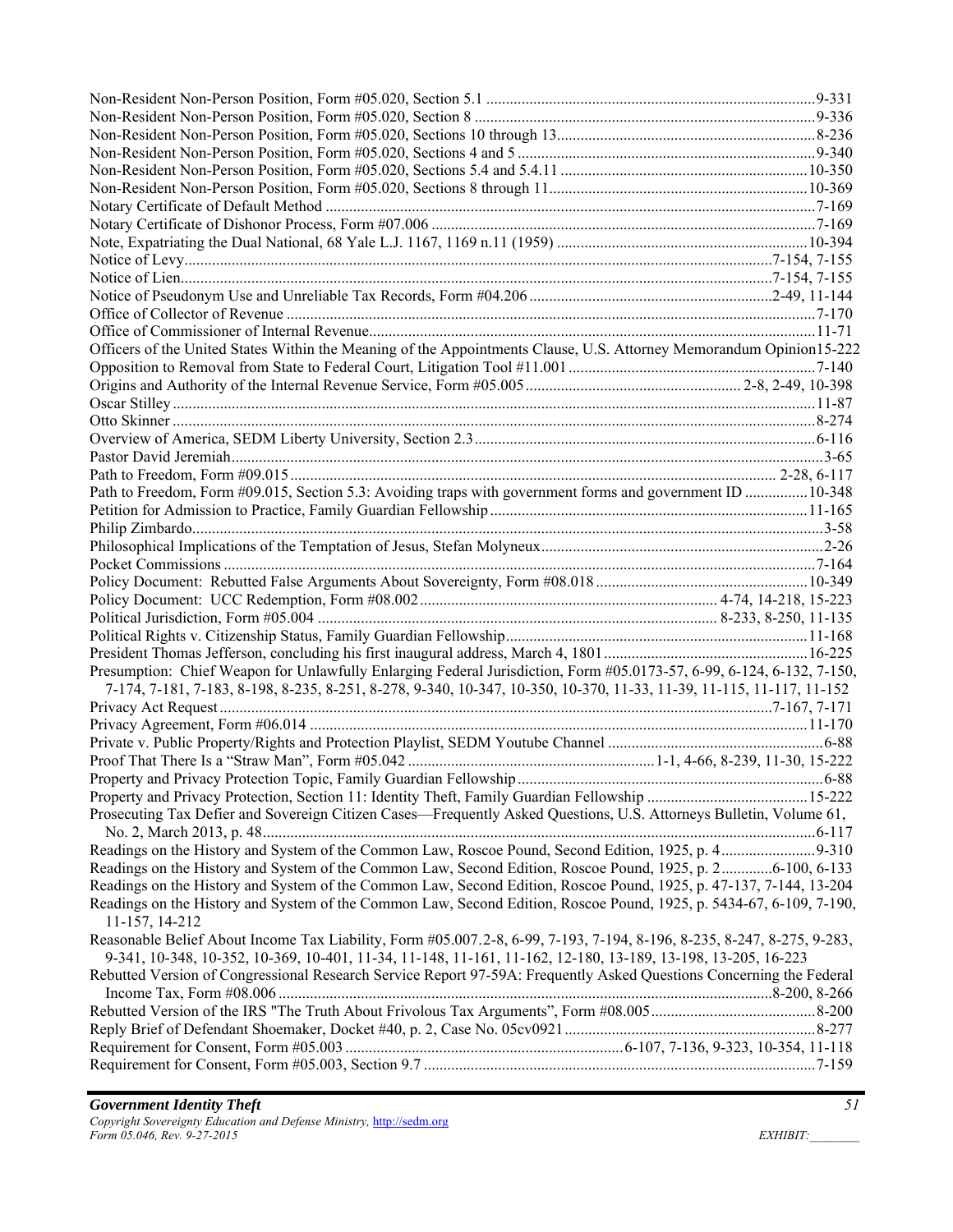| Resignation of Compelled Social Security Trustee, Form #06.002.2-8, 2-48, 7-140, 7-178, 7-180, 8-215, 8-271, 8-275, 10-    |  |
|----------------------------------------------------------------------------------------------------------------------------|--|
| 400, 10-402, 11-150, 11-151, 11-163, 11-167, 13-187, 13-193, 13-208                                                        |  |
|                                                                                                                            |  |
|                                                                                                                            |  |
|                                                                                                                            |  |
|                                                                                                                            |  |
|                                                                                                                            |  |
|                                                                                                                            |  |
|                                                                                                                            |  |
|                                                                                                                            |  |
|                                                                                                                            |  |
|                                                                                                                            |  |
|                                                                                                                            |  |
|                                                                                                                            |  |
|                                                                                                                            |  |
|                                                                                                                            |  |
|                                                                                                                            |  |
|                                                                                                                            |  |
|                                                                                                                            |  |
| Robertson, A. T. (1933). Word Pictures in the New Testament (Lk 4:7). Nashville, TN: Broadman Press 5-82                   |  |
| Rowe, Abolishing Diversity Jurisdiction: Positive Side Effects and Potential for Further Reforms, 92 Harv.L.Rev. 963,      |  |
|                                                                                                                            |  |
|                                                                                                                            |  |
|                                                                                                                            |  |
|                                                                                                                            |  |
|                                                                                                                            |  |
|                                                                                                                            |  |
| Schmid, Alex, and Jongman, Albert. Political Terrorism: A new guide to actors, authors, concepts, data bases, theories and |  |
| literature. Amsterdam; New York: North-Holland; New Brunswick: Transaction Books, 1988 11-41                               |  |
|                                                                                                                            |  |
|                                                                                                                            |  |
|                                                                                                                            |  |
|                                                                                                                            |  |
|                                                                                                                            |  |
|                                                                                                                            |  |
|                                                                                                                            |  |
|                                                                                                                            |  |
| SEDM Liberty University, Section 4: Avoiding Government Franchises and Licenses  8-200, 11-51, 11-128, 11-152              |  |
| SEDM Liberty University, Section 8: Resources to Rebut Government, Legal, and Tax Profession Deception and False           |  |
|                                                                                                                            |  |
|                                                                                                                            |  |
|                                                                                                                            |  |
|                                                                                                                            |  |
|                                                                                                                            |  |
|                                                                                                                            |  |
|                                                                                                                            |  |
|                                                                                                                            |  |
|                                                                                                                            |  |
|                                                                                                                            |  |
|                                                                                                                            |  |
|                                                                                                                            |  |
|                                                                                                                            |  |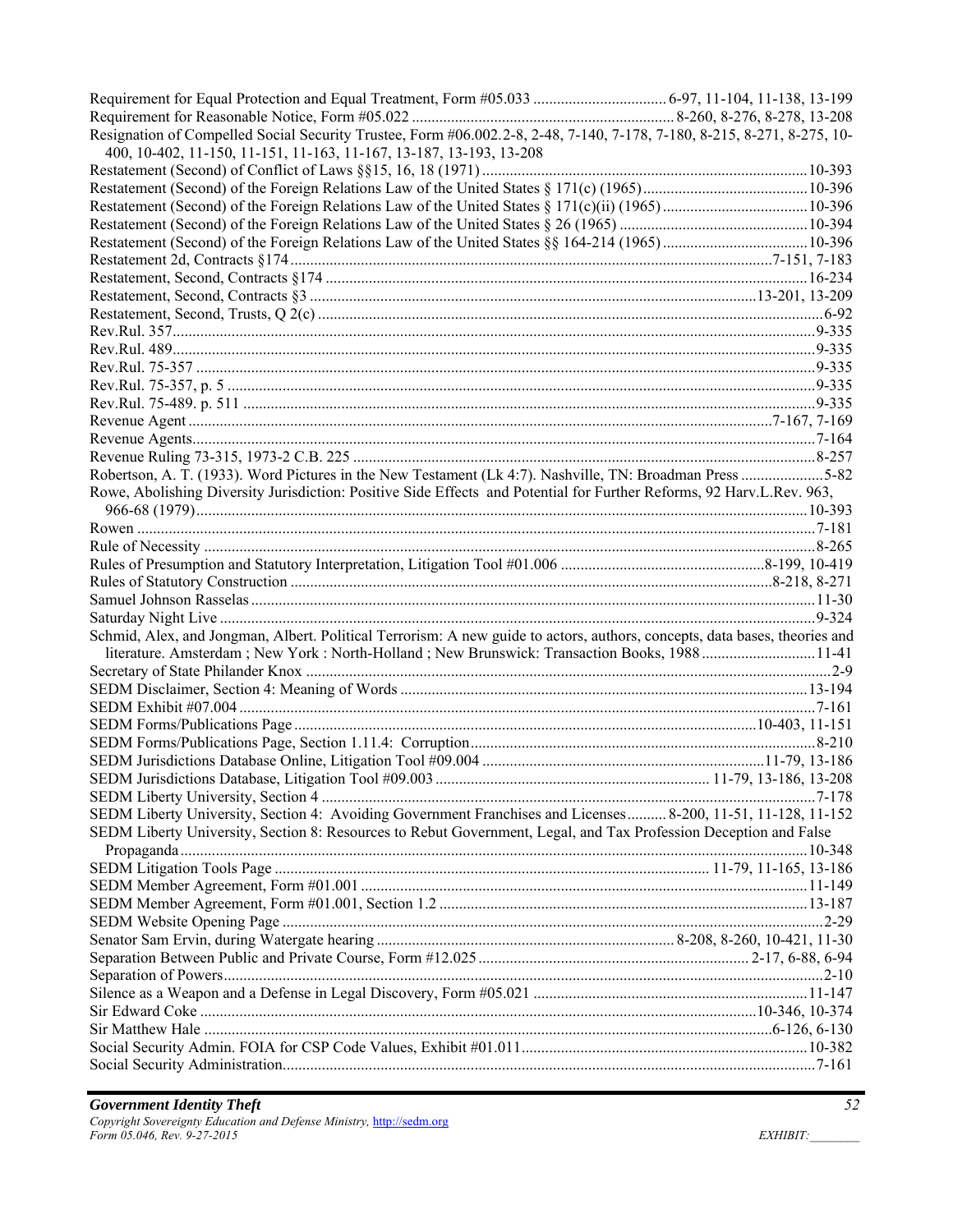| Social Security Program Operations Manual System (P.O.M.S.), Section GN 03313.095, dated 4/27/2009, Exhibit #01.012                 |  |
|-------------------------------------------------------------------------------------------------------------------------------------|--|
|                                                                                                                                     |  |
| Social Security Program Operations Manual System (P.O.M.S.), Section RM 002: The Social Security Number, Policy and                 |  |
|                                                                                                                                     |  |
|                                                                                                                                     |  |
| Social Security Program Operations Manual System (P.O.M.S.), Section RM 00299.005 Form SSA-L669 Request for                         |  |
|                                                                                                                                     |  |
|                                                                                                                                     |  |
|                                                                                                                                     |  |
|                                                                                                                                     |  |
| Socialism: The New American Civil Religion, Form #05.0162-27, 2-39, 3-60, 6-125, 7-176, 11-38, 11-163, 13-203, 13-<br>205           |  |
|                                                                                                                                     |  |
|                                                                                                                                     |  |
|                                                                                                                                     |  |
|                                                                                                                                     |  |
| Sovereignty and Freedom Topic, Section 6: Private and Natural Rights, Family Guardian Fellowship6-88                                |  |
| Sovereignty Forms and Instructions Online, Form #10.004, Cites by Topic: "Social Security Number (SSN)"11-170                       |  |
|                                                                                                                                     |  |
| Sovereignty Forms and Instructions Online, Form #10.004, Cites by Topic: "Taxpayer Identification Number (TIN)"11-                  |  |
| 171                                                                                                                                 |  |
|                                                                                                                                     |  |
| Sovereignty Forms and Instructions Online, Form #10.004, Instruction 3.13: Correct Government Records Documenting                   |  |
|                                                                                                                                     |  |
| Sovereignty Forms and Instructions Online, Form #10.004, Step 3.17: Quit Social Security and Rescind the Social Security            |  |
|                                                                                                                                     |  |
|                                                                                                                                     |  |
|                                                                                                                                     |  |
|                                                                                                                                     |  |
|                                                                                                                                     |  |
|                                                                                                                                     |  |
| SSA Form SS-57-149, 7-178, 10-377, 10-382, 10-400, 10-404, 10-409, 10-410, 10-411, 10-412, 10-413, 11-59, 11-60, 11-<br>131, 11-151 |  |
|                                                                                                                                     |  |
|                                                                                                                                     |  |
|                                                                                                                                     |  |
|                                                                                                                                     |  |
|                                                                                                                                     |  |
|                                                                                                                                     |  |
|                                                                                                                                     |  |
|                                                                                                                                     |  |
|                                                                                                                                     |  |
|                                                                                                                                     |  |
|                                                                                                                                     |  |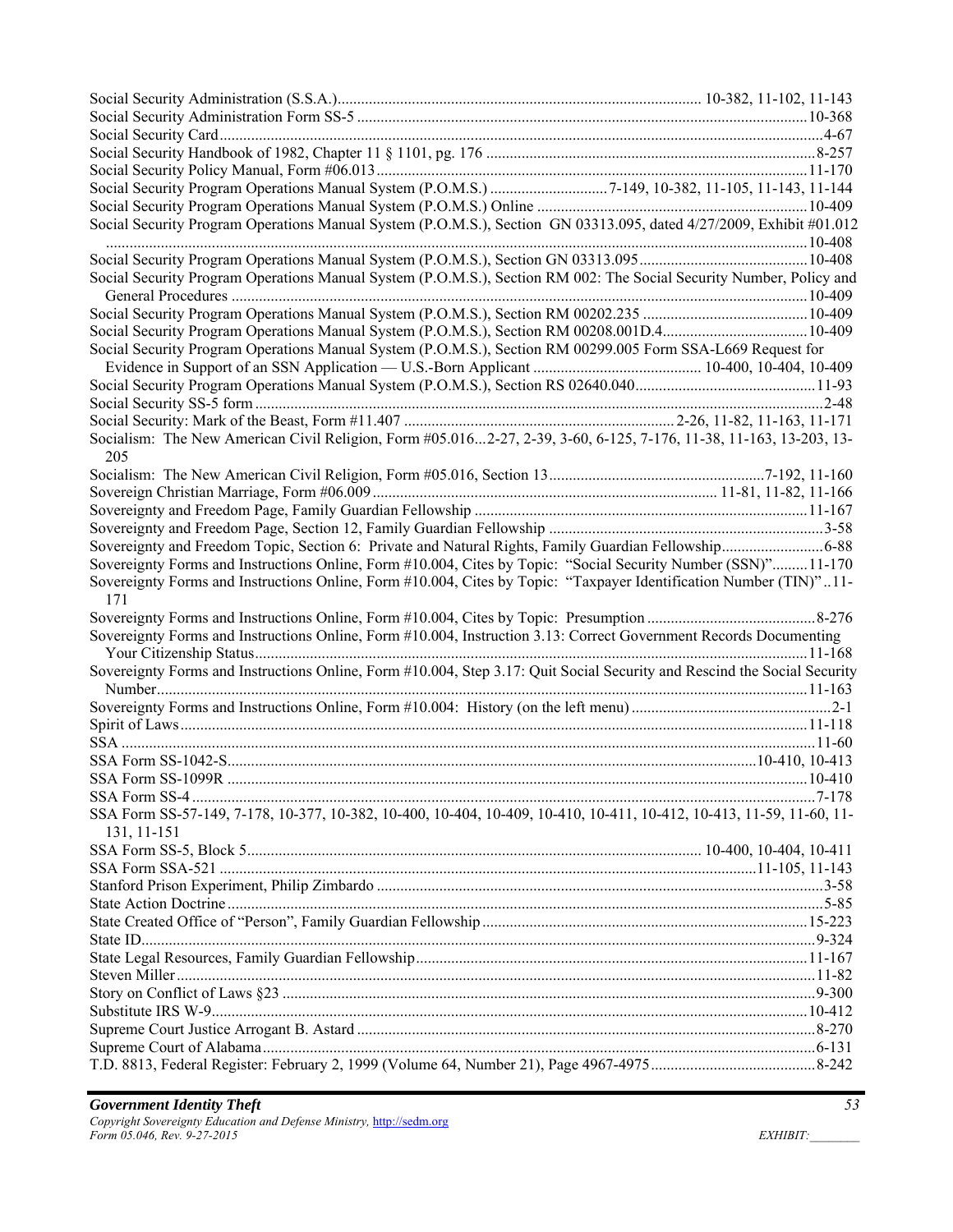| Tax Form Attachment, Form #04.201 4-72, 4-73, 7-174, 7-175, 7-179, 7-188, 7-189, 7-192, 7-194, 8-200, 8-204, 8-247, 9- |  |
|------------------------------------------------------------------------------------------------------------------------|--|
| 283, 10-386, 10-403, 11-108, 11-137, 11-138, 11-150, 11-156, 11-160, 11-161, 11-164, 12-172, 13-193, 14-216, 14-218    |  |
|                                                                                                                        |  |
|                                                                                                                        |  |
|                                                                                                                        |  |
|                                                                                                                        |  |
|                                                                                                                        |  |
|                                                                                                                        |  |
|                                                                                                                        |  |
|                                                                                                                        |  |
|                                                                                                                        |  |
|                                                                                                                        |  |
|                                                                                                                        |  |
|                                                                                                                        |  |
|                                                                                                                        |  |
| The Government "Benefits" Scam, Form #05.040.8-197, 8-200, 11-100, 11-120, 11-157, 11-169, 13-205, 13-211, 14-214,     |  |
| 14-219                                                                                                                 |  |
|                                                                                                                        |  |
| The Institutes of Biblical Law, Rousas John Rushdoony, The Craig Press, Library of Congress Catalog Card Number 72-    |  |
|                                                                                                                        |  |
| The Law of Nations, E. De Vattel, Volume Three, 1758, Carnegie Institution of Washington, p. 87 9-306, 9-337           |  |
|                                                                                                                        |  |
|                                                                                                                        |  |
|                                                                                                                        |  |
|                                                                                                                        |  |
|                                                                                                                        |  |
|                                                                                                                        |  |
|                                                                                                                        |  |
|                                                                                                                        |  |
|                                                                                                                        |  |
|                                                                                                                        |  |
| The Social Contract or Principles of Political Right, Jean Jacques Rousseau, 1762, Book IV, Chapter 29-334             |  |
|                                                                                                                        |  |
|                                                                                                                        |  |
|                                                                                                                        |  |
| The Spirit of Laws, Charles de Montesquieu, 1758, Book XI, Section 62-3, 7-140, 8-203, 8-233, 12-179                   |  |
|                                                                                                                        |  |
|                                                                                                                        |  |
|                                                                                                                        |  |
|                                                                                                                        |  |
|                                                                                                                        |  |
|                                                                                                                        |  |
| There's No Statute Making Anyone Liable to Pay IRC Subtitle A Income Taxes, Family Guardian Fellowship11-68            |  |
|                                                                                                                        |  |
|                                                                                                                        |  |
|                                                                                                                        |  |
|                                                                                                                        |  |
|                                                                                                                        |  |
|                                                                                                                        |  |
| Thomas Jefferson to Charles Hammond, 1821. ME 15:331 2-13, 2-14, 6-99, 9-342, 10-352, 10-353, 10-399                   |  |
|                                                                                                                        |  |
|                                                                                                                        |  |
|                                                                                                                        |  |
|                                                                                                                        |  |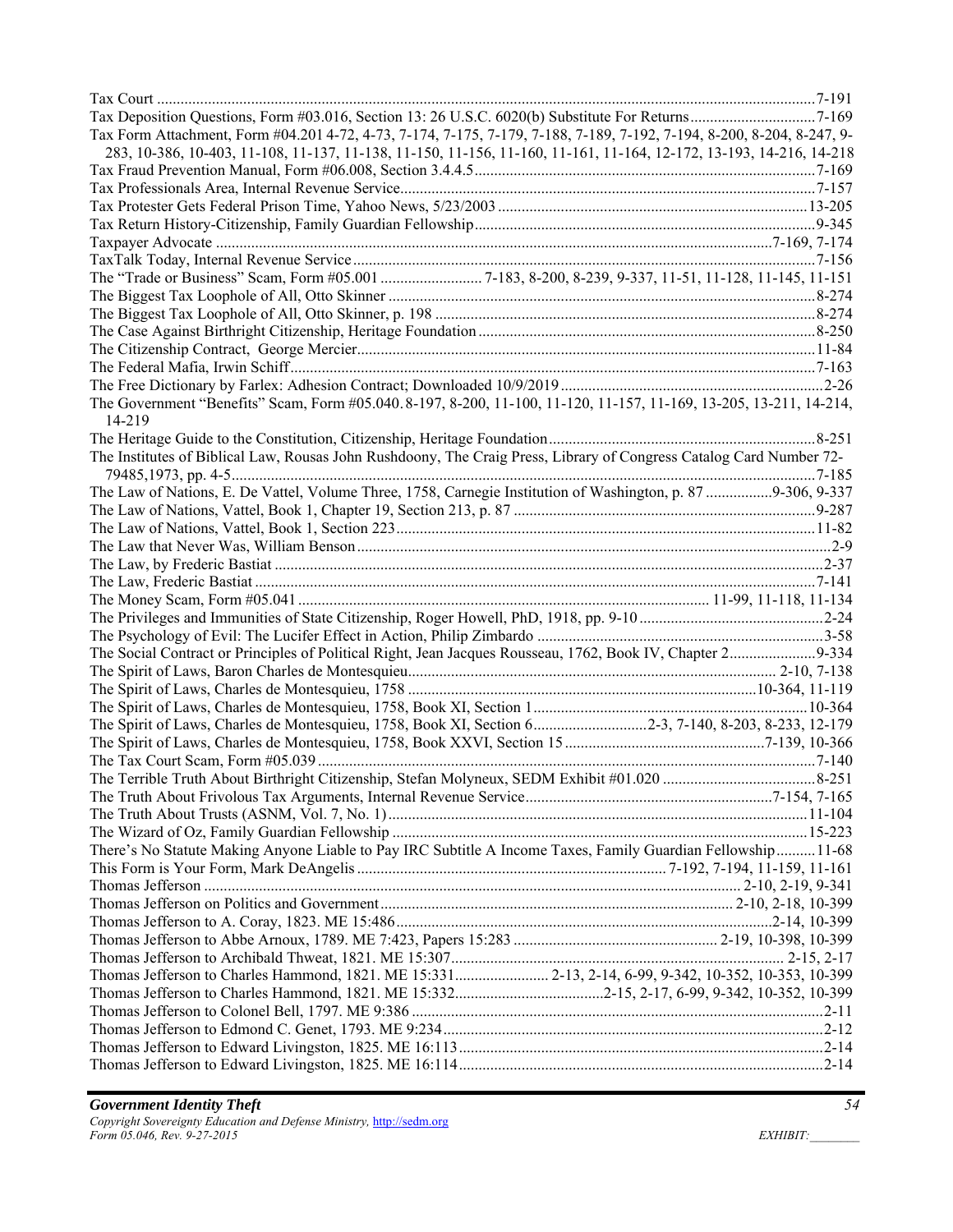| Thomas Jefferson to Gideon Granger, 1800. ME 10:168 2-15, 2-18, 6-99, 9-342, 10-352, 10-353, 10-399  |  |
|------------------------------------------------------------------------------------------------------|--|
|                                                                                                      |  |
|                                                                                                      |  |
|                                                                                                      |  |
|                                                                                                      |  |
|                                                                                                      |  |
|                                                                                                      |  |
|                                                                                                      |  |
|                                                                                                      |  |
|                                                                                                      |  |
|                                                                                                      |  |
|                                                                                                      |  |
|                                                                                                      |  |
|                                                                                                      |  |
|                                                                                                      |  |
| Thomas Jefferson to Thomas Ritchie, 1820. ME 15:297  2-13, 2-14, 6-99, 9-342, 10-352, 10-353, 10-399 |  |
|                                                                                                      |  |
|                                                                                                      |  |
|                                                                                                      |  |
|                                                                                                      |  |
|                                                                                                      |  |
|                                                                                                      |  |
|                                                                                                      |  |
|                                                                                                      |  |
|                                                                                                      |  |
|                                                                                                      |  |
|                                                                                                      |  |
|                                                                                                      |  |
| Thomas Jefferson: Autobiography, 1821. ME 1:121  2-13, 6-99, 9-342, 10-352, 10-353, 10-398, 10-399   |  |
|                                                                                                      |  |
|                                                                                                      |  |
|                                                                                                      |  |
|                                                                                                      |  |
|                                                                                                      |  |
|                                                                                                      |  |
|                                                                                                      |  |
|                                                                                                      |  |
|                                                                                                      |  |
|                                                                                                      |  |
|                                                                                                      |  |
|                                                                                                      |  |
|                                                                                                      |  |
|                                                                                                      |  |
|                                                                                                      |  |
|                                                                                                      |  |
|                                                                                                      |  |
|                                                                                                      |  |
|                                                                                                      |  |
|                                                                                                      |  |
|                                                                                                      |  |
|                                                                                                      |  |
|                                                                                                      |  |
|                                                                                                      |  |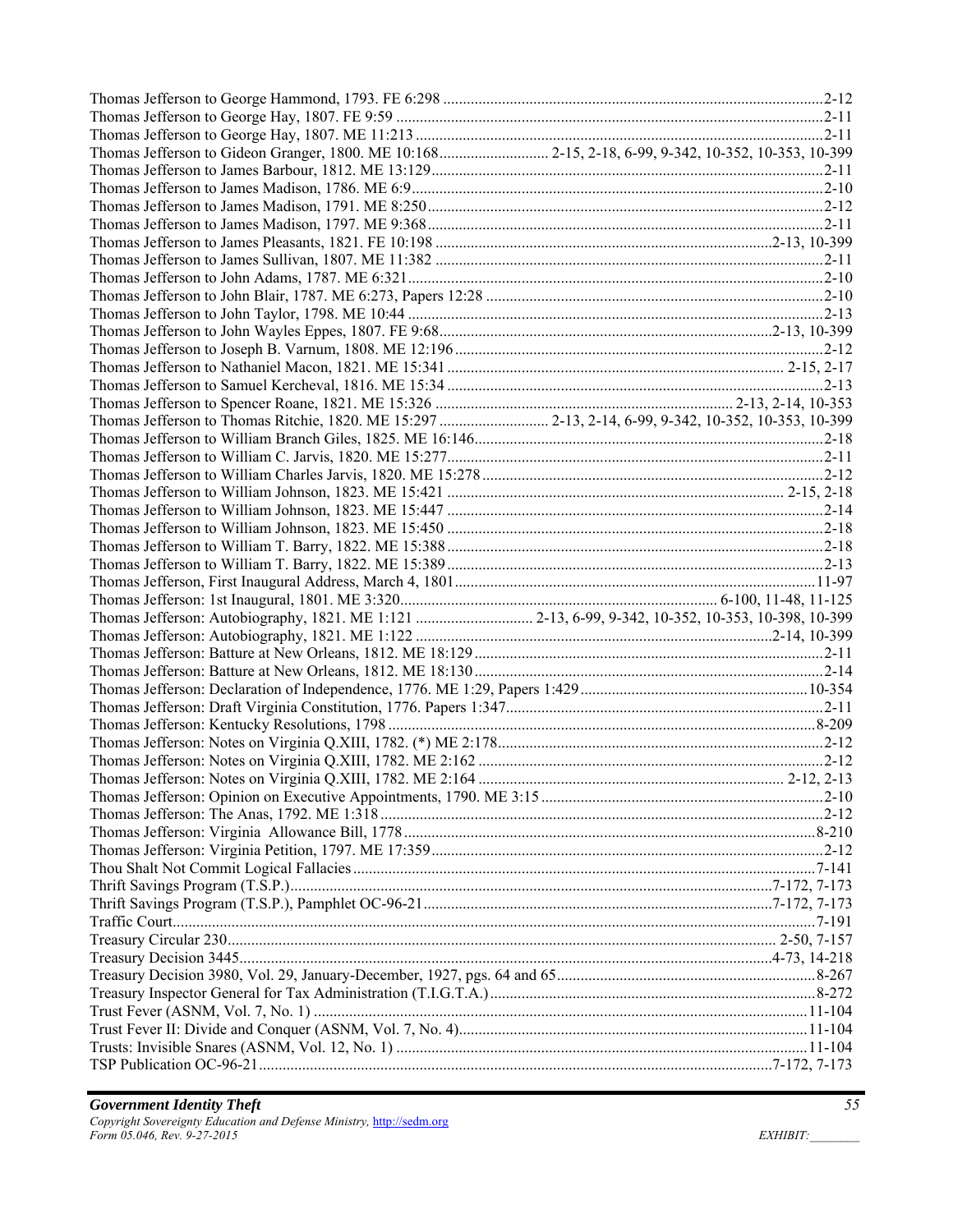| Two Political Jurisdictions: "National" government v. "Federal" government, Family Guardian Fellowship13-192            |  |
|-------------------------------------------------------------------------------------------------------------------------|--|
|                                                                                                                         |  |
|                                                                                                                         |  |
|                                                                                                                         |  |
|                                                                                                                         |  |
|                                                                                                                         |  |
| U.S. Government Denies Under Oath that IRS Is an Agency of the Federal Government, Family Guardian Fellowship7-163      |  |
|                                                                                                                         |  |
| U.S. Supreme Court 6-123, 6-124, 6-125, 6-132, 6-133, 6-134, 7-152, 7-154, 7-156, 7-162, 8-202, 8-244, 8-275, 9-284, 9- |  |
| 288, 9-291, 9-293, 9-298, 9-300, 9-308, 9-310, 9-313, 9-321, 9-323, 9-330, 9-338, 9-340, 9-341, 10-346, 10-352, 10-356, |  |
| 10-360, 10-365, 10-368, 10-371, 10-372, 10-376, 10-383, 10-387, 10-398, 10-409, 10-416, 10-418, 10-421, 11-36, 11-      |  |
| 39, 11-42, 11-44, 11-46, 11-47, 11-48, 11-51, 11-54, 11-66, 11-70, 11-73, 11-80, 11-84, 11-85, 11-87, 11-94, 11-95, 11- |  |
| 105, 11-106, 11-109, 11-111, 11-115, 11-120, 11-122, 11-123, 11-124, 11-125, 11-127, 11-135, 11-138, 11-143, 11-147,    |  |
| 11-148, 13-195, 13-200, 13-204, 13-207, 13-209                                                                          |  |
|                                                                                                                         |  |
|                                                                                                                         |  |
|                                                                                                                         |  |
|                                                                                                                         |  |
|                                                                                                                         |  |
|                                                                                                                         |  |
|                                                                                                                         |  |
|                                                                                                                         |  |
|                                                                                                                         |  |
|                                                                                                                         |  |
|                                                                                                                         |  |
|                                                                                                                         |  |
|                                                                                                                         |  |
|                                                                                                                         |  |
|                                                                                                                         |  |
|                                                                                                                         |  |
|                                                                                                                         |  |
|                                                                                                                         |  |
|                                                                                                                         |  |
|                                                                                                                         |  |
|                                                                                                                         |  |
|                                                                                                                         |  |
| What Happened to Justice?, Form #06.012 2-47, 4-71, 7-156, 10-376, 11-118, 11-147, 11-151, 13-187, 14-216               |  |
|                                                                                                                         |  |
| Who are "Taxpayers" and Who Needs a "Taxpayer Identification Number", Form #05.0137-184, 8-200                          |  |
|                                                                                                                         |  |
| Why Domicile and Becoming a "Taxpayer" Require Your Consent, Form #05.0027-176, 7-183, 9-279, 9-331, 9-341, 10-         |  |
| 351, 10-370, 10-371, 10-402, 11-153, 11-168, 11-169, 13-190, 13-202                                                     |  |
|                                                                                                                         |  |
|                                                                                                                         |  |
|                                                                                                                         |  |
| Why It is Illegal for Me to Request or Use a "Taxpayer Identification Number", Form #04.205  6-136, 8-200, 10-383, 10-  |  |
| 402, 10-407, 11-80, 11-138, 11-150, 11-170, 13-192, 13-208                                                              |  |
| Why Penalties are Illegal for Anything But Government Franchisees, Employees, Contractors, and Agents, Form #05.0107-   |  |
| 174, 10-349                                                                                                             |  |
| Why Statutory Civil Law is Law for Government and Not Private Persons, Form #05.0376-87, 6-116, 7-137, 8-236, 8-238,    |  |
| 8-239, 9-307, 9-317, 11-74, 13-187, 15-222, 15-223                                                                      |  |
|                                                                                                                         |  |
| Why the Government Can't Lawfully Assess Human Beings With an Income Tax Liability Without Their Consent, Form          |  |
|                                                                                                                         |  |
|                                                                                                                         |  |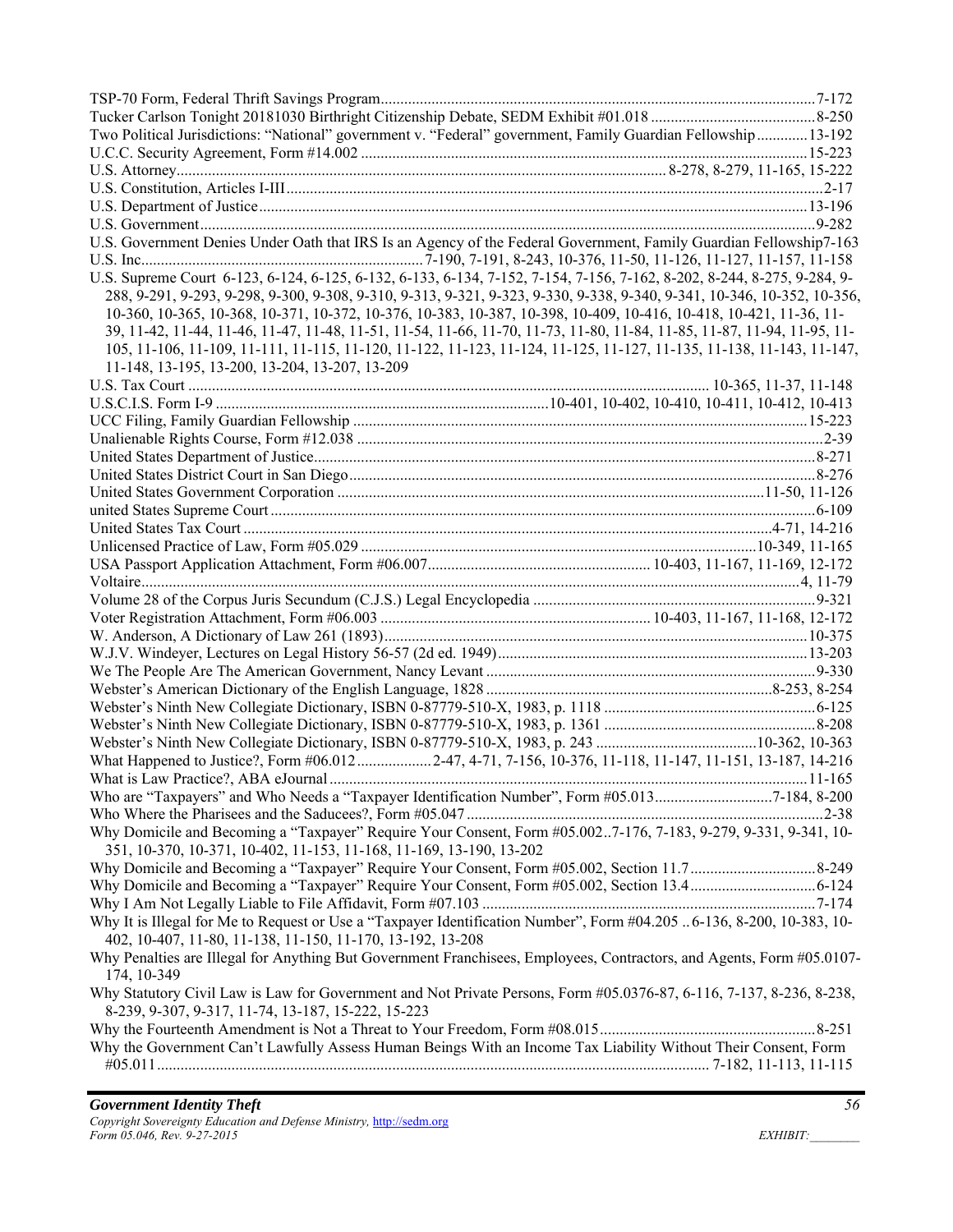Why You are a "national", "state national", and Constitutional but not Statutory Citizen, Form #05.0066-98, 8-199, 8-236, 8-247, 9-283, 9-336, 10-345, 10-351, 10-370, 10-420, 11-168, 11-169, 13-190

Why You are a "national", "state national", and Constitutional but not Statutory Citizen, Form #05.006, Section 13 10-345 Why You are a "national", "state national", and Constitutional but not Statutory Citizen, Form #05.006, Sections 3 and 47-193, 11-160

| Why You Aren't Subject to the Draft or Selective Service Program, Family Guardian Fellowship11-168                     |  |
|------------------------------------------------------------------------------------------------------------------------|--|
|                                                                                                                        |  |
| Why Your Government is Either a Thief or You Are a "Public Officer" for Income Tax Purposes, Form #05.008 6-98, 7-     |  |
| 145, 7-174, 7-183, 8-239, 10-354, 10-408, 11-55, 11-72, 11-73, 11-131, 15-222                                          |  |
|                                                                                                                        |  |
|                                                                                                                        |  |
|                                                                                                                        |  |
|                                                                                                                        |  |
|                                                                                                                        |  |
|                                                                                                                        |  |
|                                                                                                                        |  |
|                                                                                                                        |  |
|                                                                                                                        |  |
| Your Exclusive Right to Declare or Establish Your Civil Status, Form #13.0083-56, 9-312, 9-339, 10-369, 13-187, 13-198 |  |

## **Scriptures**

#### **Government Identity Theft** Copyright Sovereignty Education and Defense Ministry, http://sedm.org

Form 05.046, Rev. 9-27-2015

EXHIBIT: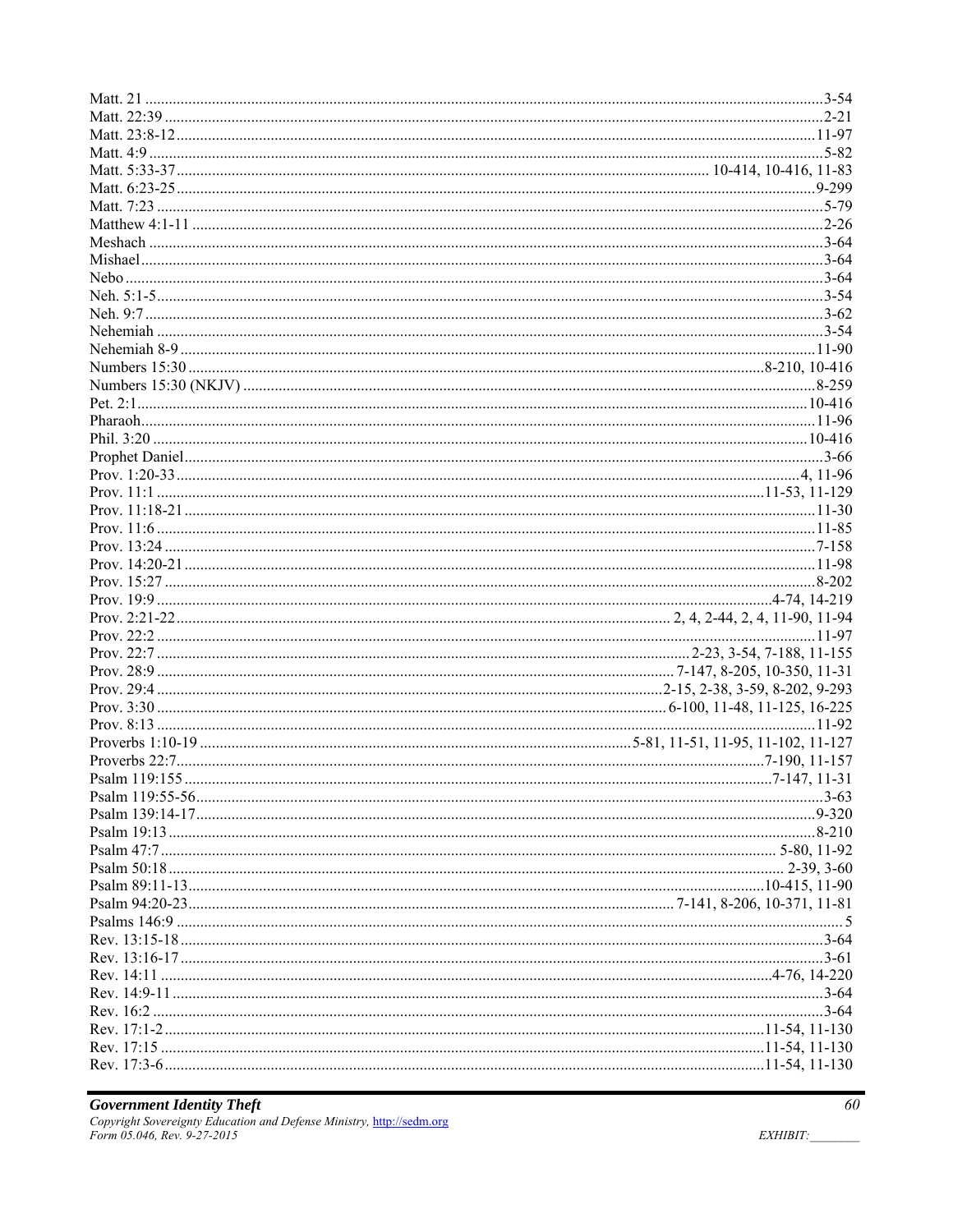| Socialism: The New American Civil Religion, Form #05.016, Section 8.2.3 entitled "Civil Rulers are a Punishment by God |  |
|------------------------------------------------------------------------------------------------------------------------|--|
|                                                                                                                        |  |
|                                                                                                                        |  |
|                                                                                                                        |  |